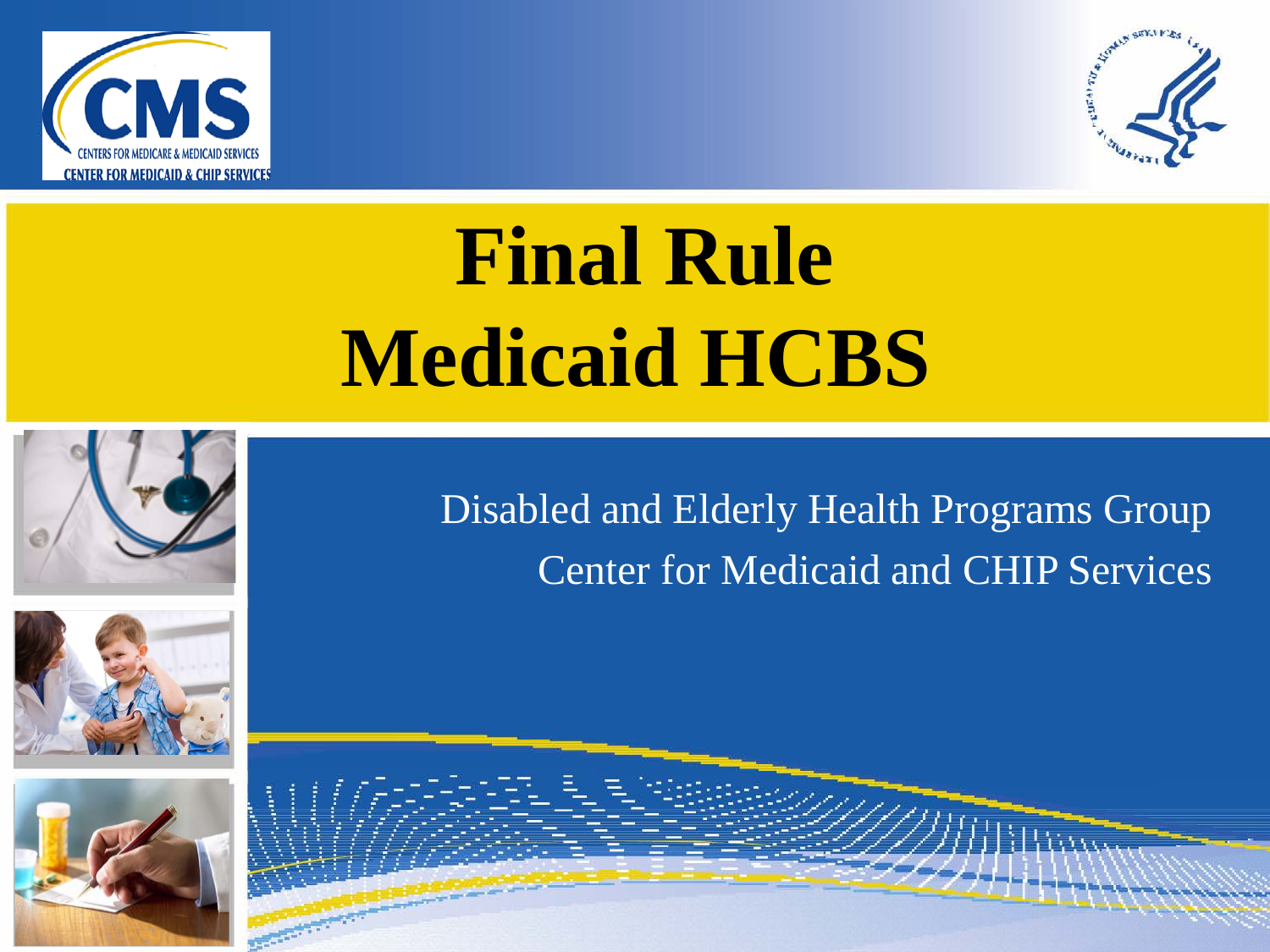### **Final Rule CMS 2249-F and CMS 2296-F**

Published in the Federal Register on January 16, 2014 Title:

*Medicaid Program; State Plan Home and Community-Based Services, 5-Year Period for Waivers, Provider Payment Reassignment, and Home and Community-Based Setting Requirements for Community First Choice (Section 1915(k) of the Act) and Home and Community-Based Services (HCBS) Waivers (Section 1915(c) of the Act)* 

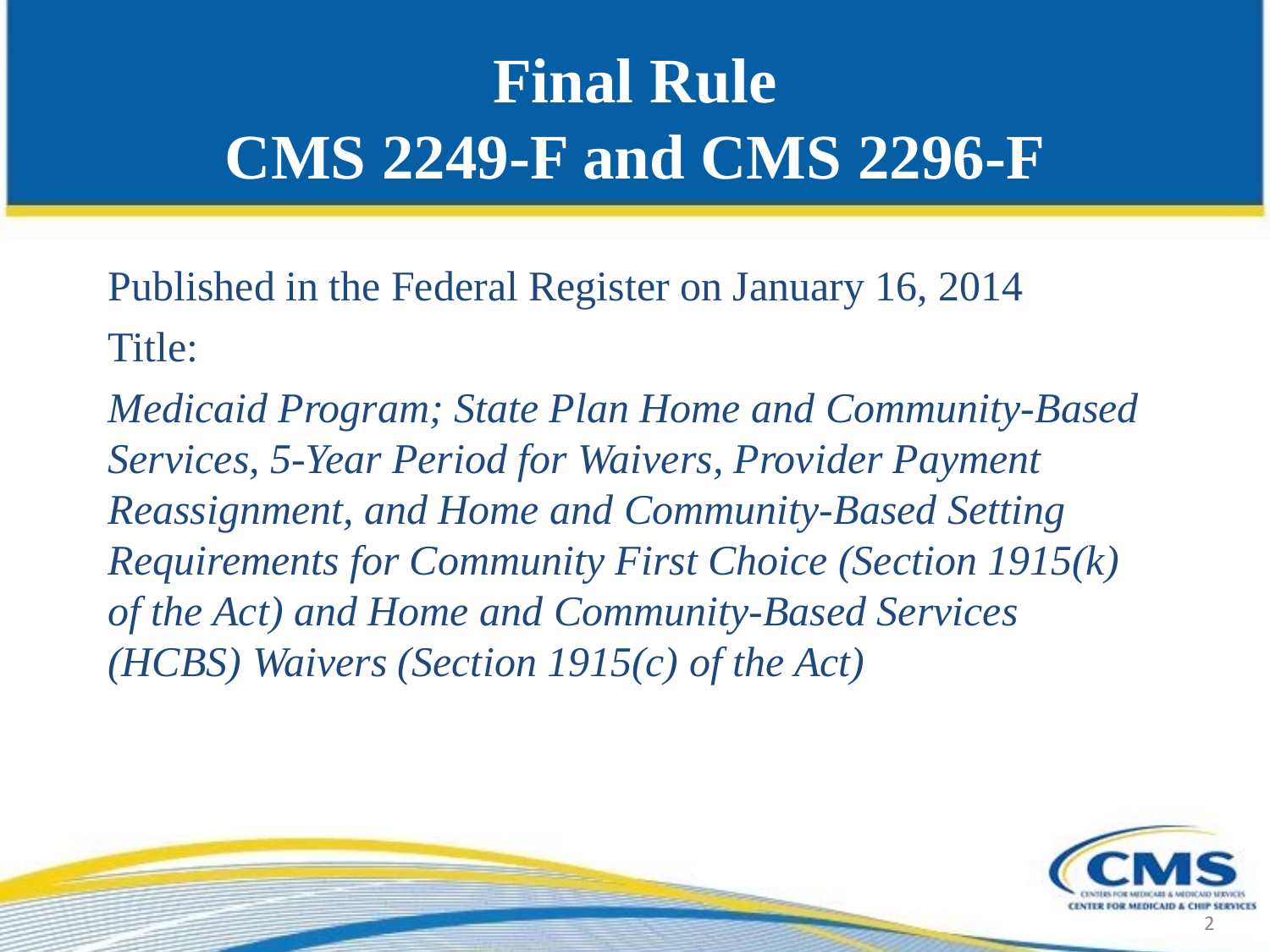### **Intent of the Final Rule**

- To ensure that individuals receiving long-term services and supports through home and community based service (HCBS) programs under the  $1915(c)$ ,  $1915(i)$  and  $1915(k)$ Medicaid authorities have full access to benefits of community living and the opportunity to receive services in the most integrated setting appropriate
- To enhance the quality of HCBS and provide protections to participants

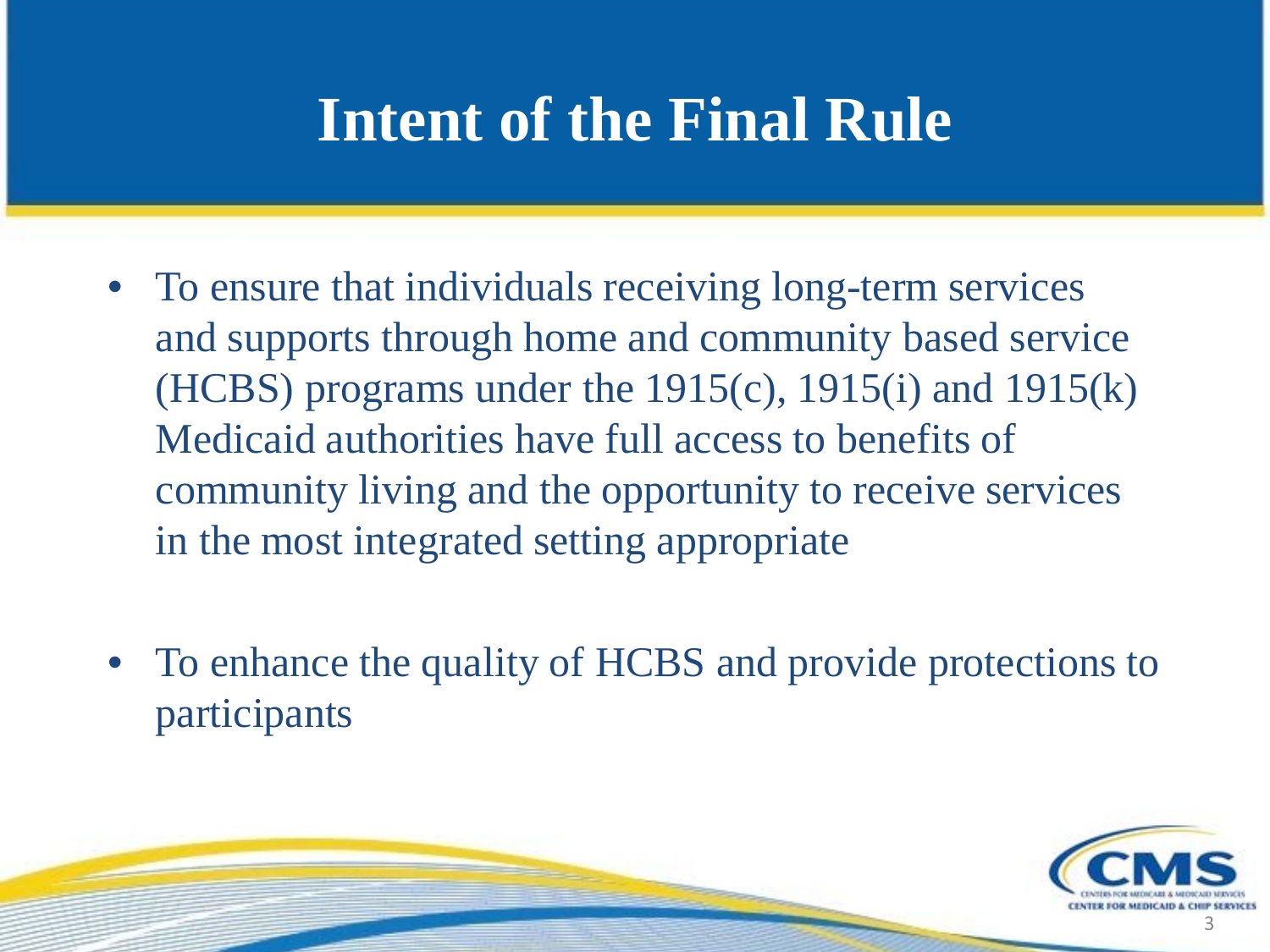### **Input to the Final Rule**

The final rule reflects:

- Combined response to public comments on two proposed rules published in the Federal register –
	- May 3, 2012
	- April 15, 2011
- More than 2000 comments received from states, providers, advocates, employers, insurers, associations, and other stakeholders

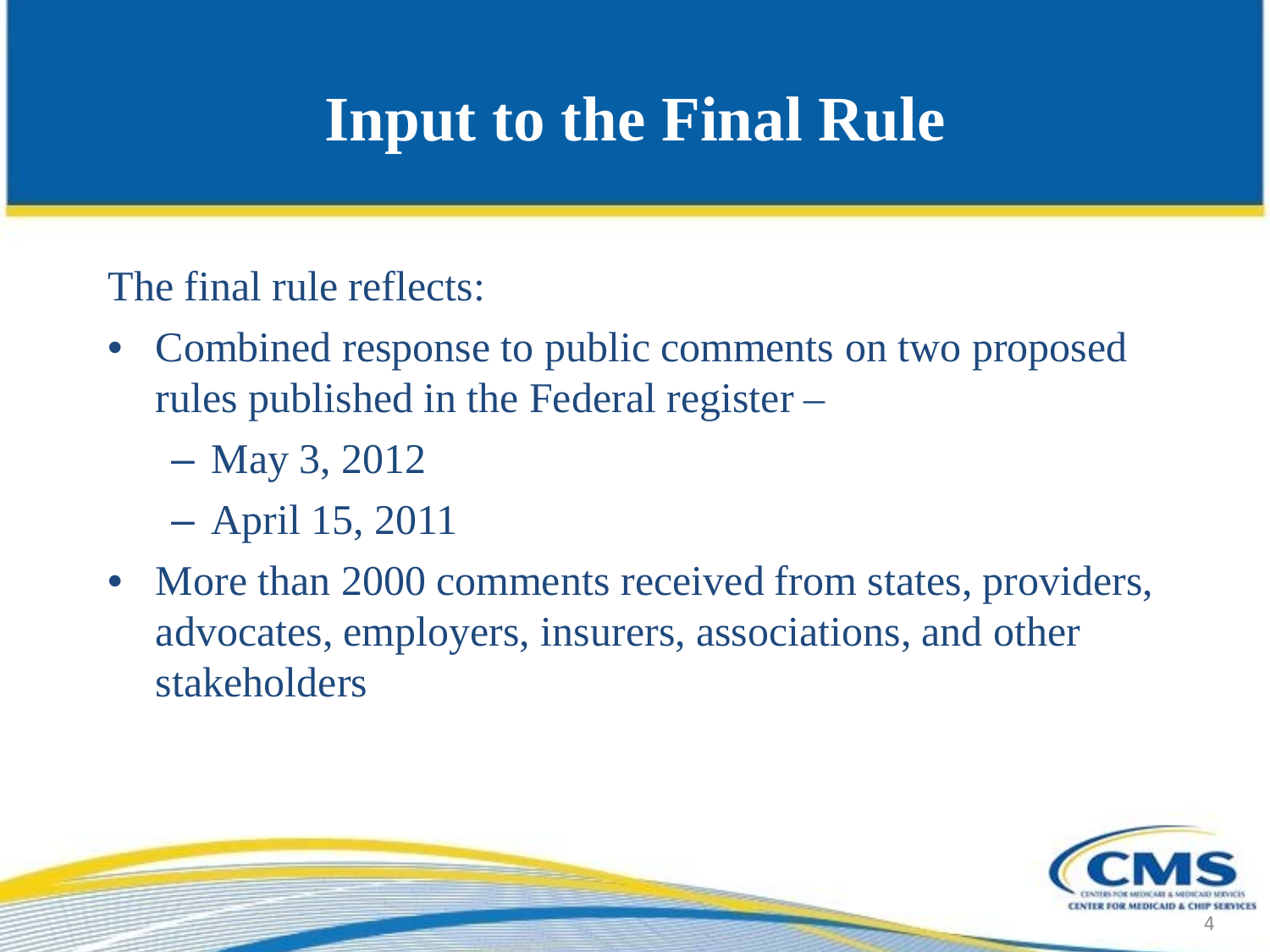### **Highlights of the Final Rule**

- Defines, describes, and aligns home and community-based setting requirements across three Medicaid authorities
- Defines person-centered planning requirements for persons in HCBS settings under 1915(c) HCBS waiver and 1915(i) HCBS State Plan authorities
- Implements regulations for 1915(i) HCBS State Plan benefit

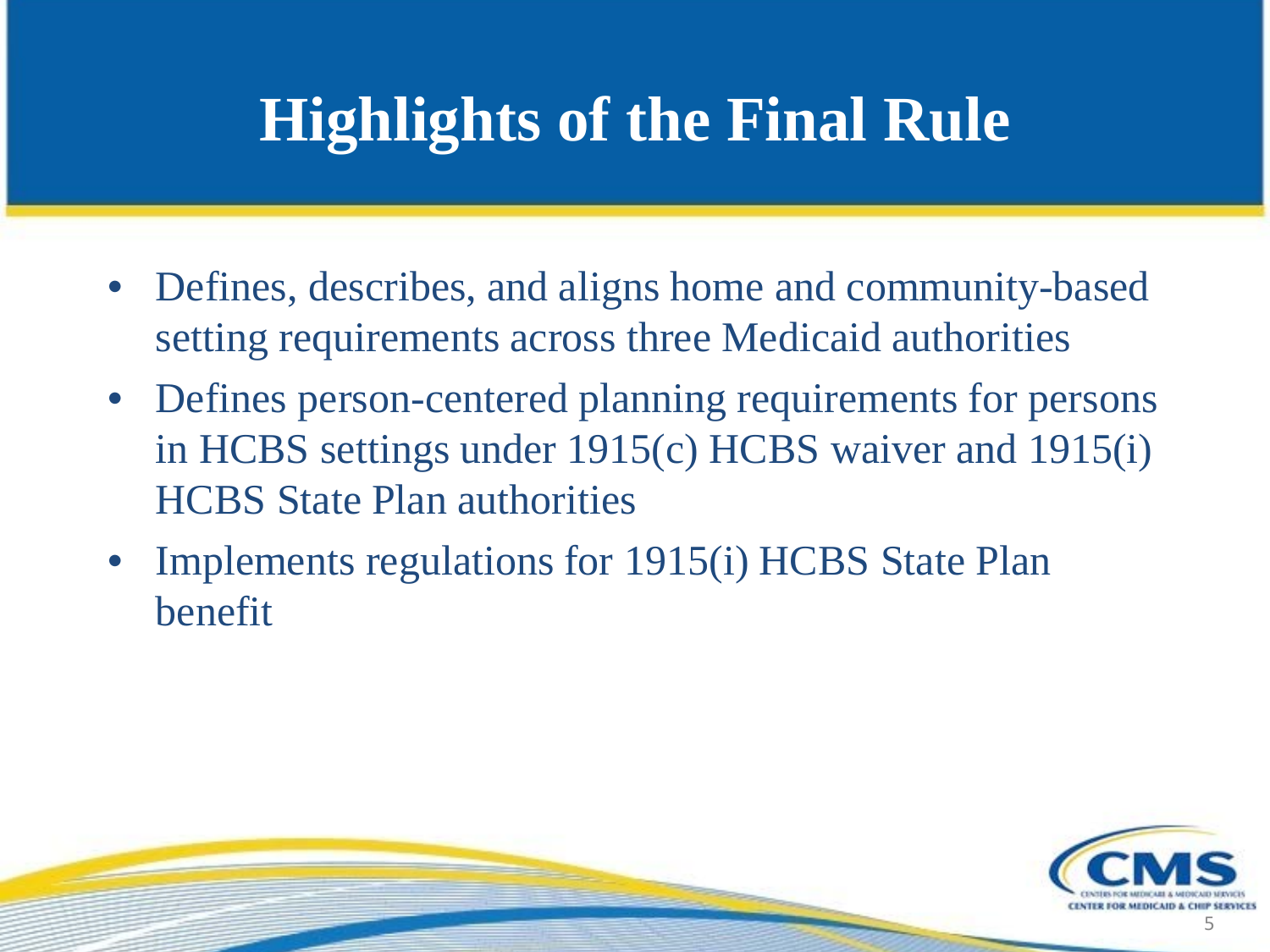### **Highlights of the Final Rule**

- Provides option to combine multiple target populations within one 1915(c) waiver
- Provides CMS with additional compliance options for 1915(c) waiver programs
- Establishes five-year renewal cycle to align concurrent authorities for certain demonstration projects or waivers for individuals who are dual eligible
- Includes a provider payment reassignment provision to facilitate certain state initiatives

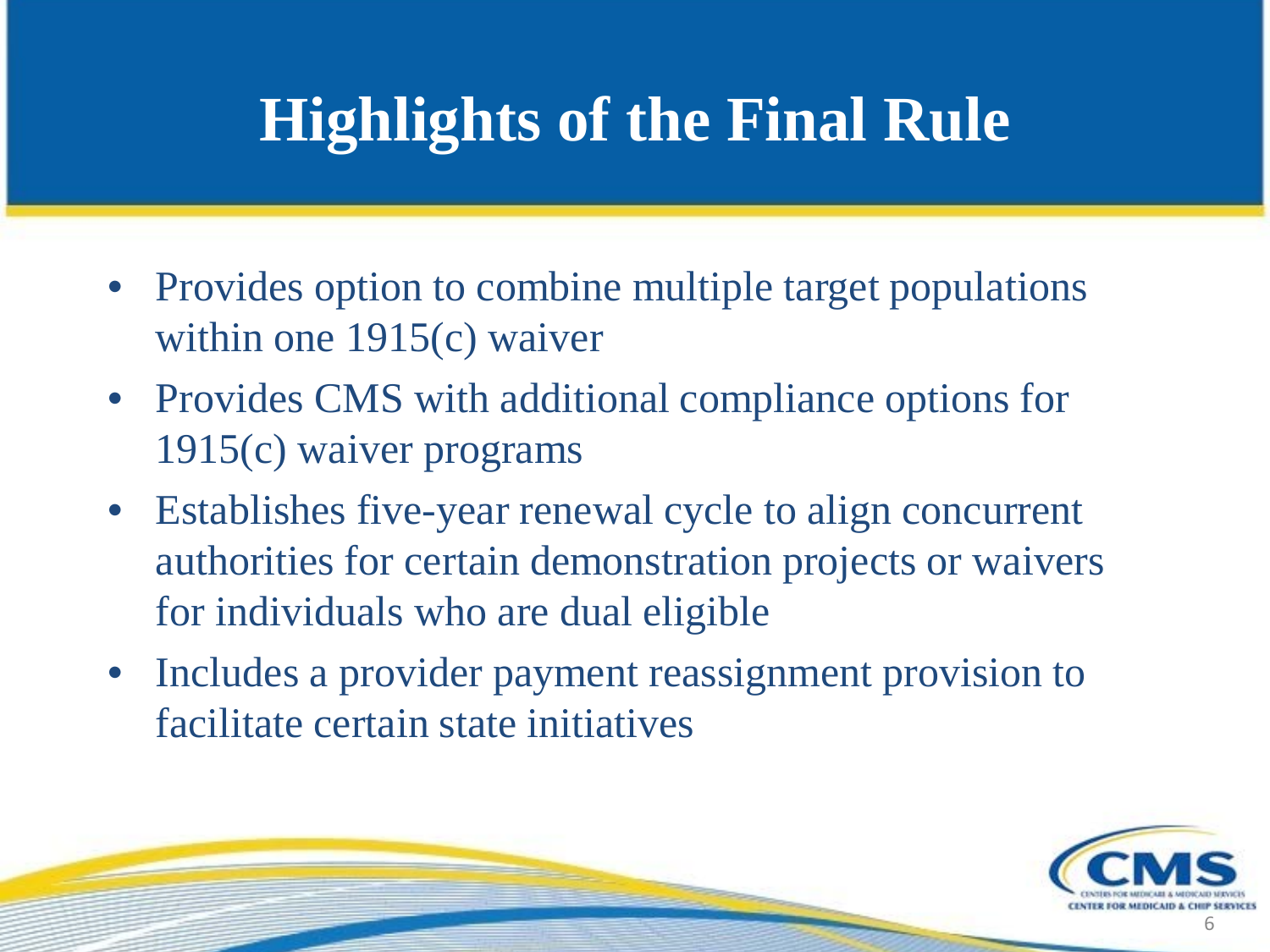- The home and community-based setting requirements establish an outcome oriented definition that focuses on the nature and quality of individuals' experiences
- The requirements maximize opportunities for individuals to have access to the benefits of community living and the opportunity to receive services in the most integrated setting

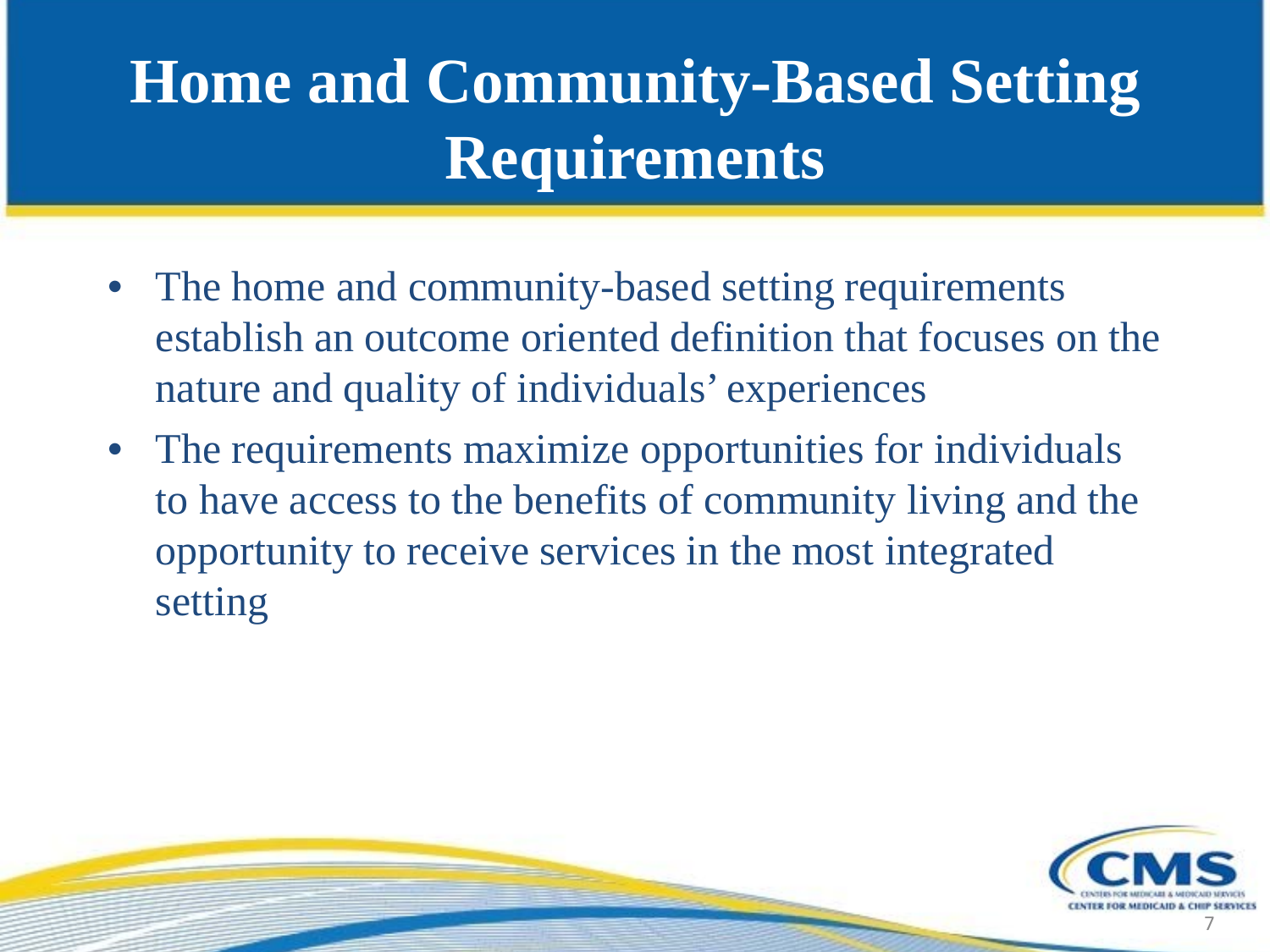- The final rule defines, describes, and aligns setting requirements for home and community-based services provided under three Medicaid authorities
	- 1915(c)-HCBS Waivers
	- 1915(i)- State Plan HCBS
	- 1915(k)-Community First Choice

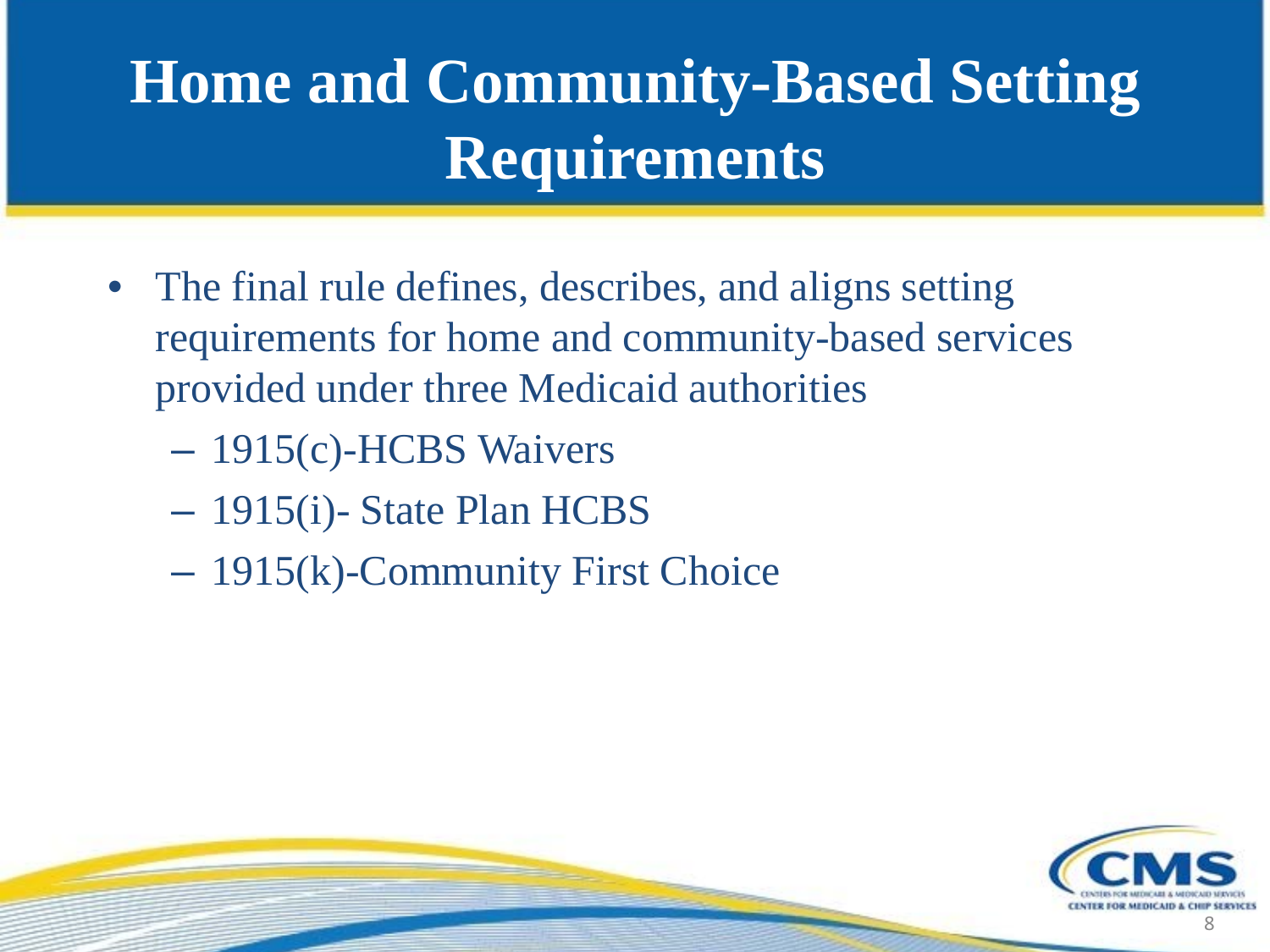The final rule establishes:

- Mandatory requirements for the qualities of home and community-based settings including discretion for the Secretary to determine other appropriate qualities
- Settings that are not home and community-based
- Settings presumed not to be home and community-based
- State compliance and transition requirements

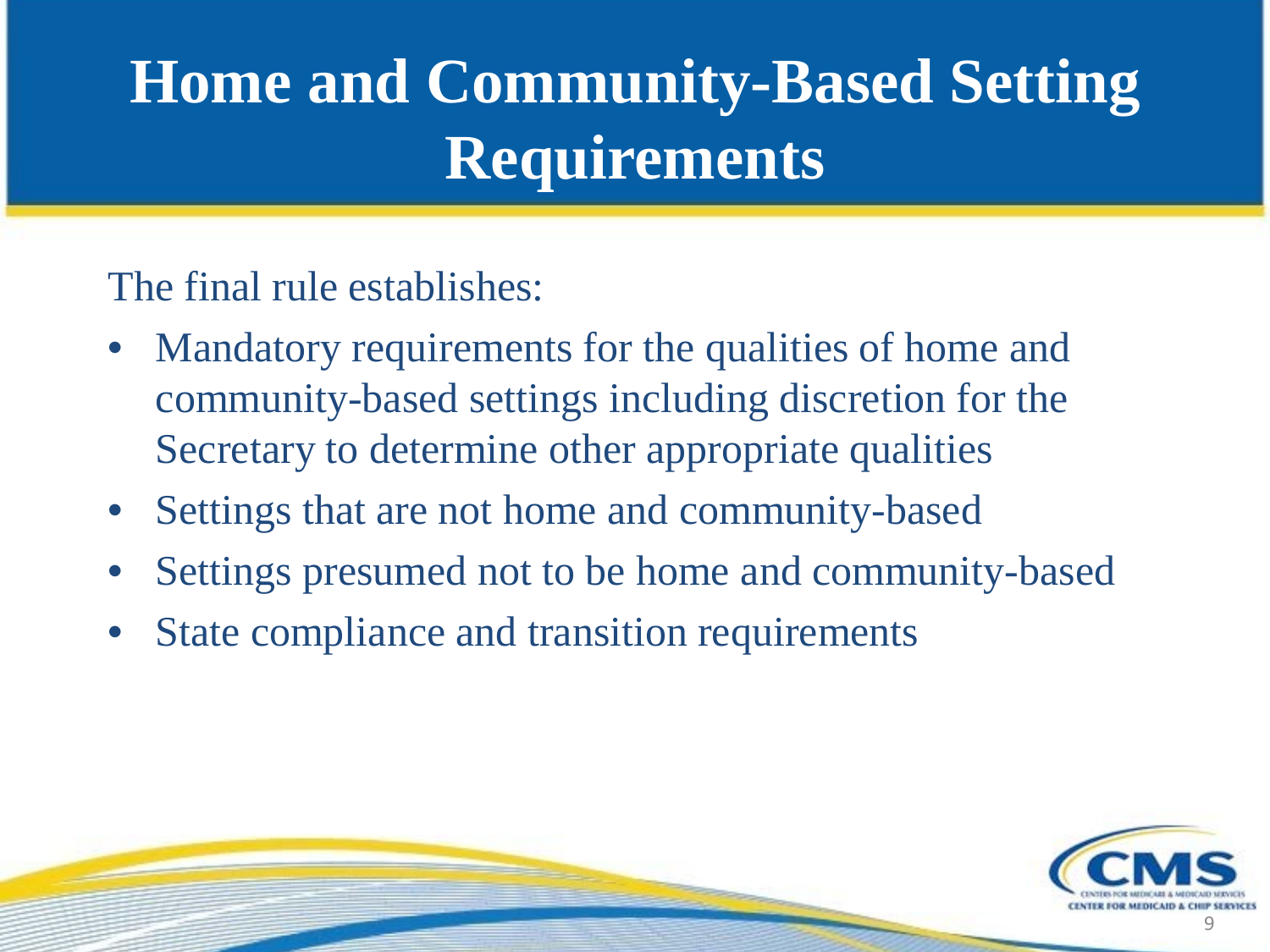The Home and Community-Based setting:

- Is integrated in and supports access to the greater community
- Provides opportunities to seek employment and work in competitive integrated settings, engage in community life, and control personal resources
- Ensures the individual receives services in the community to the same degree of access as individuals not receiving Medicaid home and community-based services

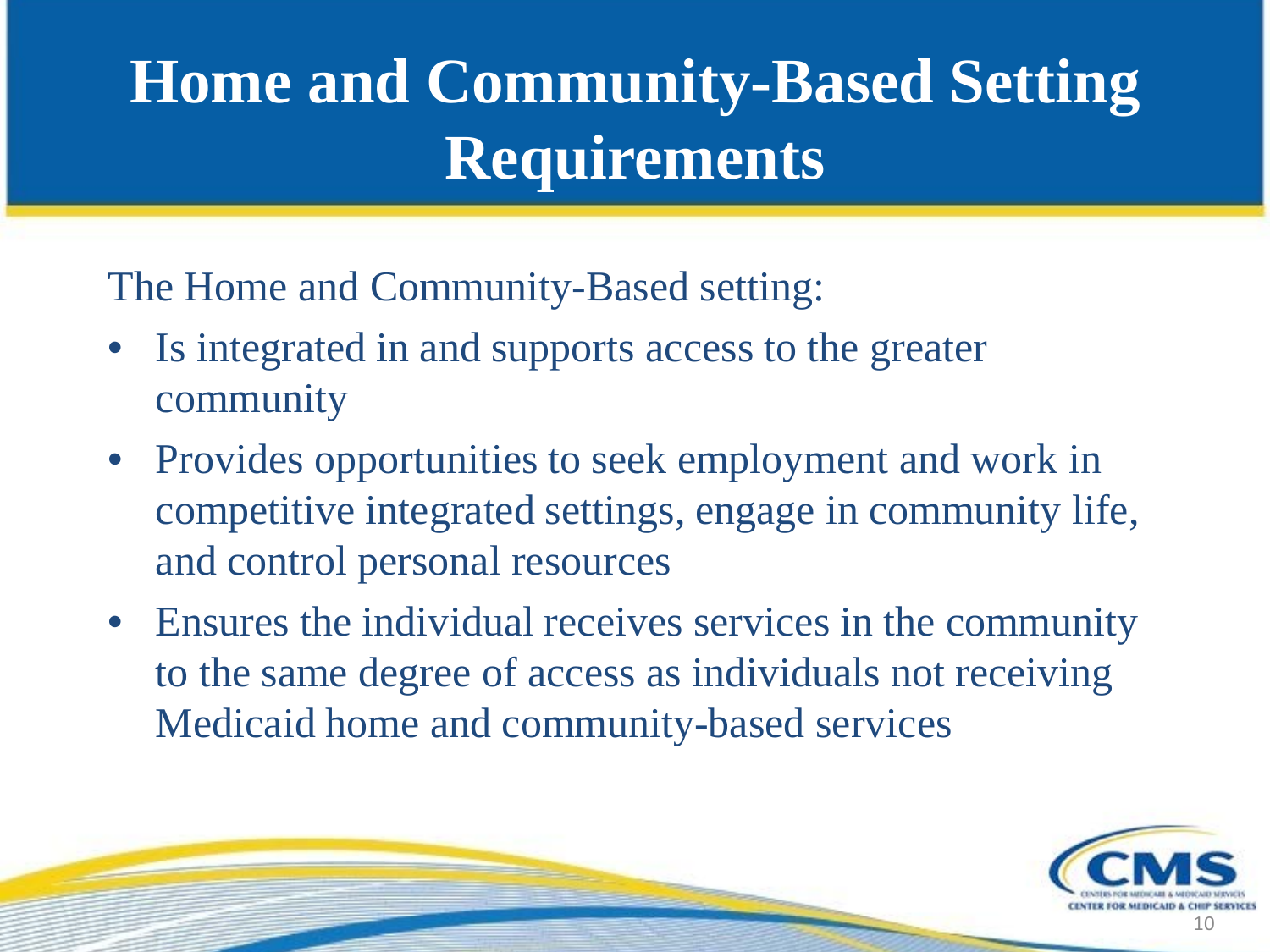- Is selected by the individual from among setting options, including non-disability specific settings and an option for a private unit in a residential setting
	- Person-centered service plans document the options based on the individual's needs, preferences; and for residential settings, the individual's resources

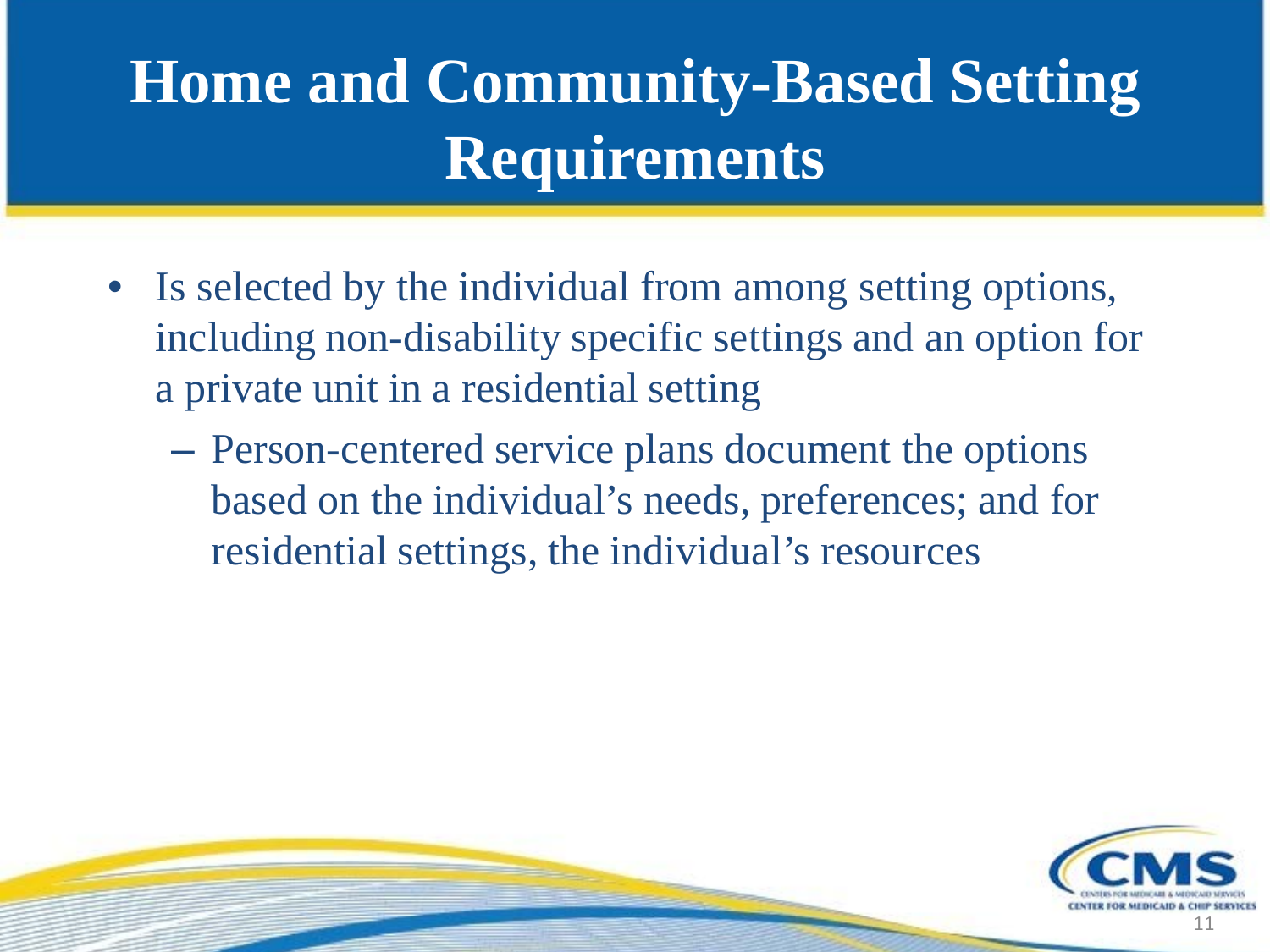- Ensures an individual's rights of privacy, dignity, respect, and freedom from coercion and restraint
- Optimizes individual initiative, autonomy, and independence in making life choices
- Facilitates individual choice regarding services and supports, and who provides them

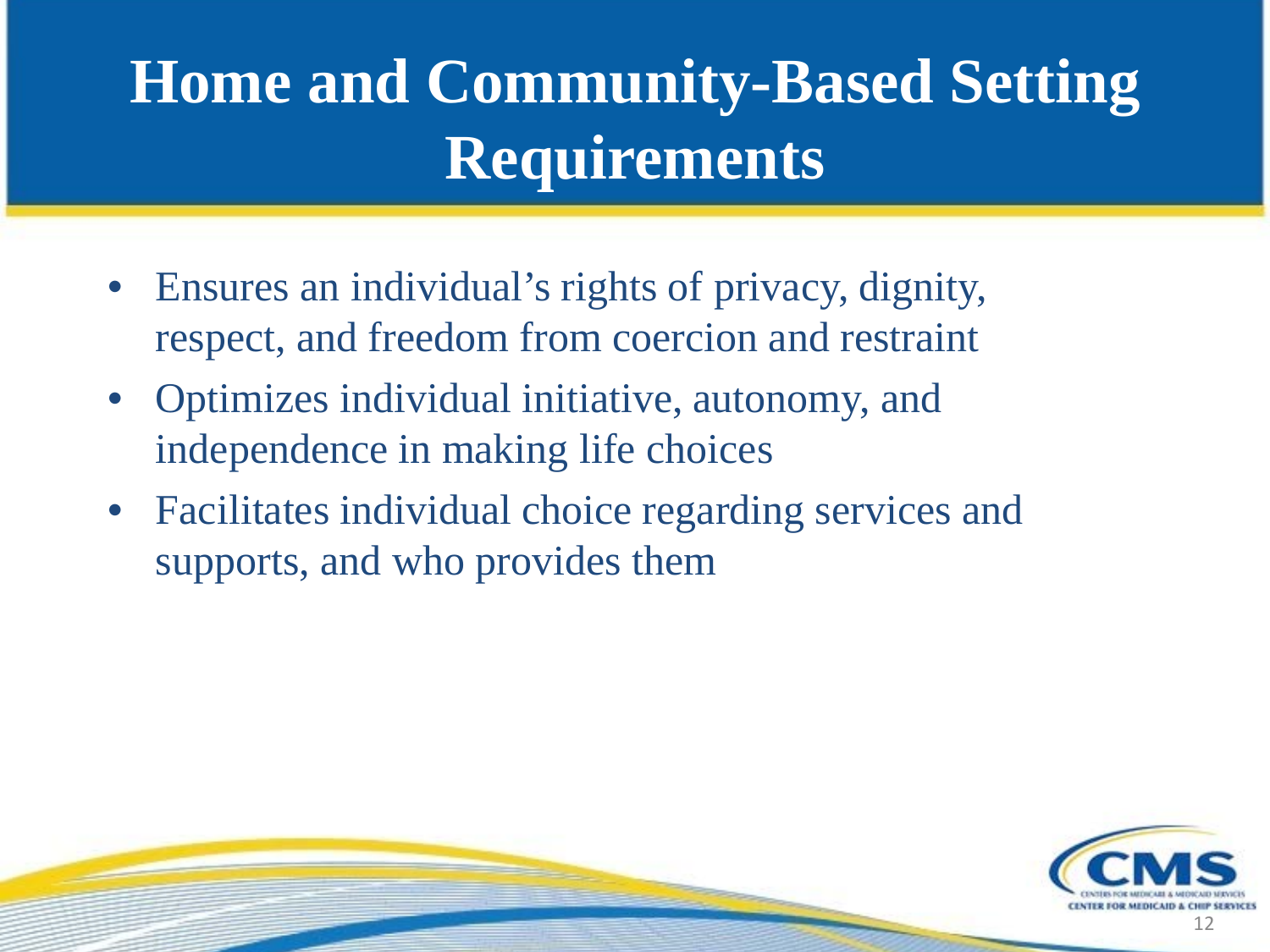#### Additional requirements:

- Specific unit/dwelling is owned, rented, or occupied under legally enforceable agreement
- Same responsibilities/protections from eviction as all tenants under landlord tenant law of state, county, city or other designated entity
- If tenant laws do not apply, state ensures lease, residency agreement or other written agreement is in place providing protections to address eviction processes and appeals comparable to those provided under the jurisdiction's landlord tenant law

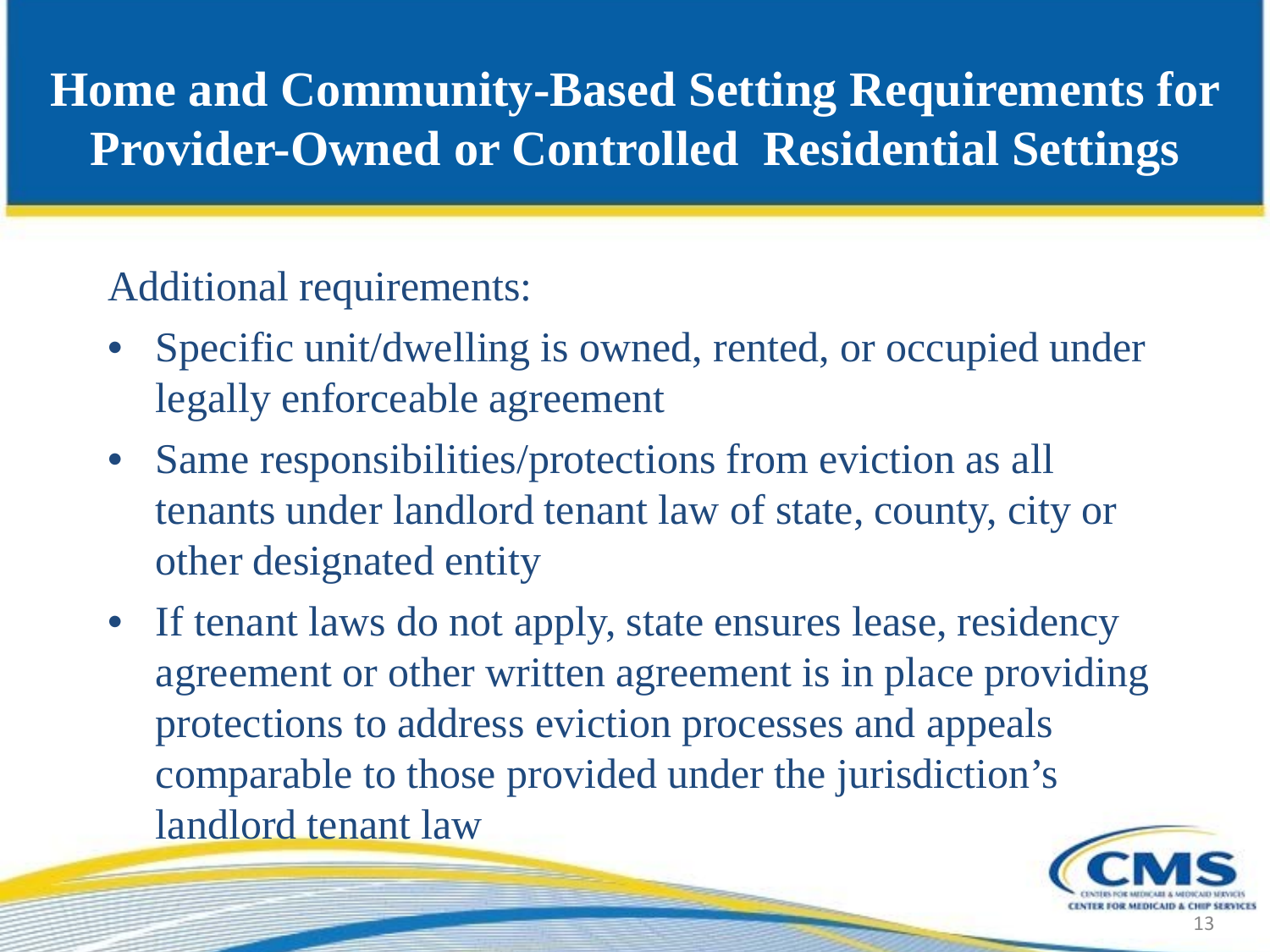- Each individual has privacy in their sleeping or living unit
- Units have lockable entrance doors, with the individual and appropriate staff having keys to doors as needed
- Individuals sharing units have a choice of roommates
- Individuals have the freedom to furnish and decorate their sleeping or living units within the lease or other agreement
- Individuals have freedom and support to control their schedules and activities and have access to food any time
- Individuals may have visitors at any time
- Setting is physically accessible to the individual

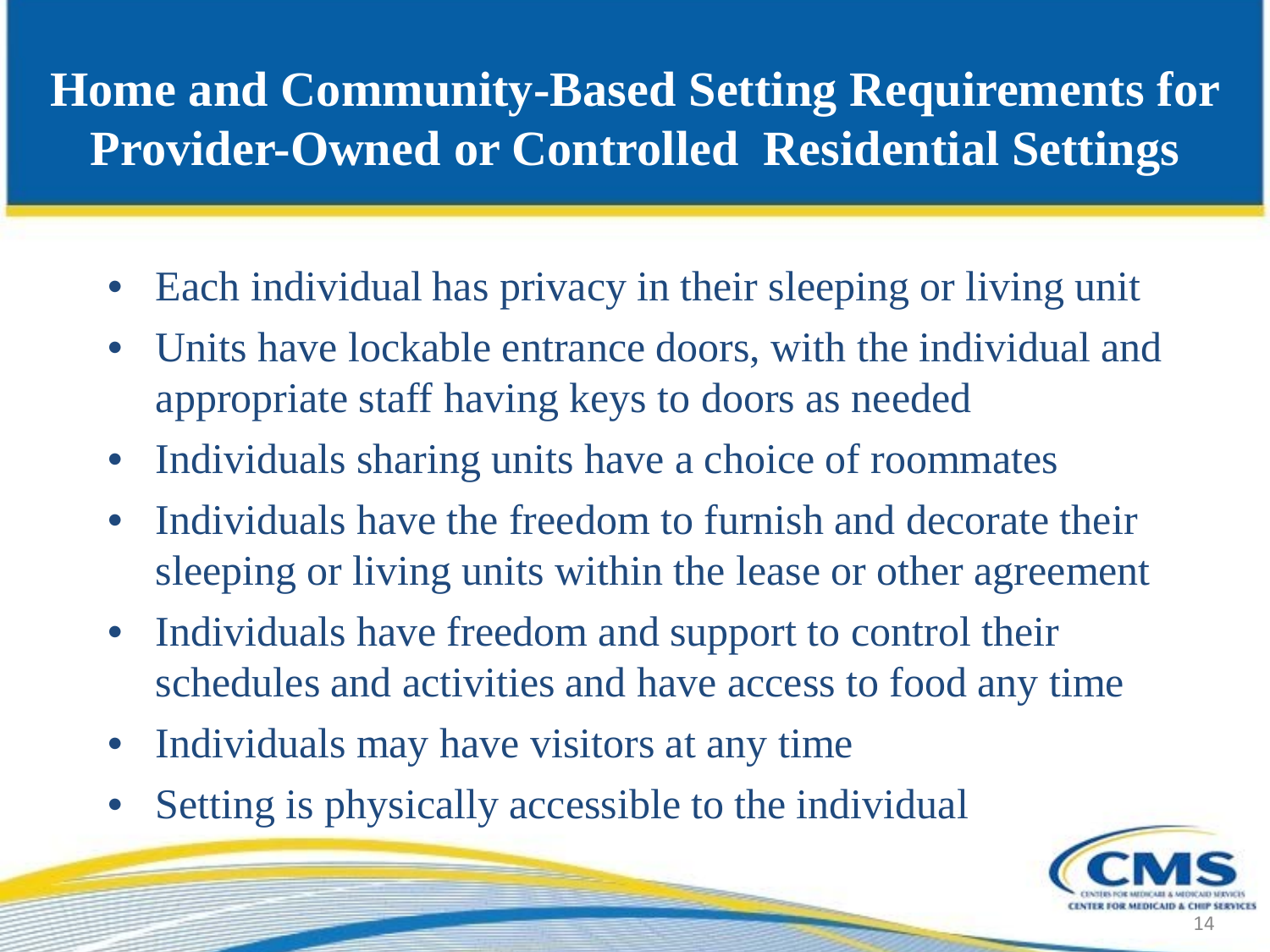Modifications of the additional requirements must be:

- Supported by specific assessed need
- Justified in the person-centered service plan
- Documented in the person-centered service plan

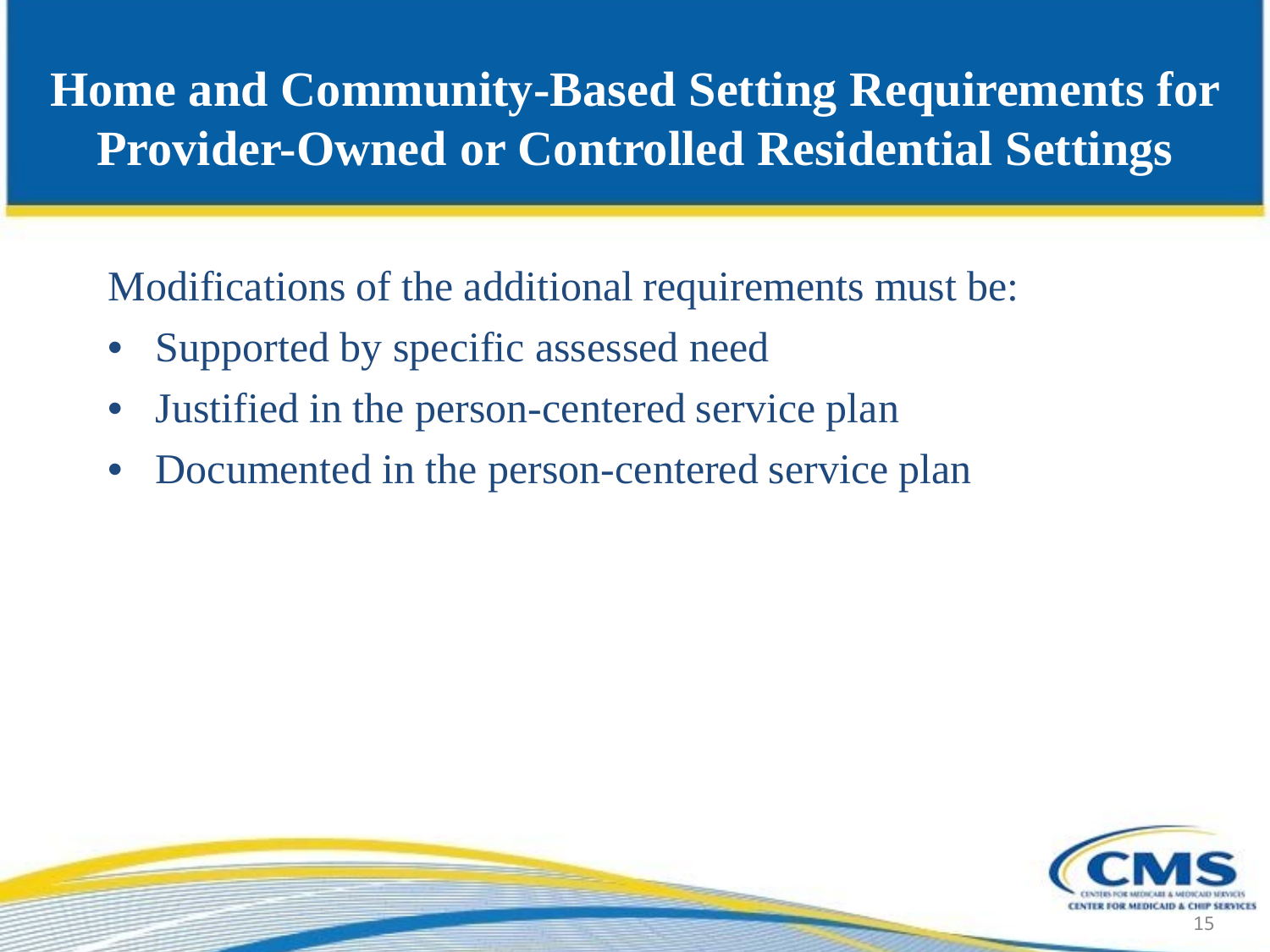Documentation in the person-centered service plan of modifications of the additional requirements includes:

- Specific individualized assessed need
- Prior interventions and supports including less intrusive methods
- Description of condition proportionate to assessed need
- Ongoing data measuring effectiveness of modification
- Established time limits for periodic review of modifications
- Individual's informed consent
- Assurance that interventions and supports will not cause harm

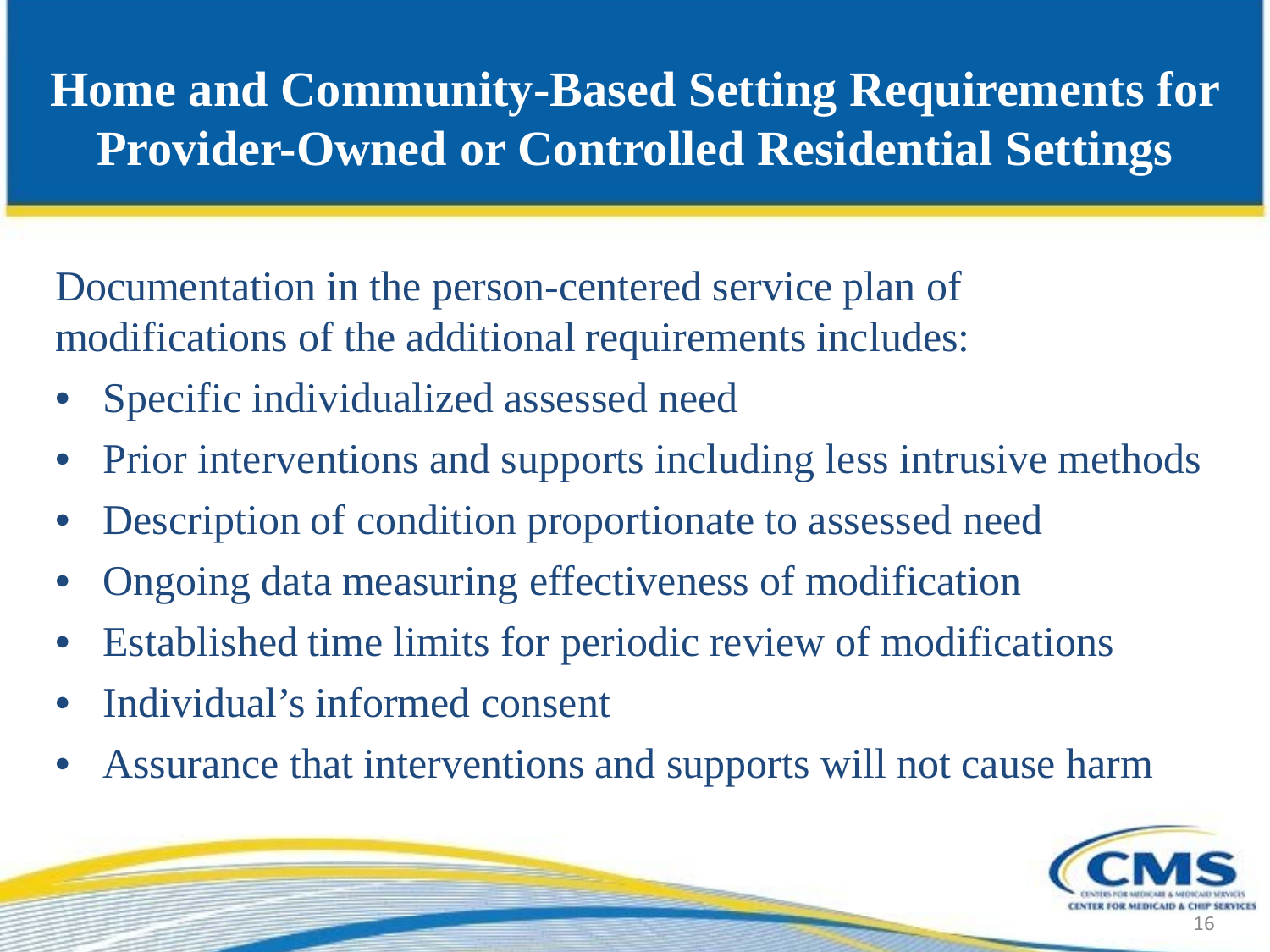## **Settings that are NOT Home and Community-Based**

- Nursing facility
- Institution for mental diseases (IMD)
- Intermediate care facility for individuals with intellectual disabilities (ICF/IID)
- Hospital

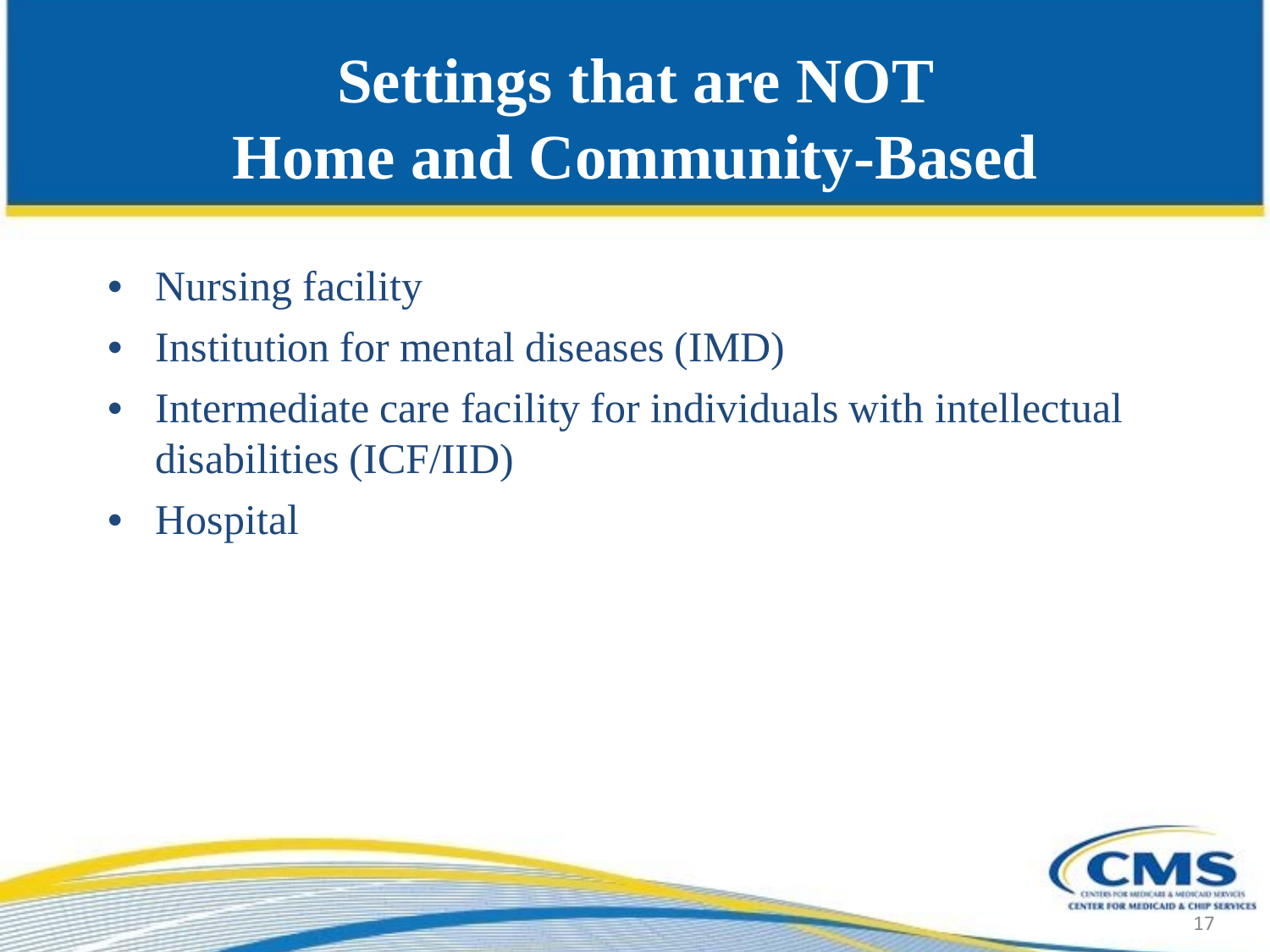### **Settings PRESUMED NOT to Be Home and Community-Based**

- Settings in a publicly or privately-owned facility providing inpatient treatment
- Settings on grounds of, or adjacent to, a public institution
- Settings with the effect of isolating individuals from the broader community of individuals not receiving Medicaid **HCBS**

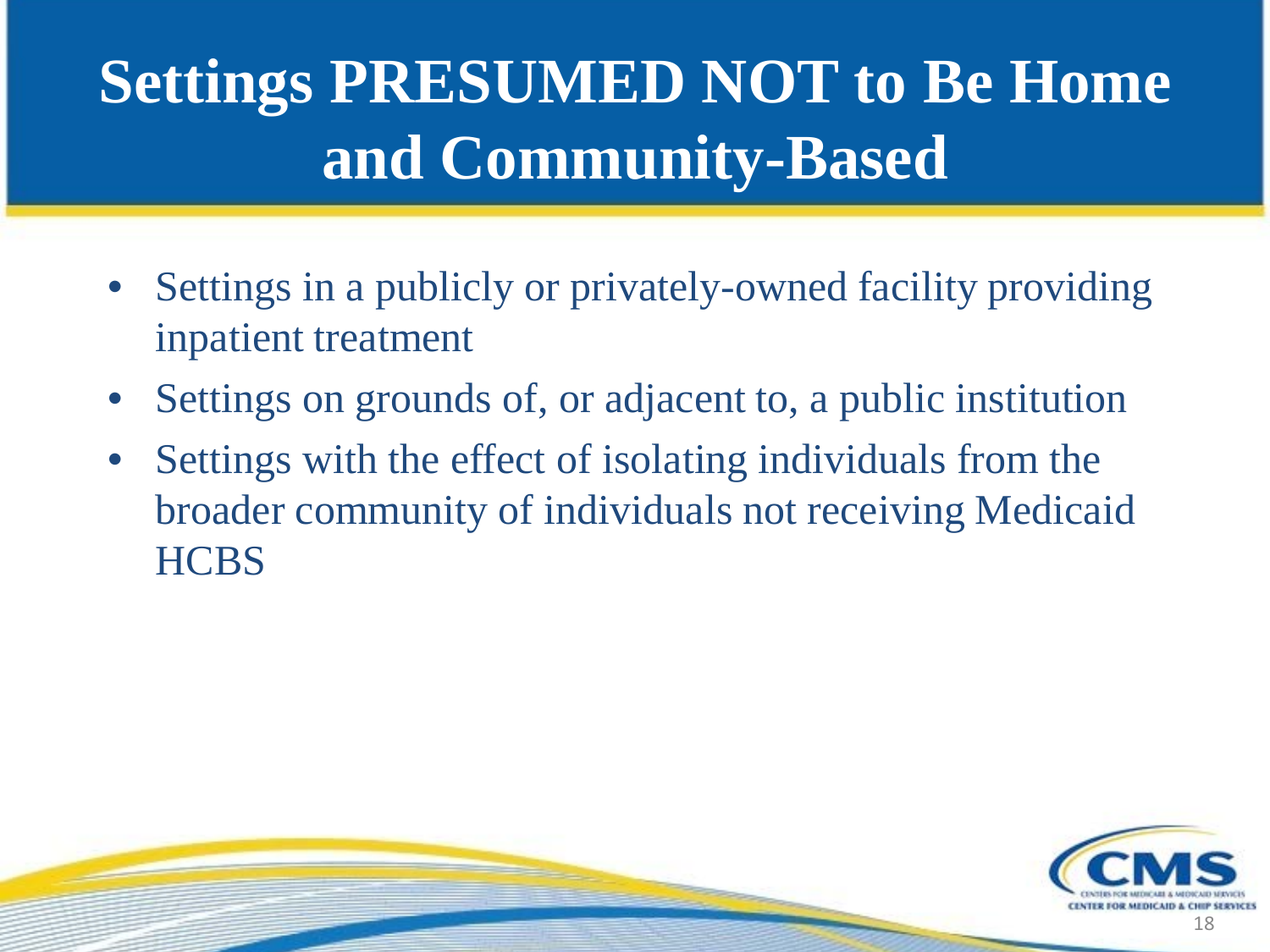#### **Settings PRESUMED NOT to Be Home and Community-Based-Heightened Scrutiny**

These settings (slide 18) may NOT be included in states' 1915(c), 1915(i) or 1915(k) HCBS programs unless:

- A state submits evidence (including public input) demonstrating that the setting does have the qualities of a home and community-based setting and NOT the qualities of an institution; AND
- The Secretary finds, based on a heightened scrutiny review of the evidence, that the setting meets the requirements for home and community-based settings and does NOT have the qualities of an institution

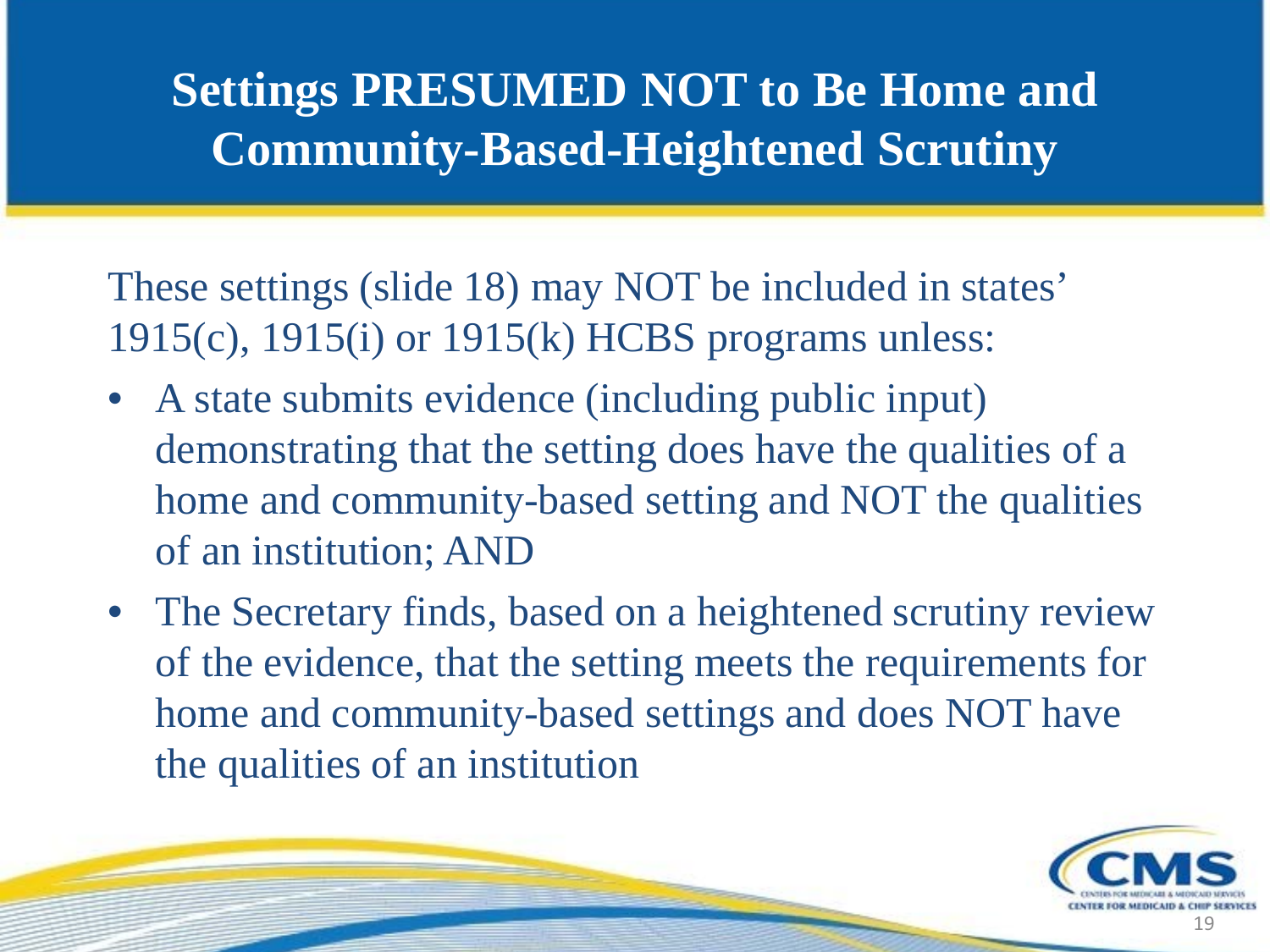• For NEW 1915(c) HCBS waivers or 1915(i) HCBS State Plan benefits to be approved, states must ensure that HCBS are only delivered in settings that meet the new requirements

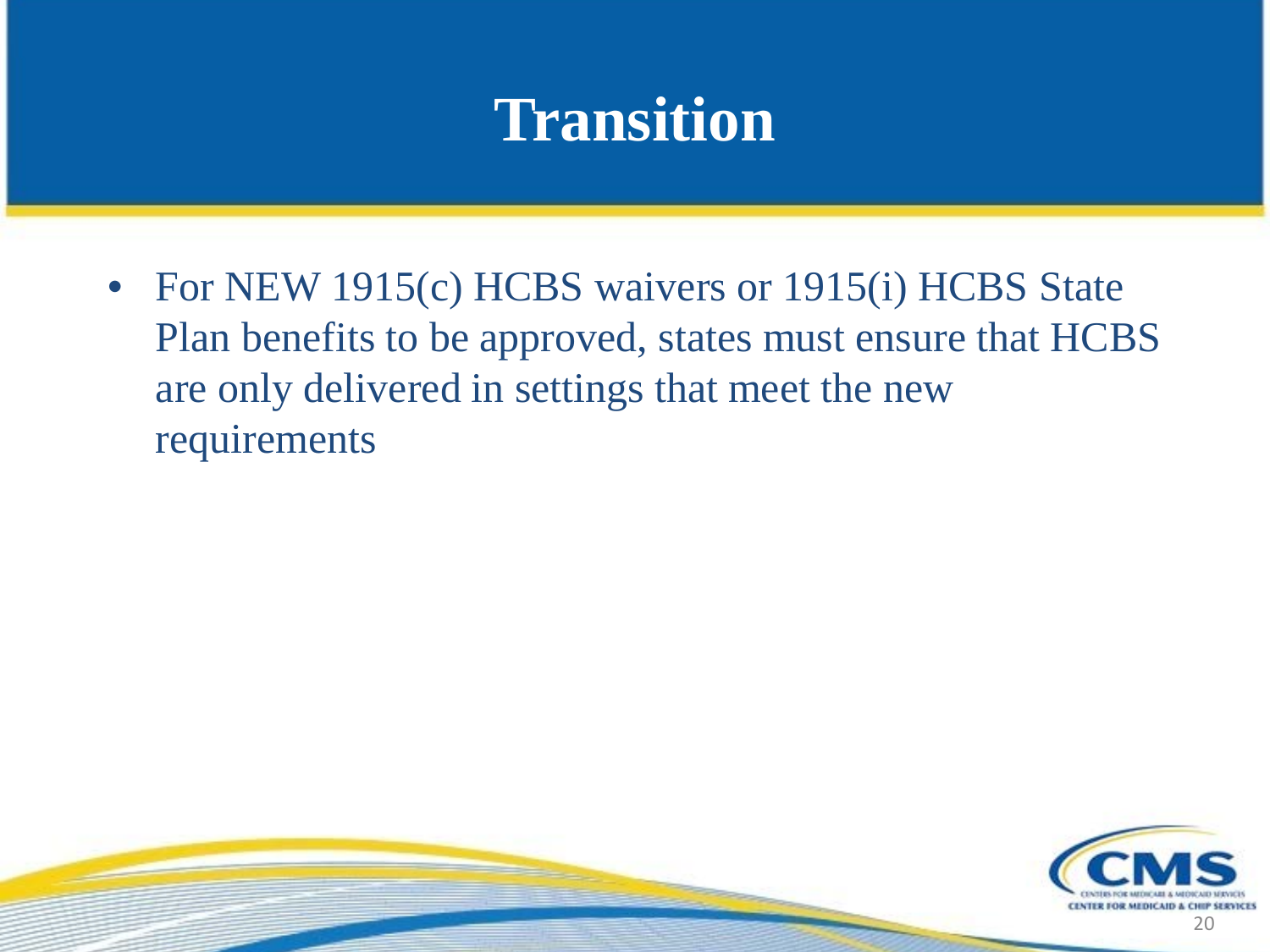For renewals and amendments to existing HCBS 1915(c) waivers submitted within one year of the effective date of final rule:

- The state submits a plan in the renewal or amendment request detailing any actions necessary to achieve or document compliance with setting requirements for the specific waiver or amendment
- Renewal or amendment approval will be contingent upon inclusion of an approved transition plan

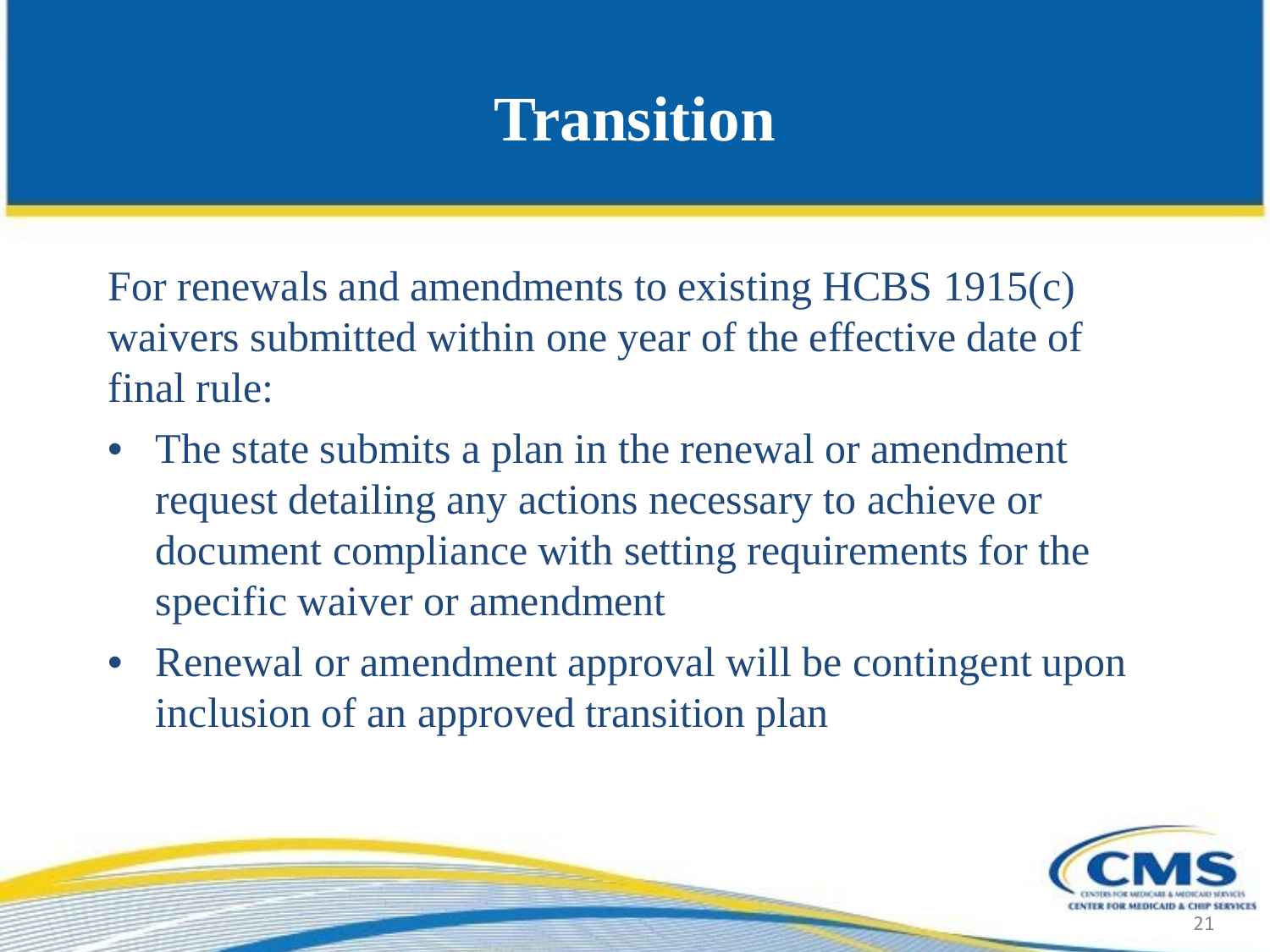For renewals and amendments to existing 1915(i) state plan benefits submitted within one year of the effective date of final rule:

- The state submits a plan in the SPA renewal or amendment request detailing any actions necessary to achieve or document compliance with setting requirements for the specific waiver or amendment
- SPA renewal or amendment approval will be contingent upon inclusion of an approved transition plan

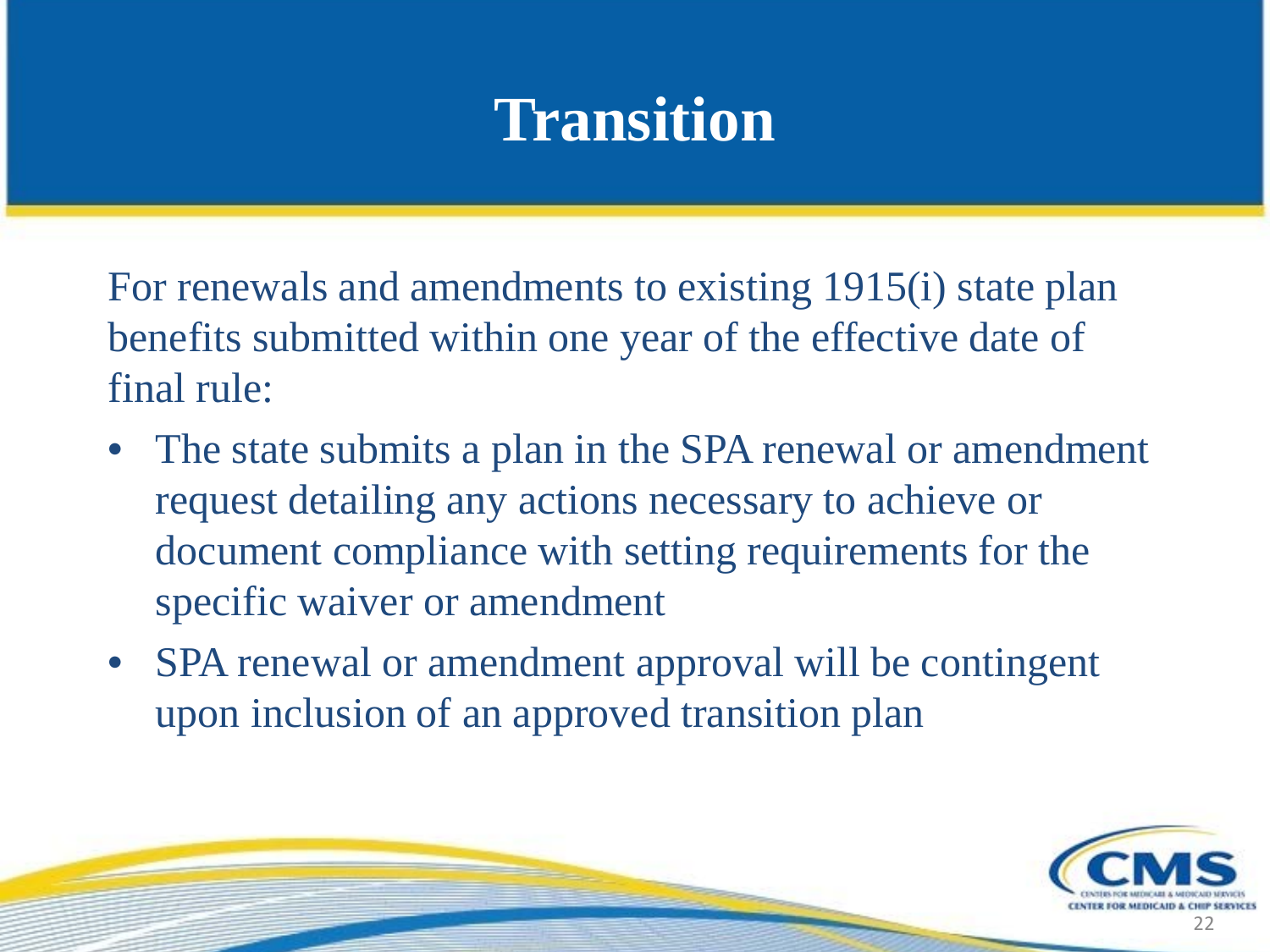For ALL existing 1915(c) HCBS waivers and 1915(i) HCBS State Plan benefits in the state, the state must submit a plan:

- Within 120 days of first renewal or amendment request detailing how the state will comply with the settings requirements in ALL 1915(c) HCBS waivers and 1915(i) HCBS State Plan benefits
- The level and detail of the plan will be determined by the types and characteristics of settings used in the individual state

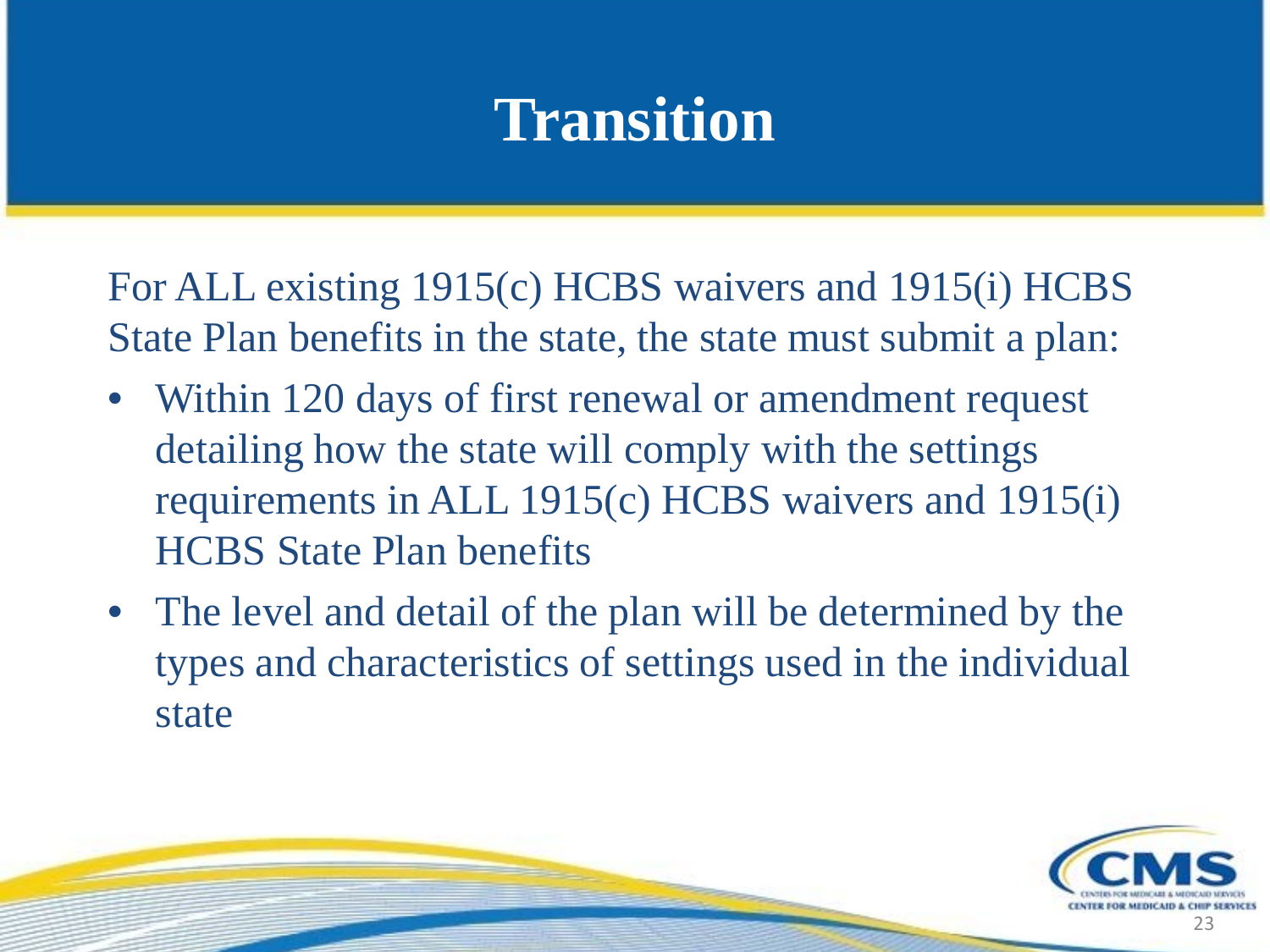When a state DOES NOT renew or amend an existing 1915(c) HCBS waiver or 1915(i) HCBS State Plan benefit for HCBS within one year of the effective date of the final rule, the plan to document or achieve compliance with settings requirements must:

- Be submitted within one year of the effective date of the final rule
- Include all elements, timelines, and deliverables as required

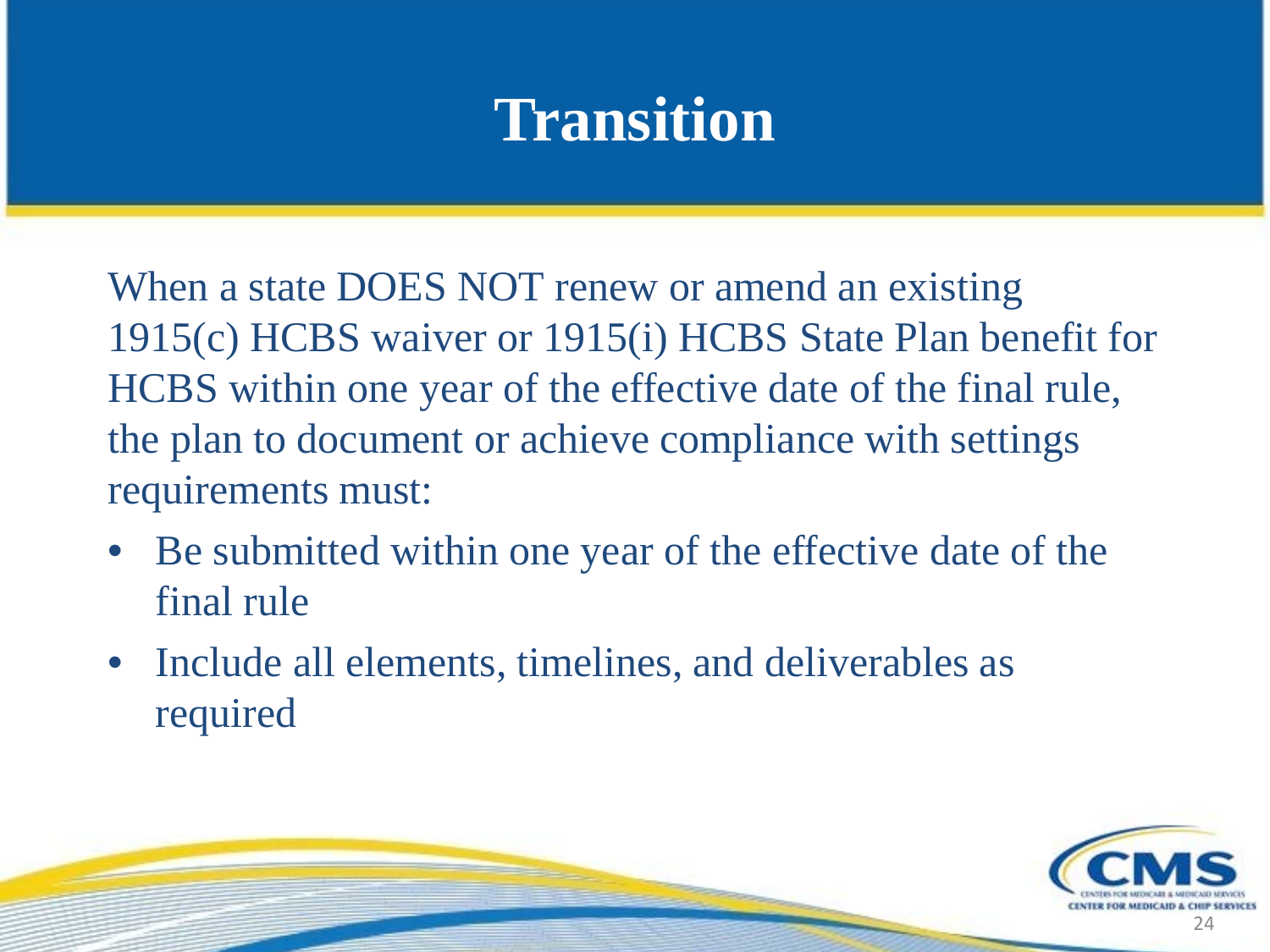### **Transition Public Comment Period**

The state must provide a 30-day public notice and comment period on the plan the state intends to submit to CMS -

- Provide minimum of two statements of public notice and public input procedures
- Ensure the full transition plan is available for public comment
- Consider public comments
- Modify the plan based on public comment, as appropriate
- Submit evidence of public notice and summary of disposition of the comments

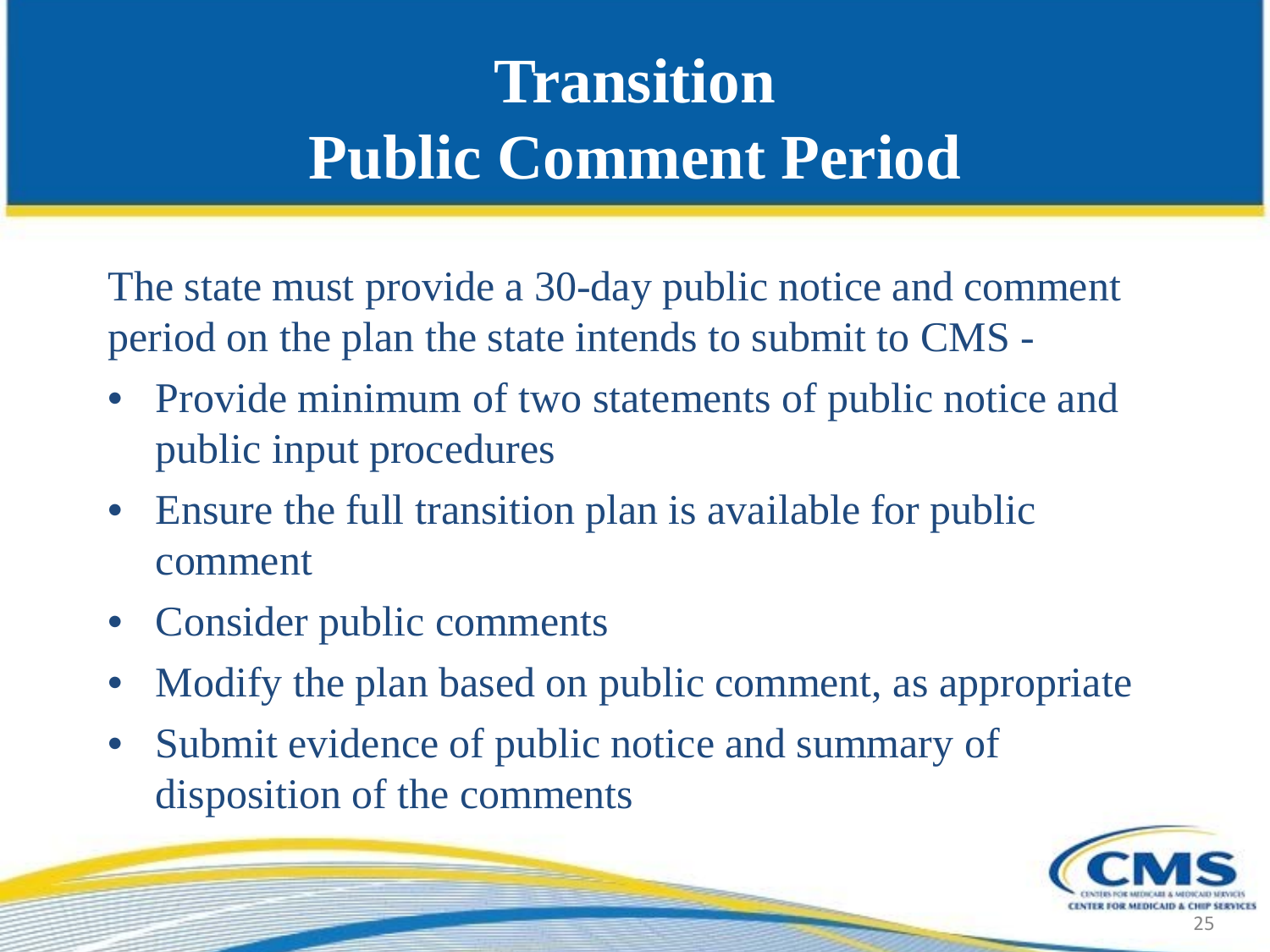- Implementation of the plan begins upon approval by CMS
- Failure to submit an approvable plan may result in compliance actions
- Failure to comply with the terms of an approved plan may result in compliance actions

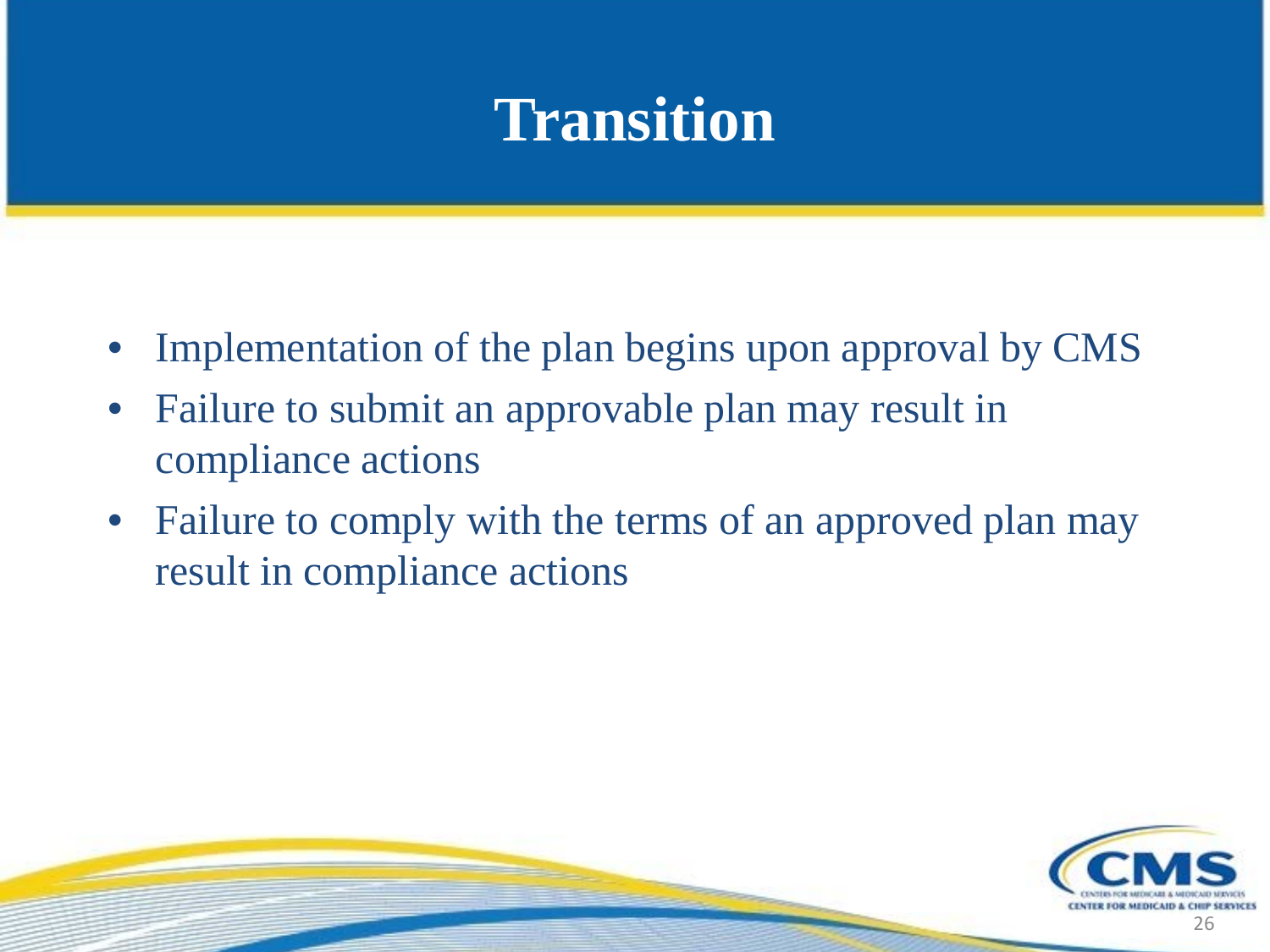### **Final Rule Changes to Address Major Comments of Concern in NPRMs**

- *Disability specific complex*  Phrase replaced with "any other setting that has the effect of isolating individuals receiving Medicaid HCBS from the broader community of individuals not receiving Medicaid HCBS …"
- *Rebuttable presumption* Settings presumed to have institutional characteristics will be subject to heightened scrutiny allowing states to present evidence that the setting is home and community-based
- *Choice of provider in provider owned and operated settings* – Clarified that choice of provider is intrinsic to the setting

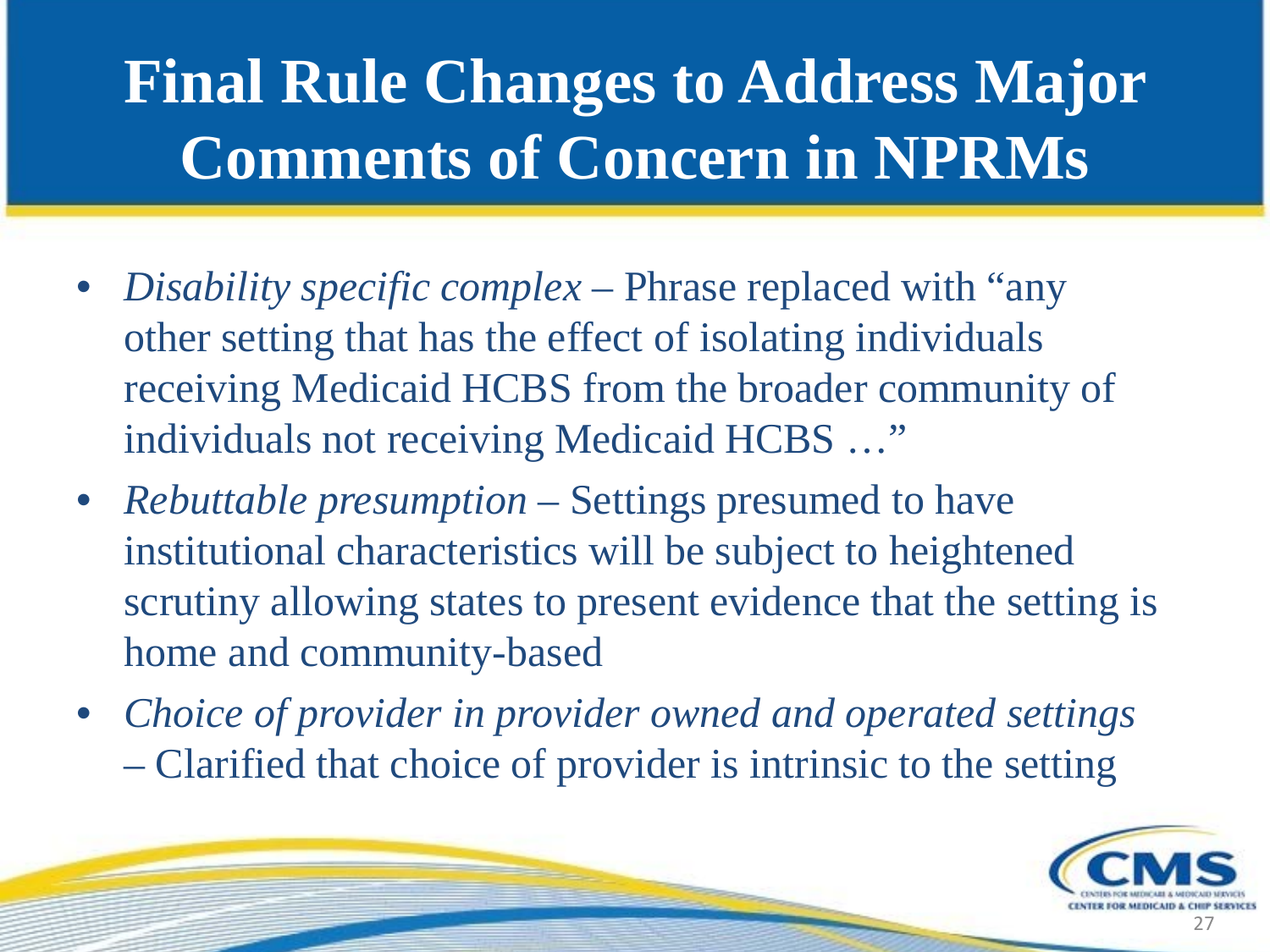### **Final Rule Changes to Address Major Comments of Concern in NPRMs**

- *Private rooms/roommate choice* Needs, preferences, and resources are relevant to option of private versus shared residential unit. Providers must offer roommate choice for shared rooms.
- *Application of setting requirements to non-residential settings* – Rule applies to all settings where HCBS are delivered, not just to residential settings and CMS will provide additional information about how states should apply the standards to non-residential settings

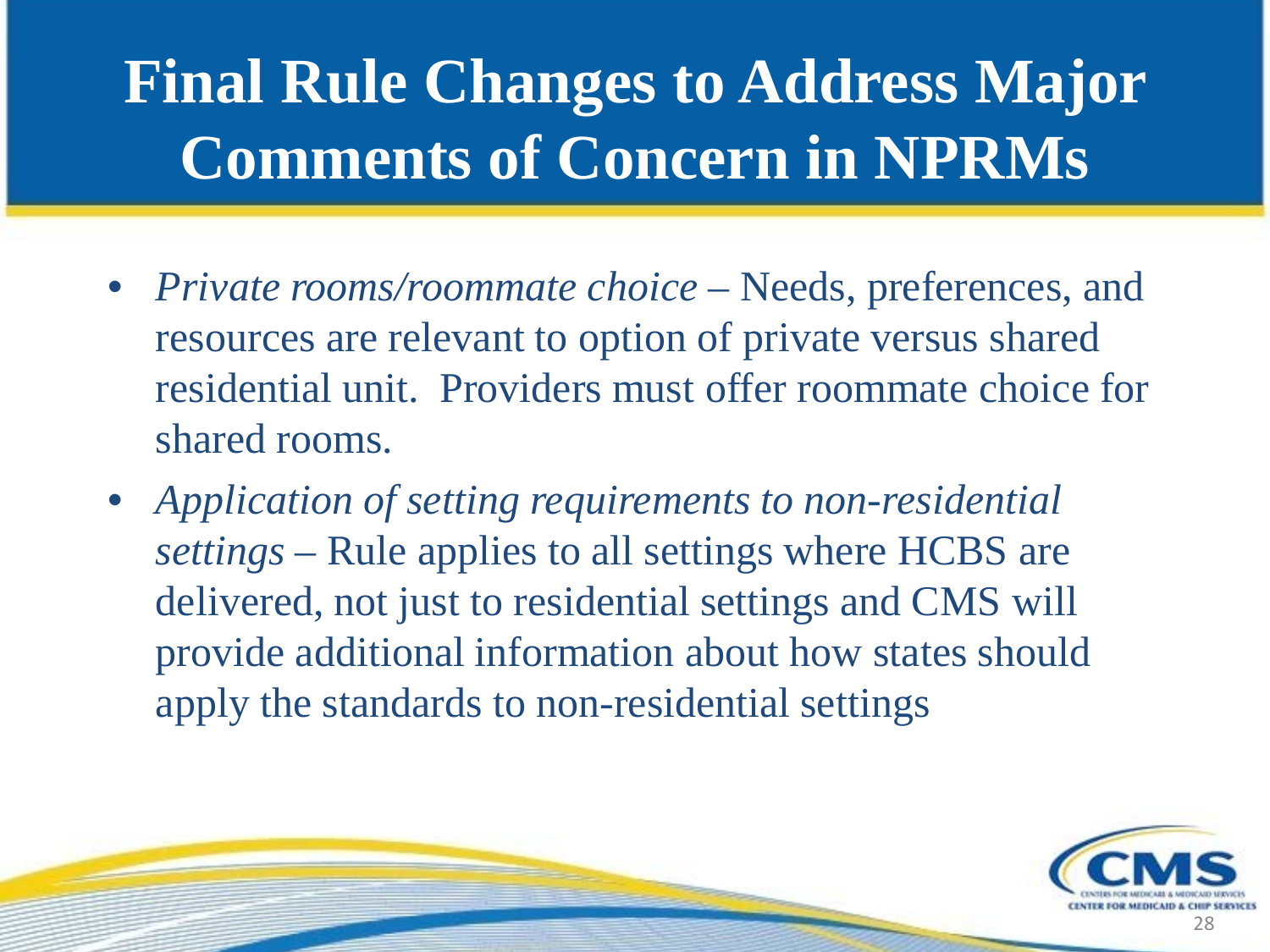### **Person-Centered Service Plans**

Final rule includes changes to the requirements regarding person-centered service plans for HCBS waivers under 1915(c) and HCBS state plan benefits under 1915(i) -

- Identical for 1915(c) and 1915(i)
- The person-centered service plan must be developed through a person-centered planning process

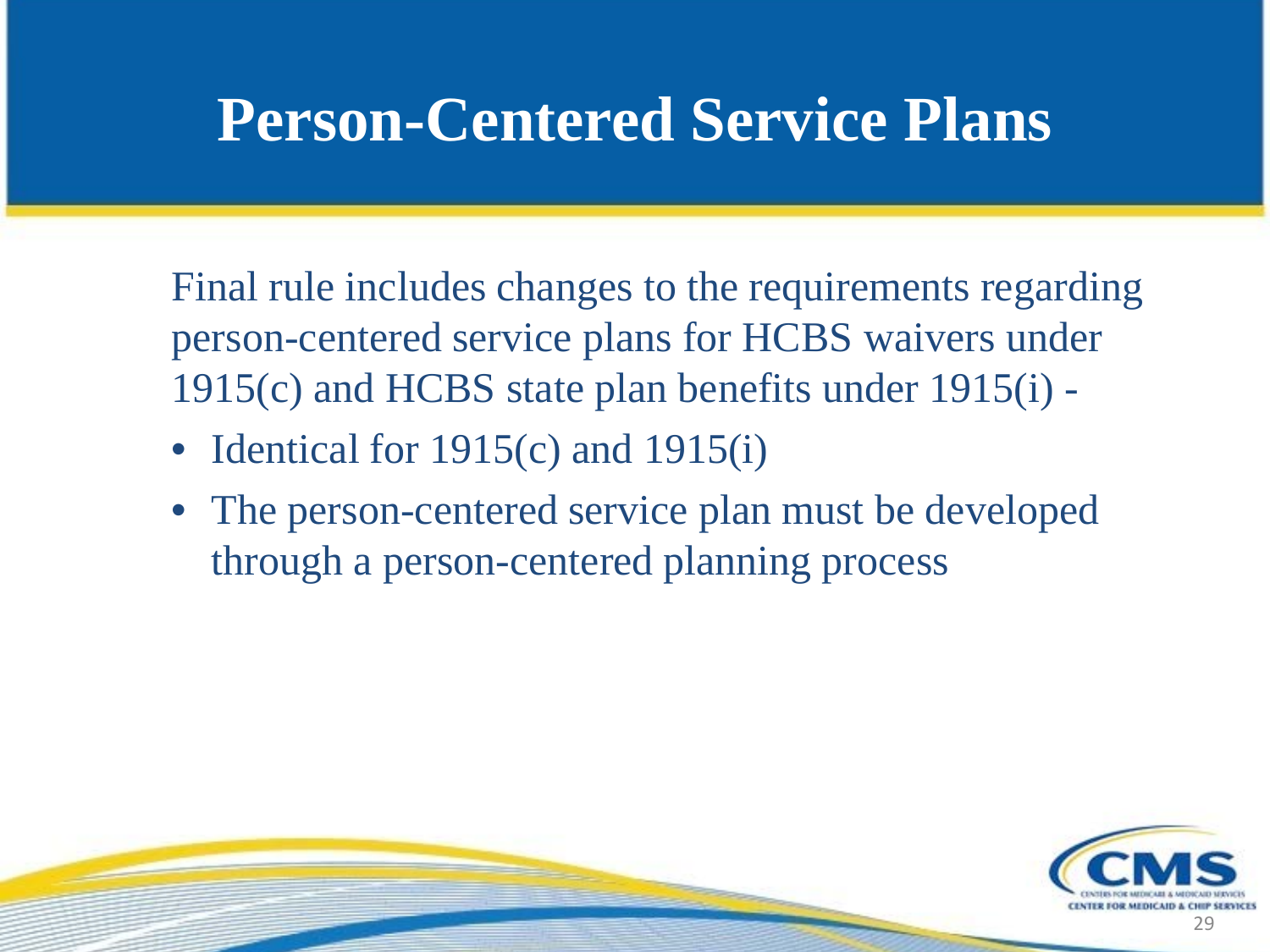#### **1915(c) and 1915(i) Home and Community-Based Services Person-Centered Service Plans**

- The person-centered planning process is driven by the individual
- Includes people chosen by the individual
- Provides necessary information and support to the individual to ensure that the individual directs the process to the maximum extent possible
- Is timely and occurs at times/locations of convenience to the individual

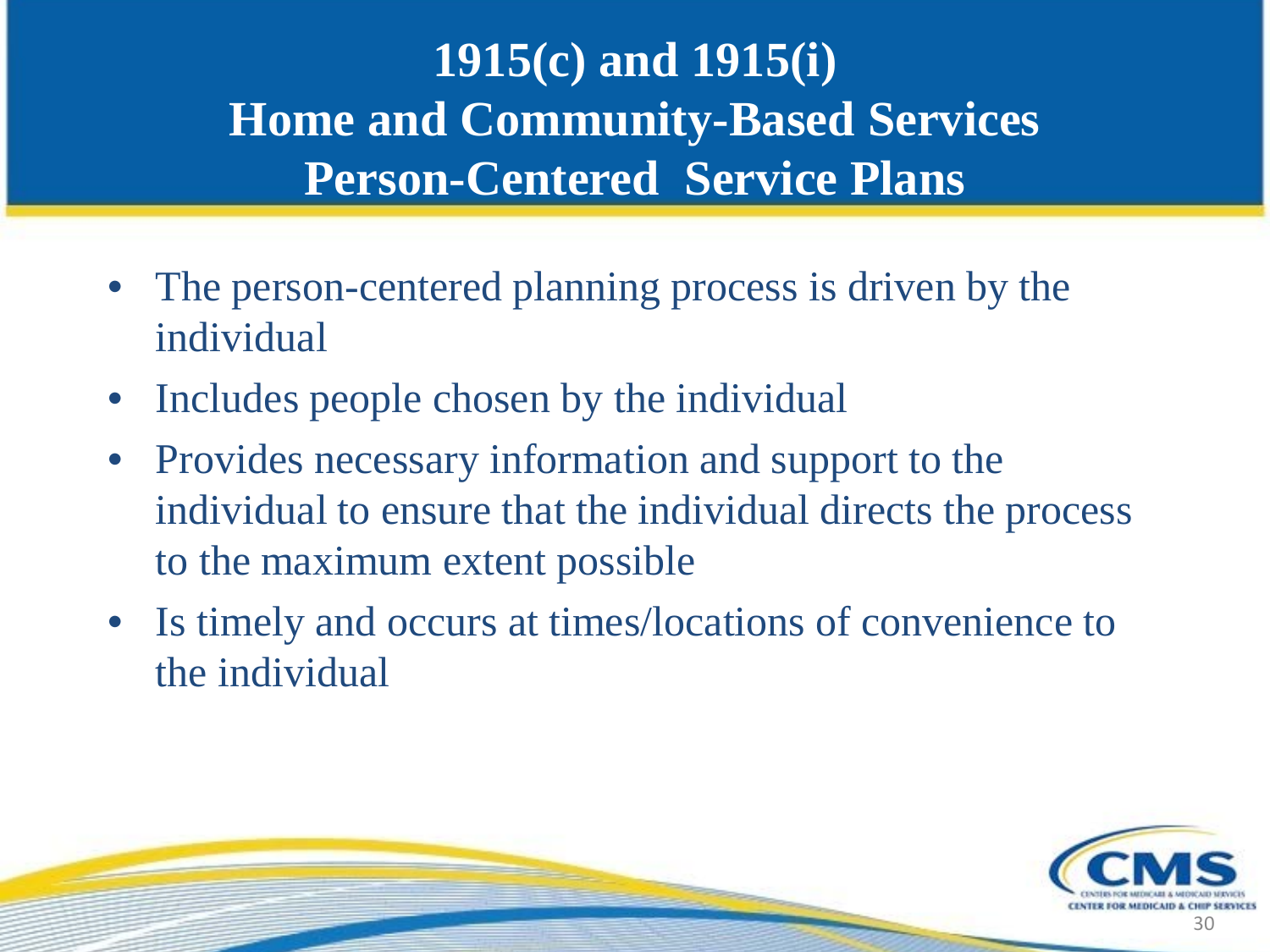#### **1915(c) and 1915(i) Home and Community-Based Services Person-Centered Service Plans**

- Reflects cultural considerations/uses plain language
- Includes strategies for solving disagreement
- Offers choices to the individual regarding services and supports the individual receives and from whom
- Provides method to request updates

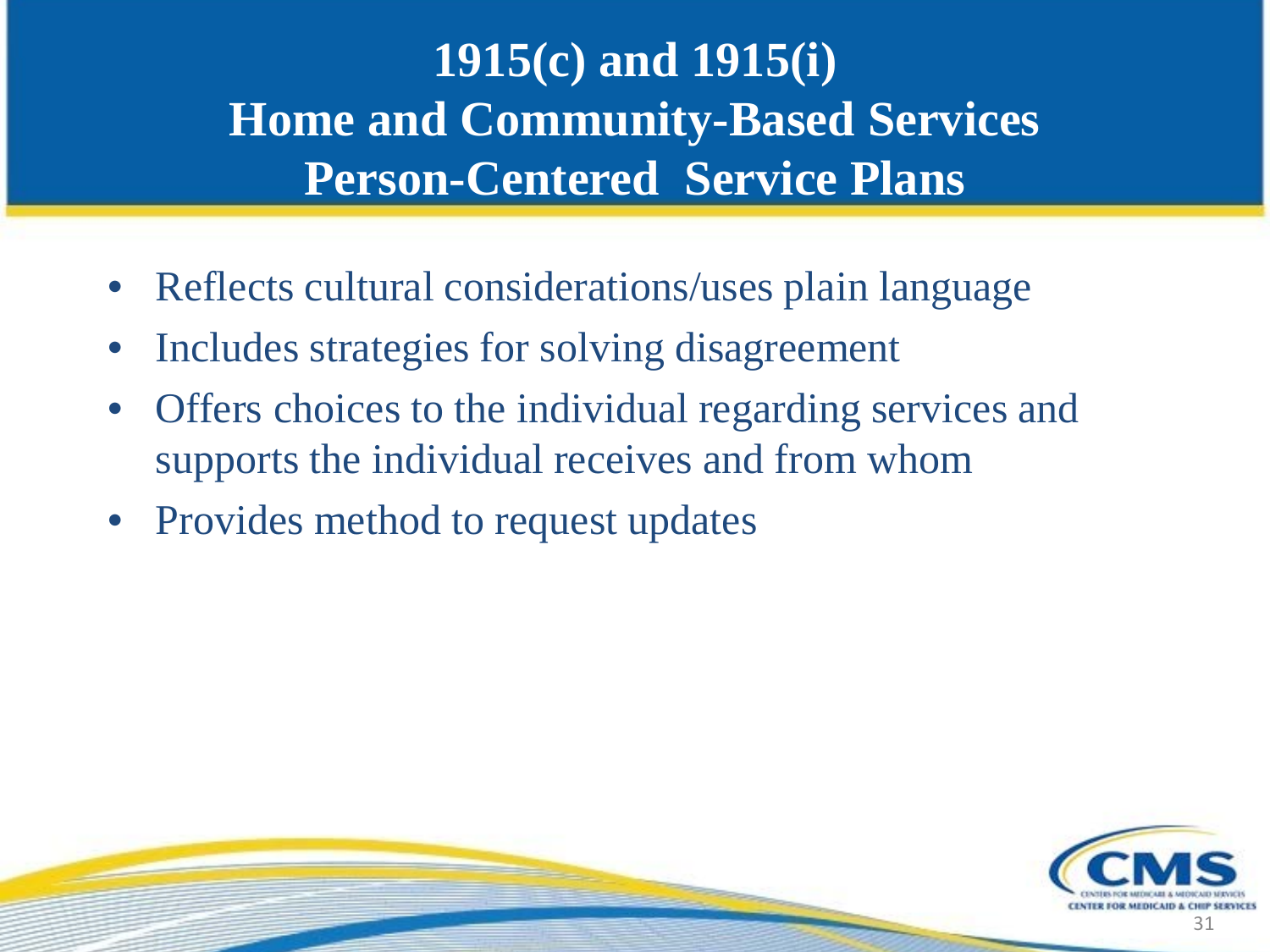#### **1915(c) and 1915(i) Home and Community-Based Services Person-Centered Service Plans**

- Conducted to reflect what is important to the individual to ensure delivery of services in a manner reflecting personal preferences and ensuring health and welfare
- Identifies the strengths, preferences, needs (clinical and support), and desired outcomes of the individual

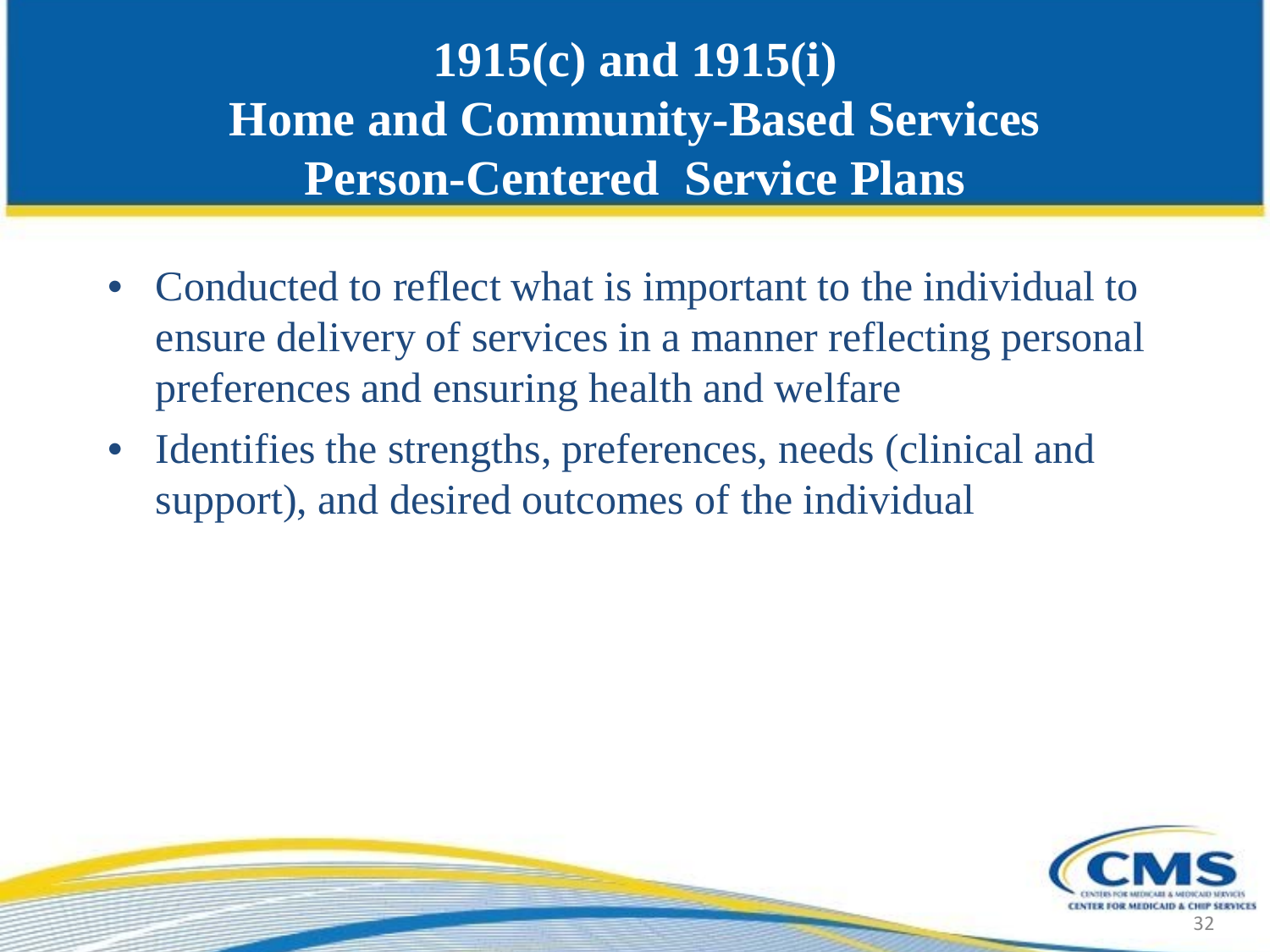#### **1915(c) and 1915(i) Home and Community-Based Services Person-Centered Service Plans**

- May include whether and what services are self-directed
- Includes individually identified goals and preferences related to relationships, community participation, employment, income and savings, healthcare and wellness, education and others

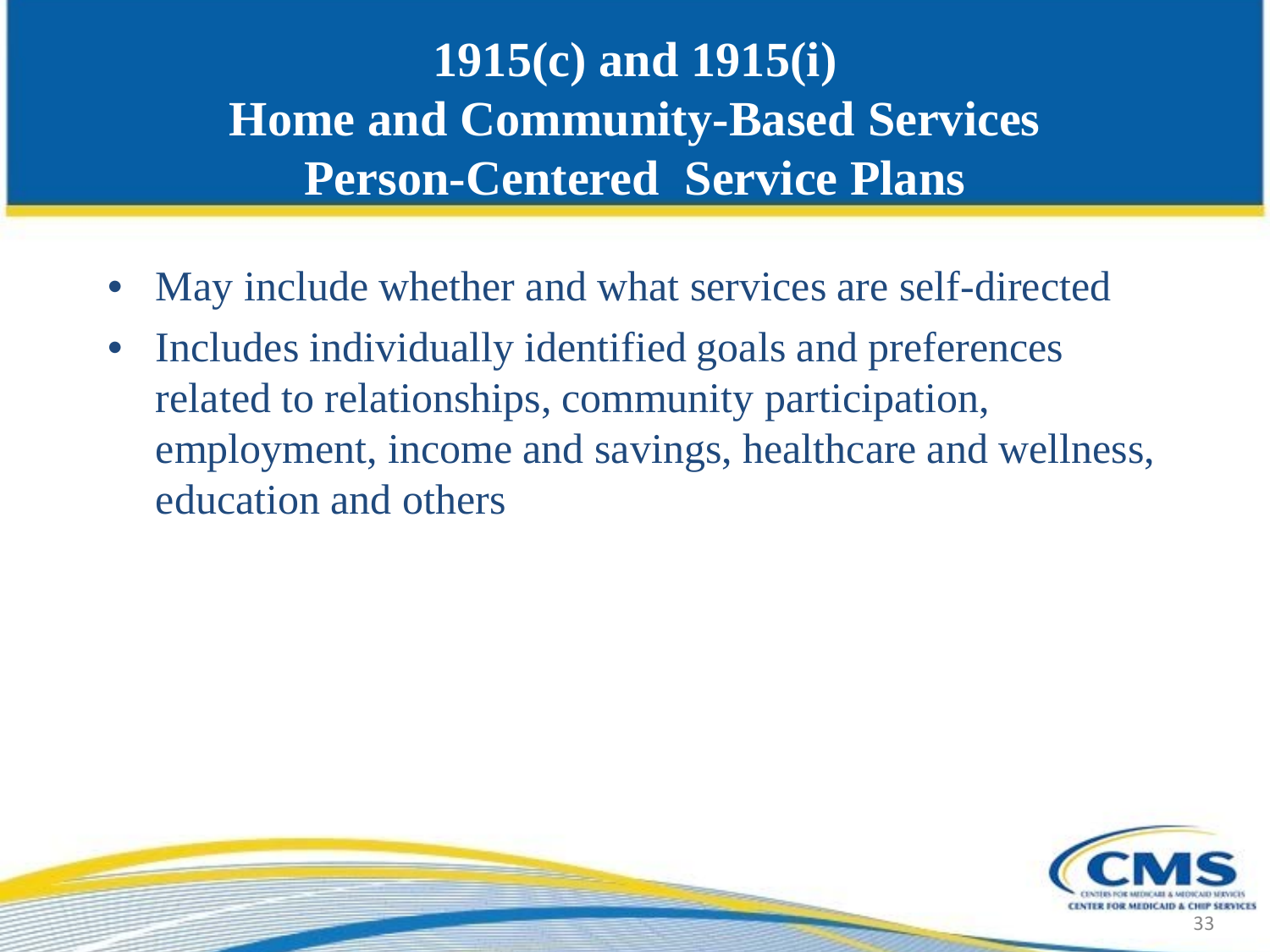#### **1915(c) and 1915(i) Home and Community-Based Services Person-Centered Service Plans**

- Includes risk factors and plans to minimize them
- Is signed by all individuals and providers responsible for its implementation and a copy of the plan must be provided to the individual and his/her representative

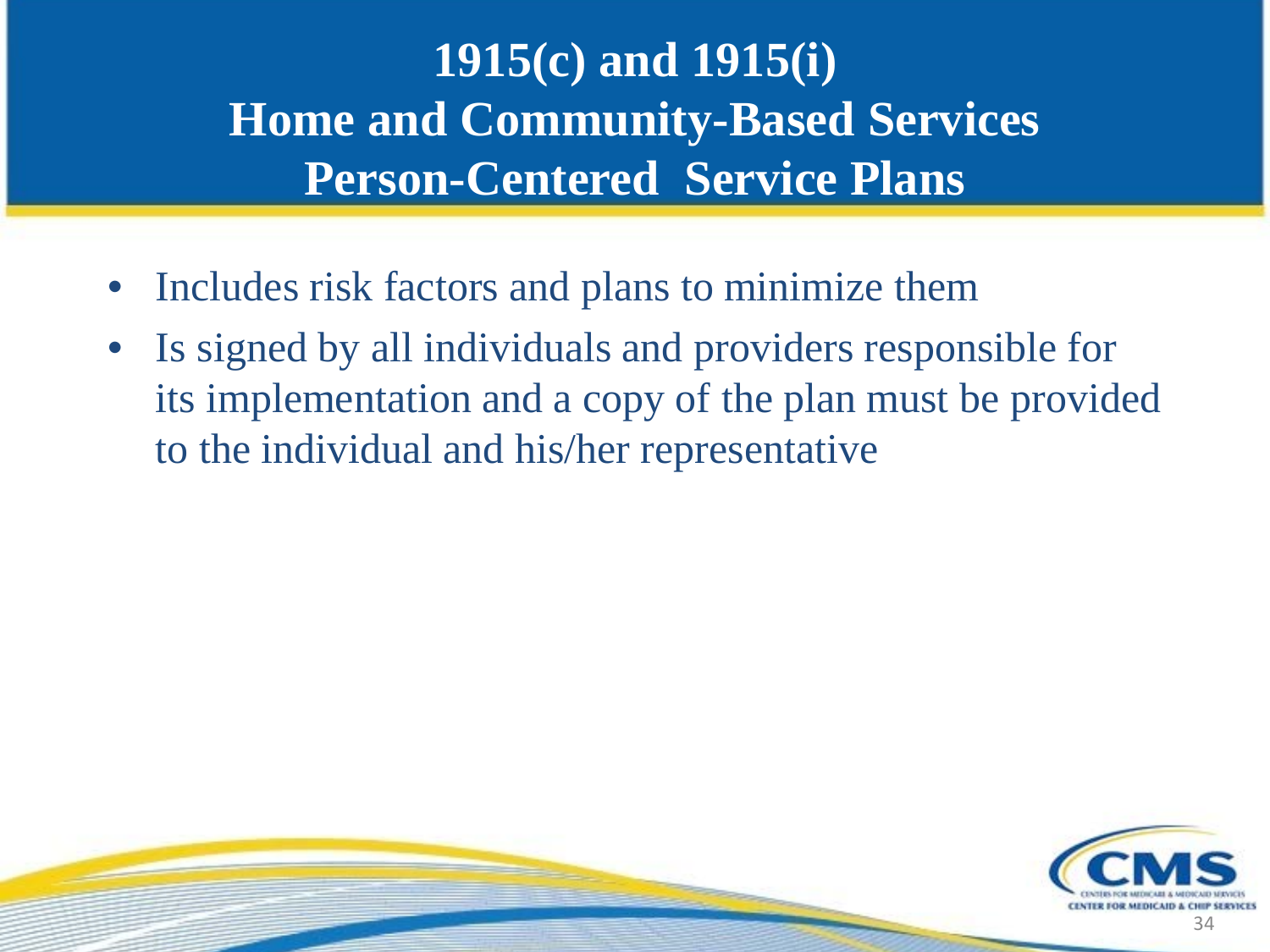#### Written plan reflects -

- Setting is chosen by the individual and is integrated in, and supports full access to the greater community
- Opportunities to seek employment and work in competitive integrated settings
- Opportunity to engage in community life, control personal resources, and receive services in the community to the same degree of access as individuals not receiving Medicaid HCBS

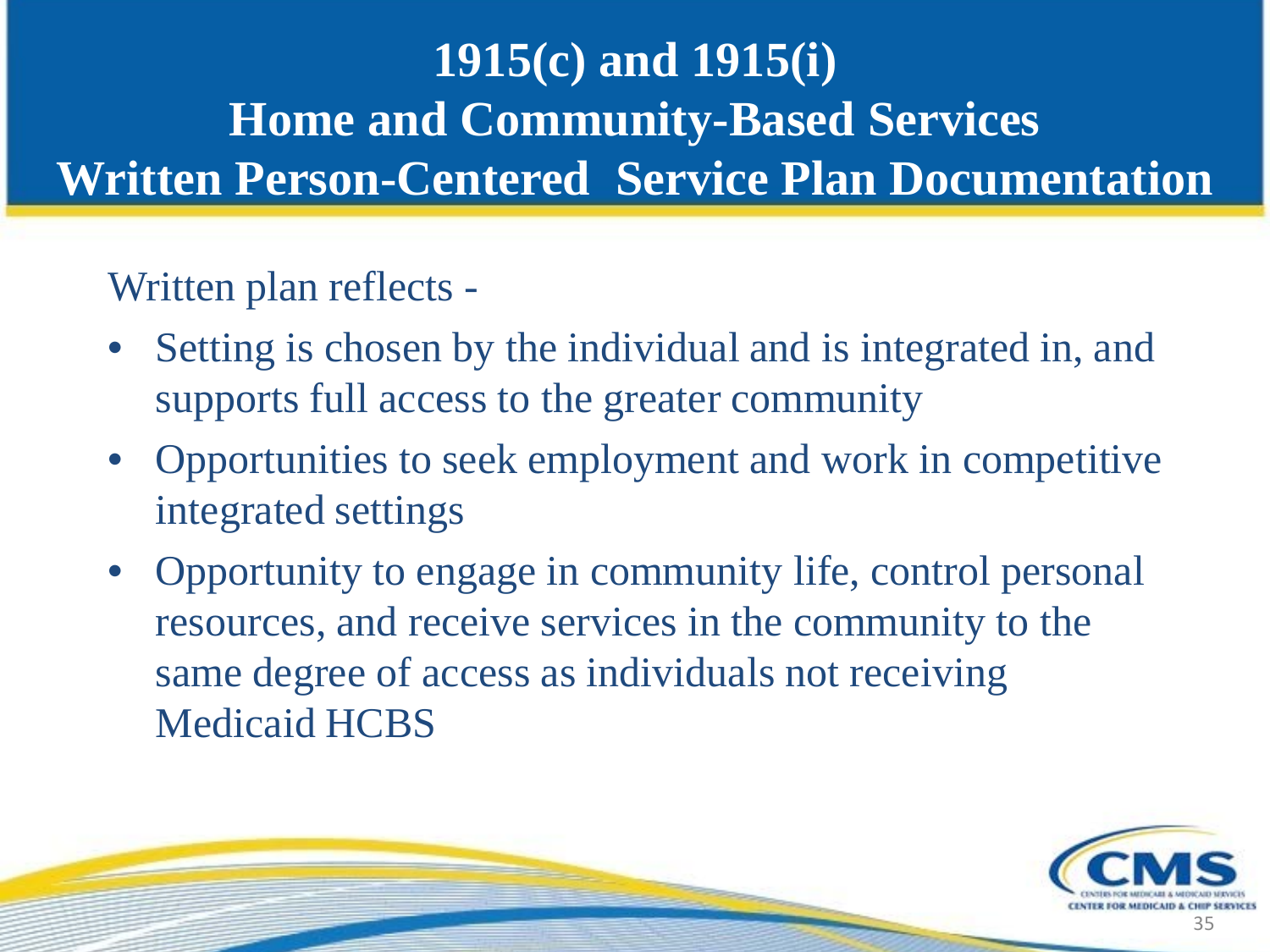- Reflects individual's strengths and preferences
- Reflects clinical and support needs
- Includes goals and desired outcomes
- Providers of services/supports, including unpaid supports provided voluntarily in lieu of waiver or state plan HCBS

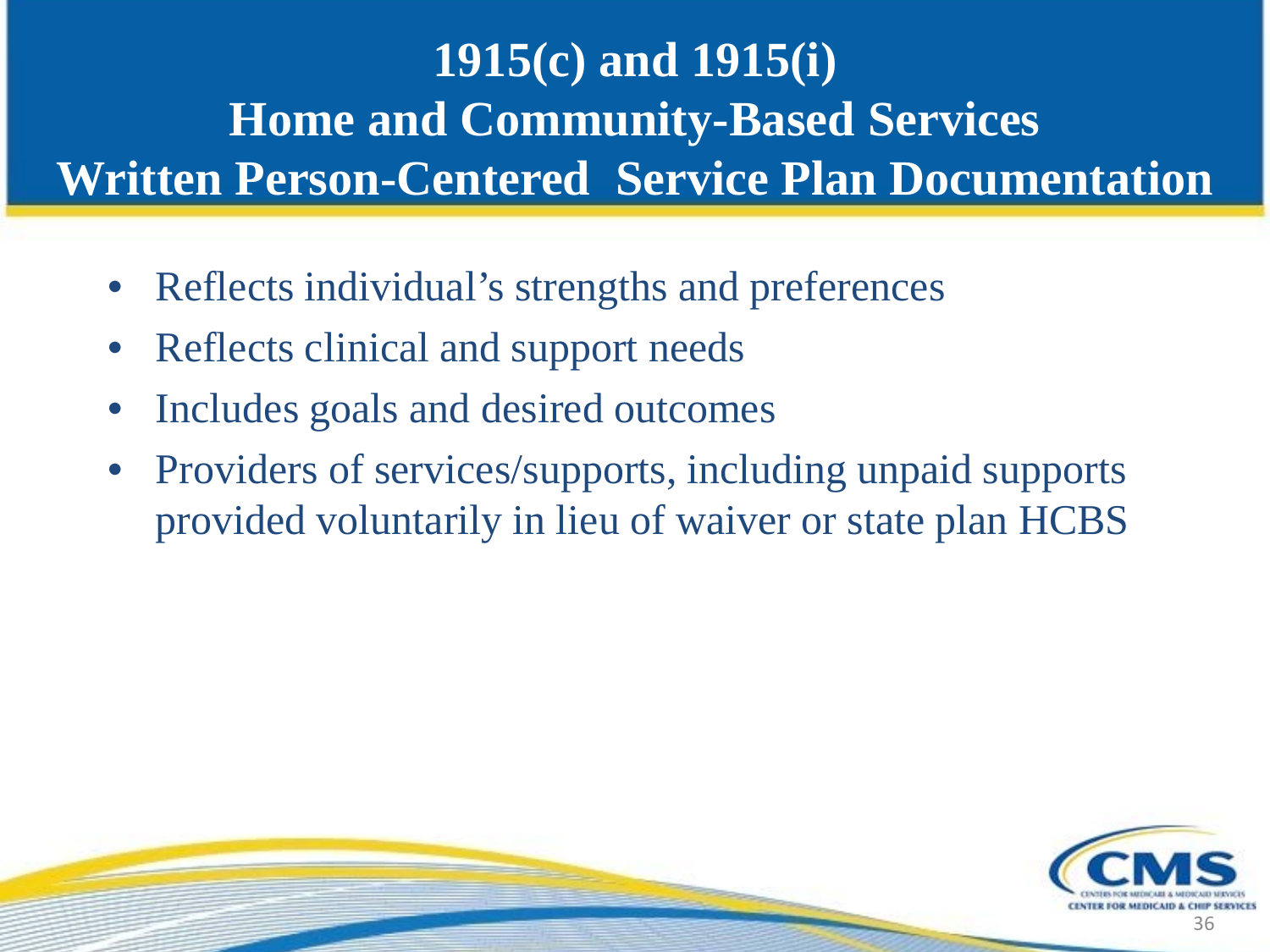- Risk factors and measures in place to minimize risk
- Individualized backup plans and strategies when needed
- Individuals important in supporting individual
- Individuals responsible for monitoring plan

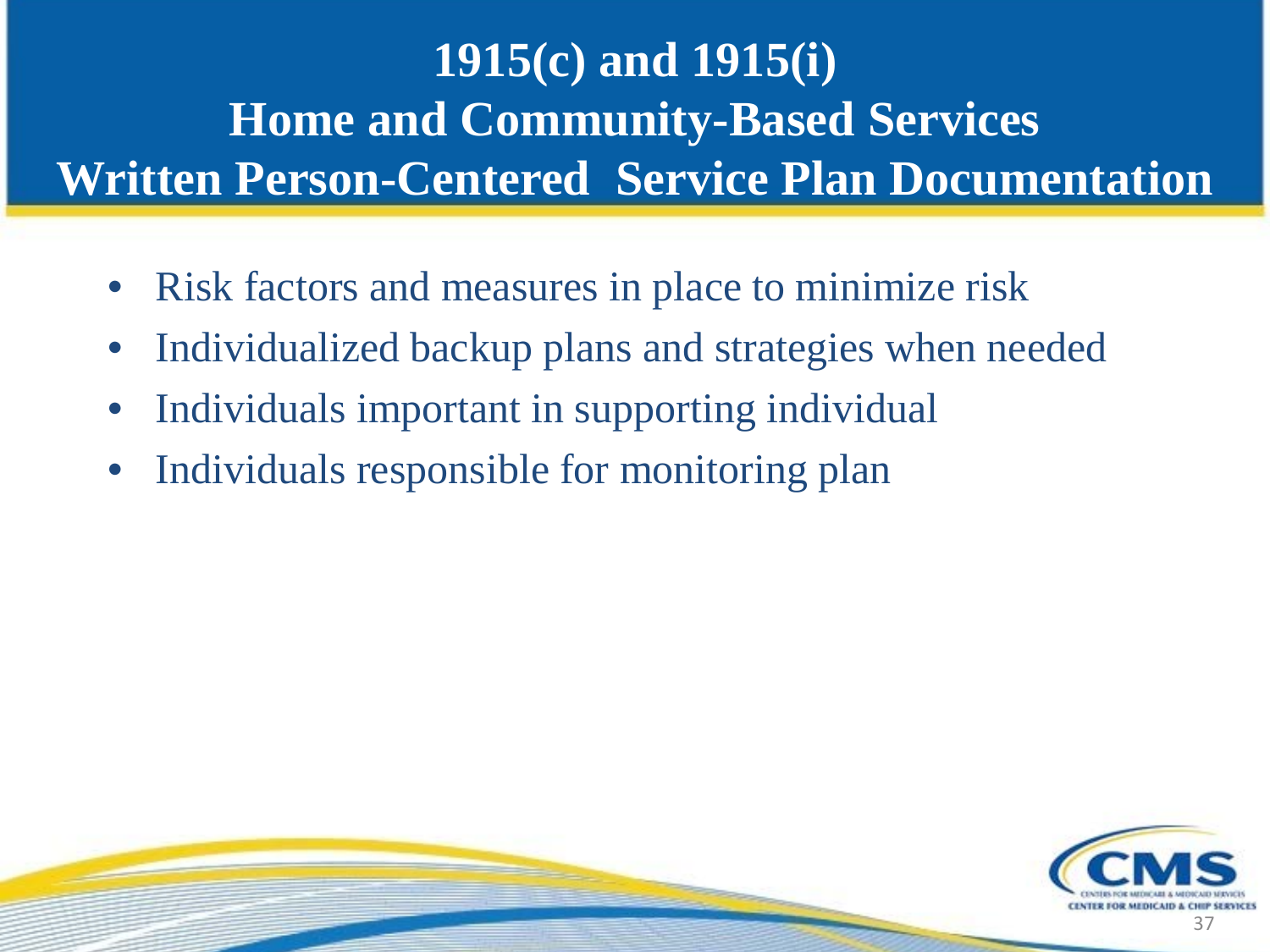- Plain language and understandable to the individual
- Who is responsible for monitoring the plan
- Informed consent of the individual in writing
- Signatures of all individuals and providers responsible

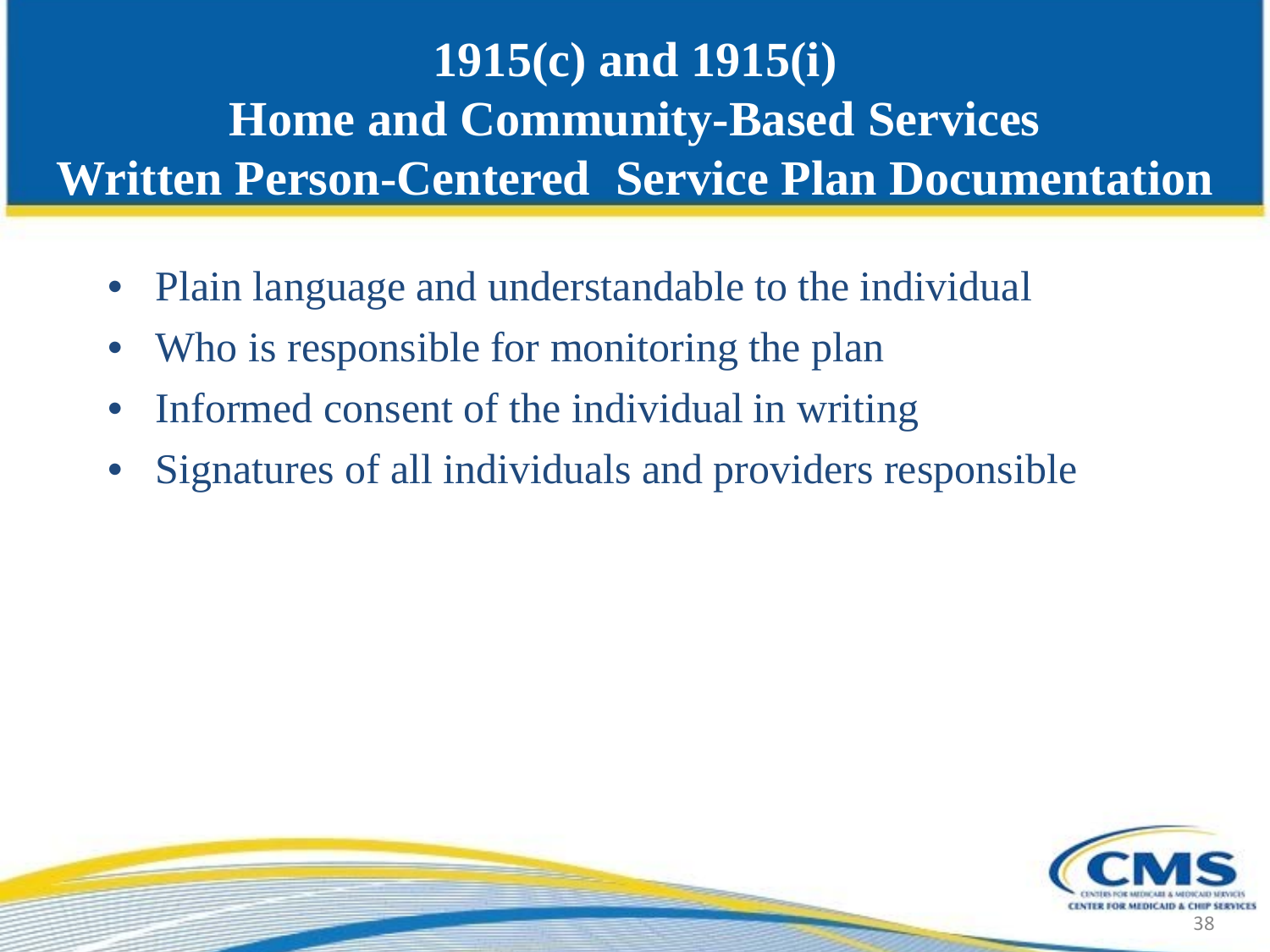- Distributed to the individual and others involved in plan
- Includes purchase/control of self-directed services
- Exclude unnecessary or inappropriate services and supports

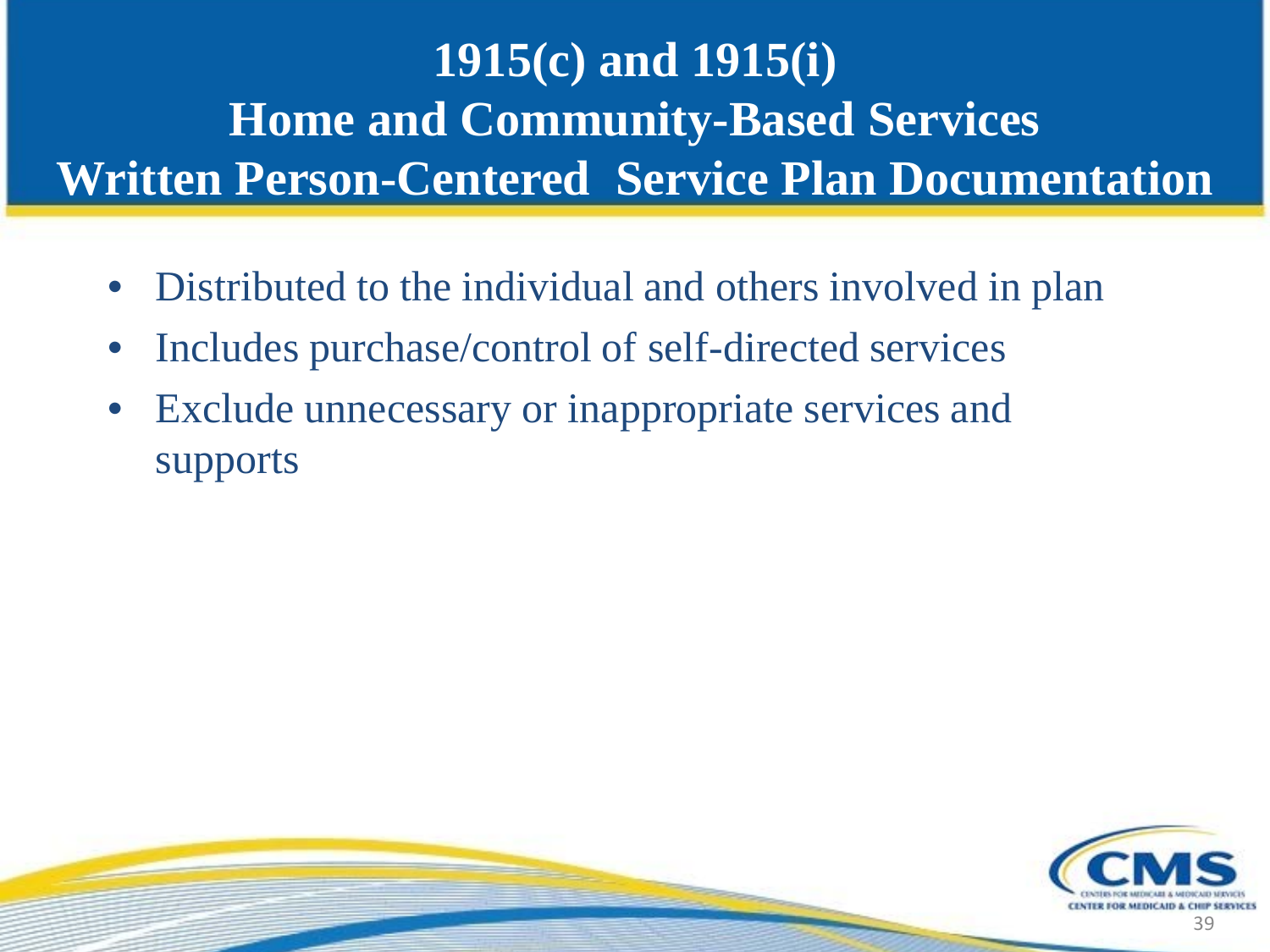- Modification of the additional conditions as previously discussed in the home and community-based setting requirements
- Must be reviewed, and revised upon reassessment of functional need as required every 12 months, when the individual's circumstances or needs change significantly, and at the request of the individual.

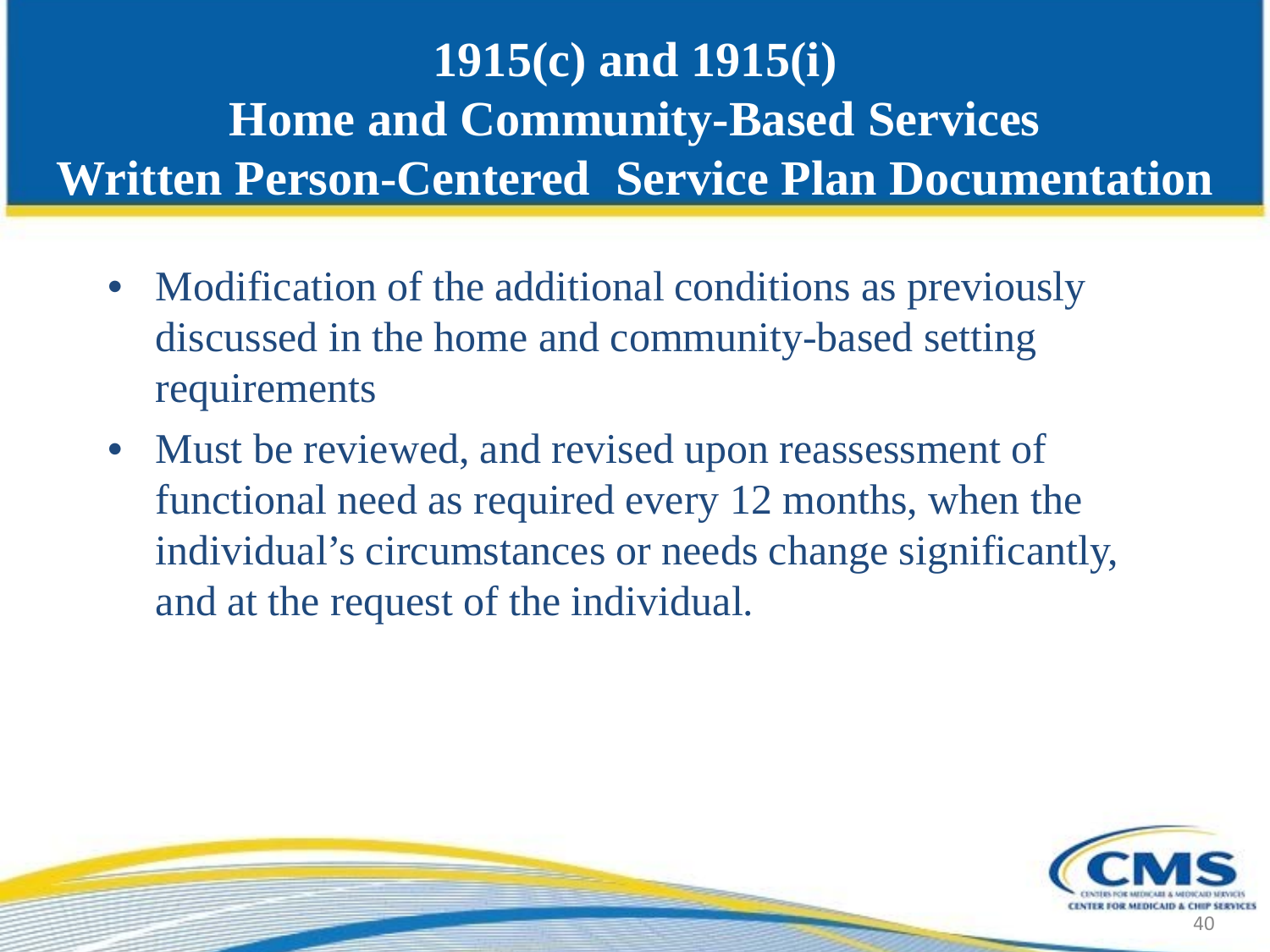### **1915(c) Home and Community-Based Services Waivers**

Other 1915(c) provisions in the final rule -

- Allows states to serve more than one target group in a single waiver
- Clarifies timing of amendments and public input process when states propose modifications
- Describes strategies available to CMS to assist states with compliance
- Clarifies guidance regarding effective dates of waiver amendments particularly in the area of substantive changes

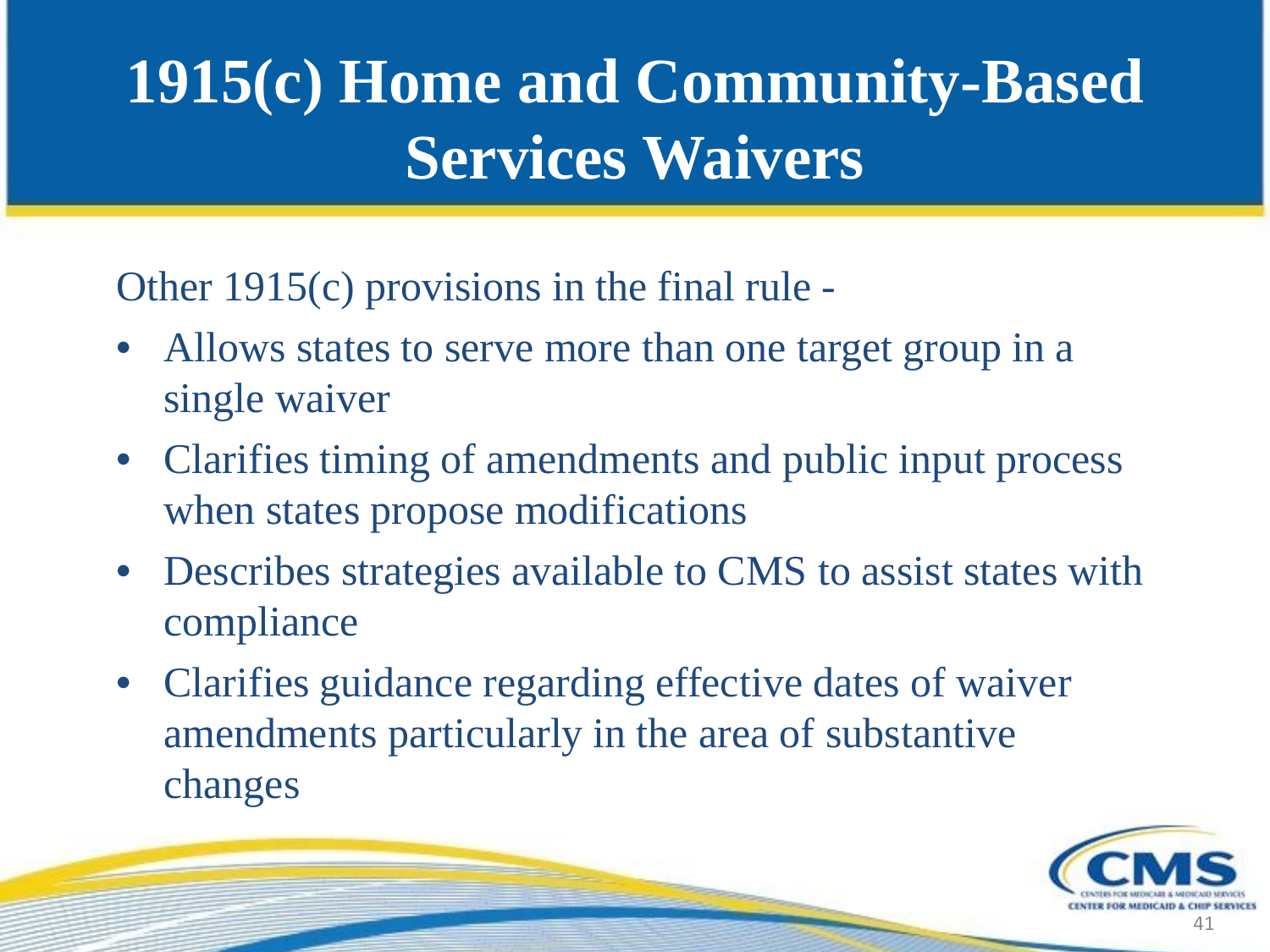## **1915(c) Home and Community-Based Services Target Groups**

- States, under prior regulation, had ability to serve only one of three target groups
- A state may combine target groups within one waiver
	- Individuals who are aged and disabled, or both
	- Individuals with intellectual disabilities or developmental disabilities, or both
	- Individuals with mental illness
- The state must assure that the waiver meets the needs of each individual regardless of target group.

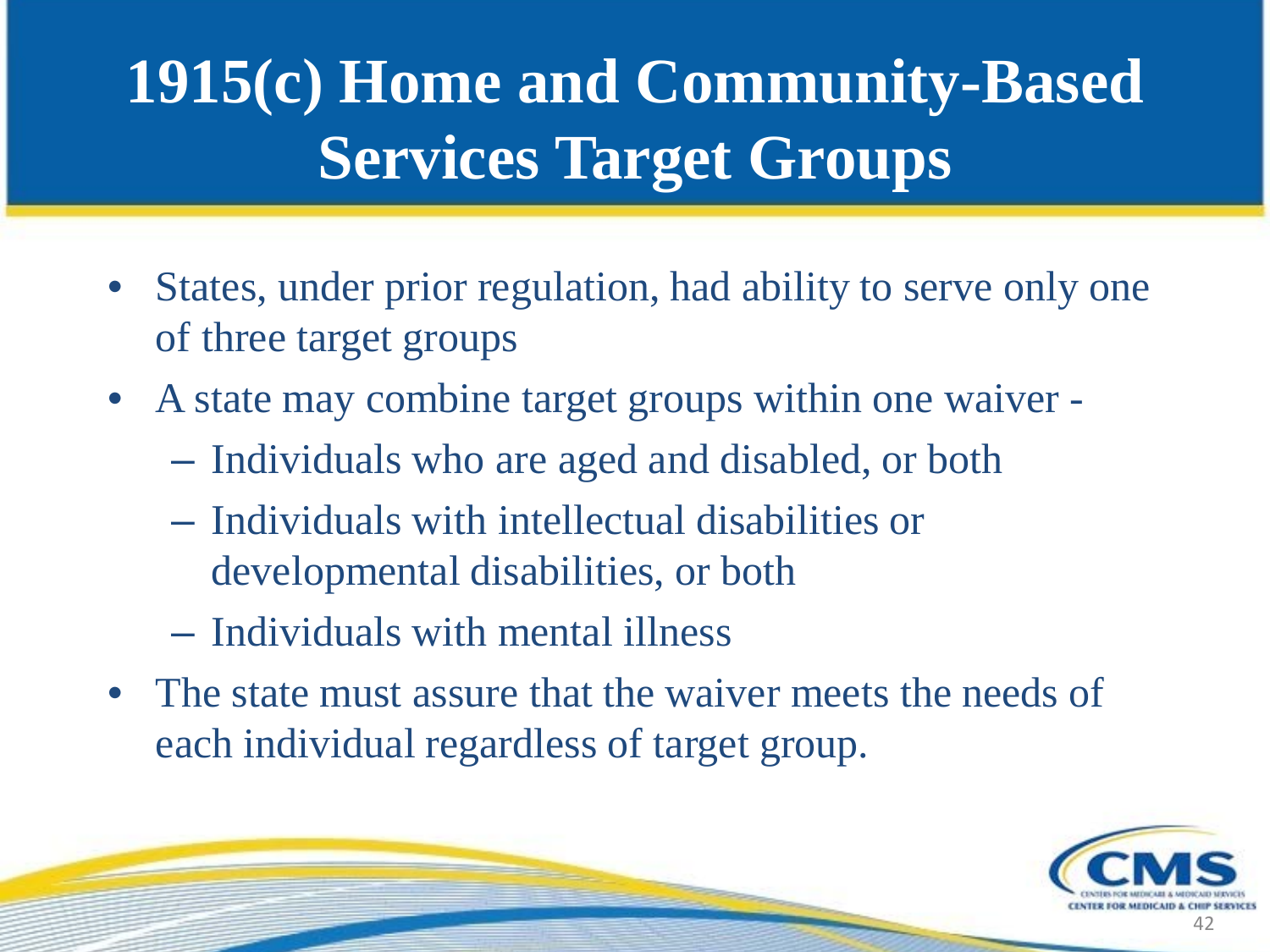#### **1915(c) Home and Community-Based Services Duration, Extension, and Amendment of a Waiver**

- Final rule clarifies guidance regarding effective dates of waiver amendments and the influence of substantive changes
	- Substantive changes include changes in eligible populations, constriction of service, amount, duration or scope, or other modifications as defined by the **Secretary**

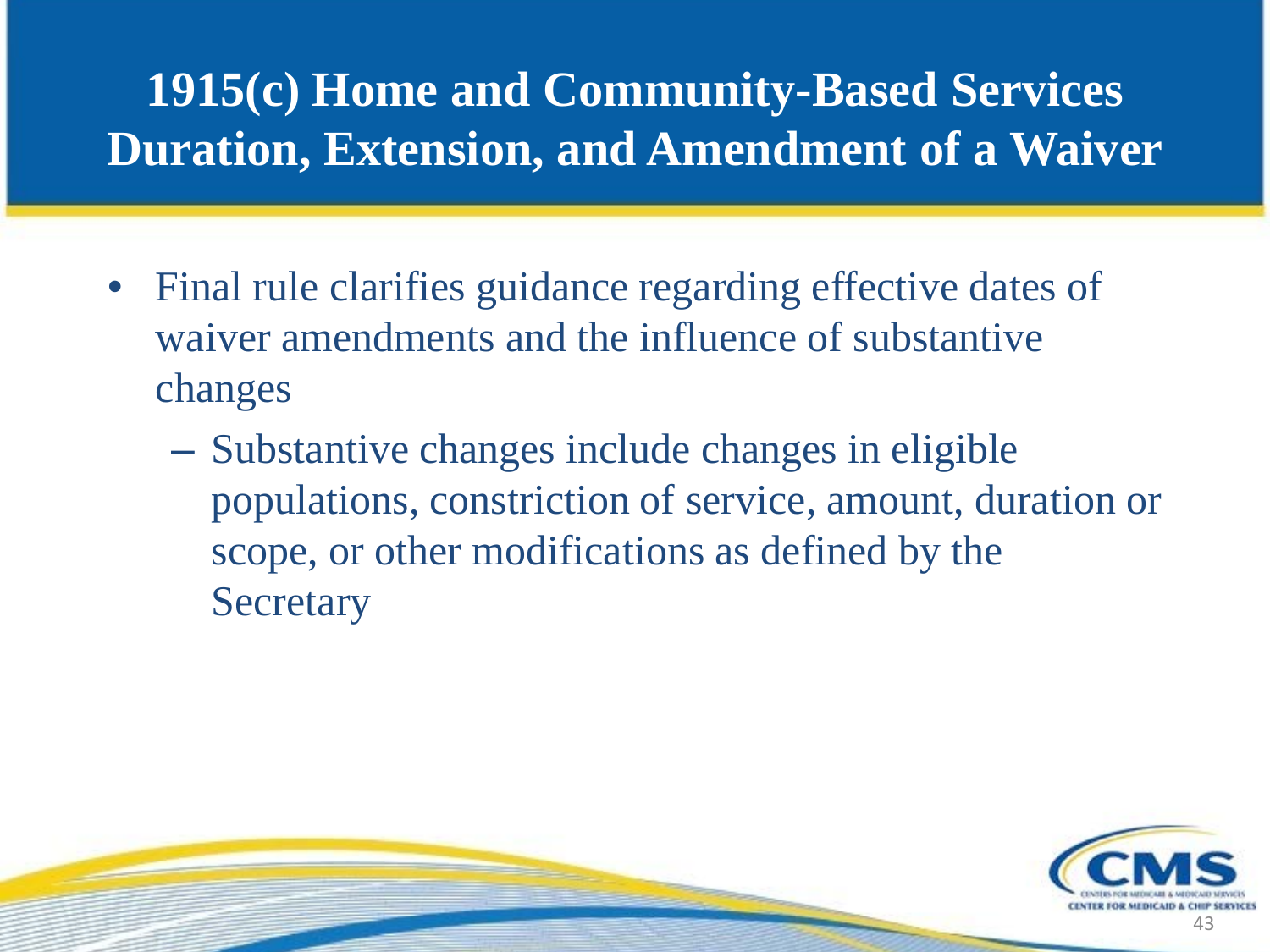#### **1915(c) Home and Community-Based Services Duration, Extension and Amendment of a Waiver**

- Waiver amendments with changes that are substantive (as described in the rule) may take effect only on or after the date of CMS approval
- The state must provide public notice when proposing significant changes to its methods and standards for setting payment rates for services
- The state is required to establish a public input process specifically for HCBS changes that are substantive in nature (slide 43)

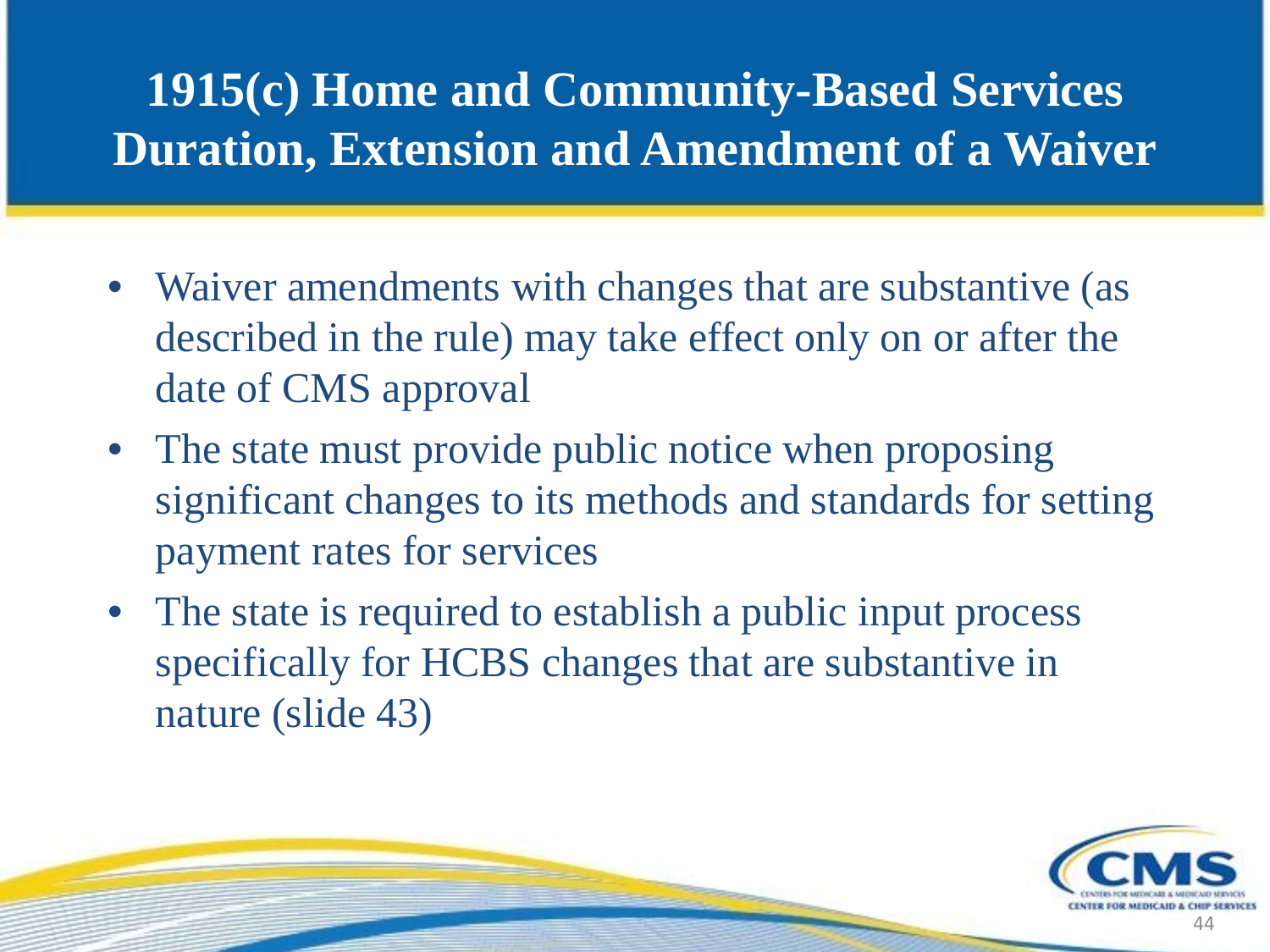#### **1915(c) Home and Community-Based Services Strategies to Ensure Compliance**

• The final rule describes additional strategies CMS may employ to ensure state compliance with the requirements of a waiver, short of termination or non-renewal, such as freezing enrollment, deferring payment for a service or other actions as determined necessary by the Secretary

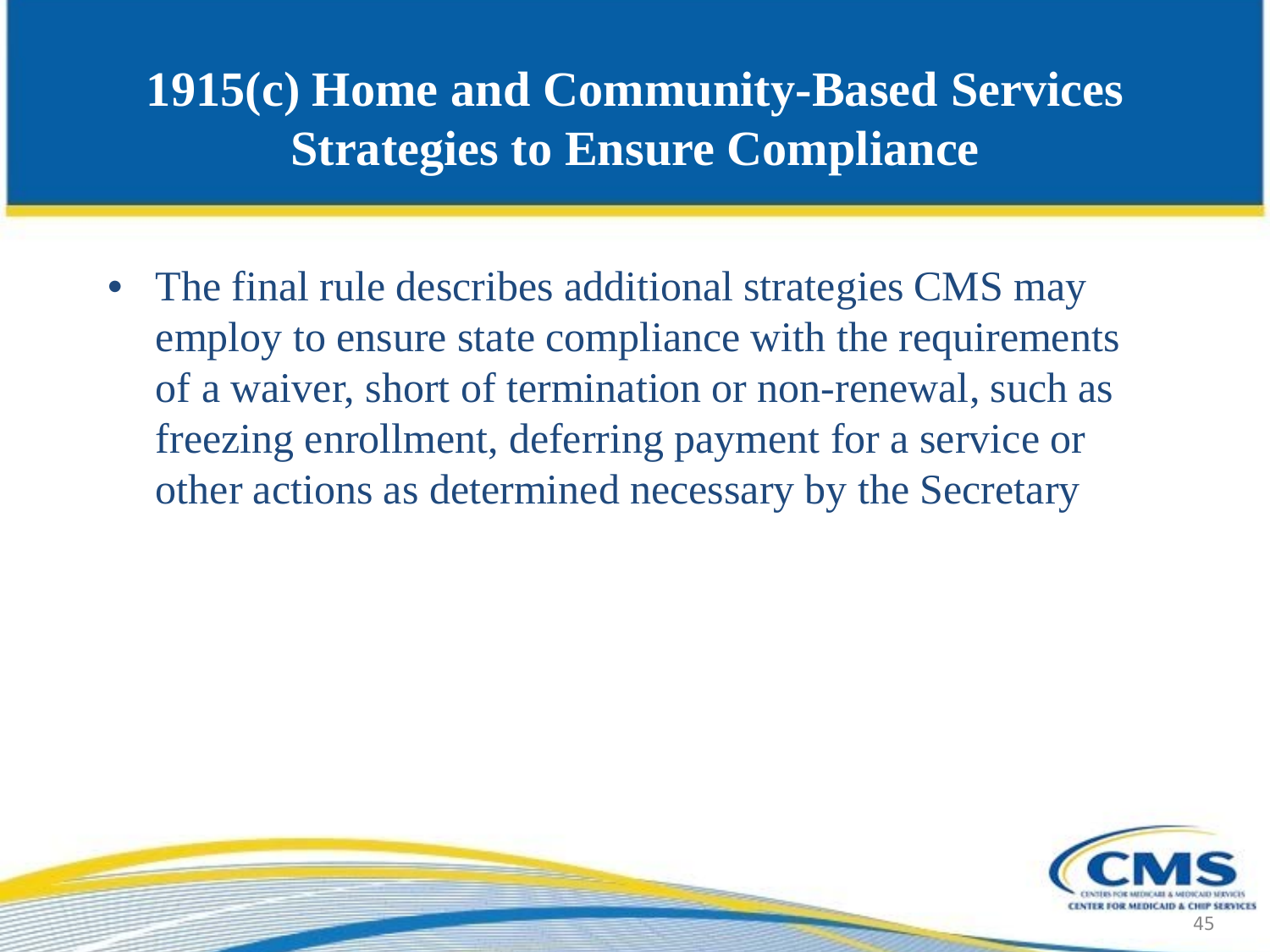Section 1915(i) of the Act -

- Was established by Deficit Reduction Act of 2005 and was effective January 1, 2007
- Is an option to amend state plan to offer HCBS
- Is an unique type of state plan benefit with similarities to 1915(c) HCBS waivers
- Breaks the "eligibility link" between HCBS and institutional care required under 1915(c) waivers

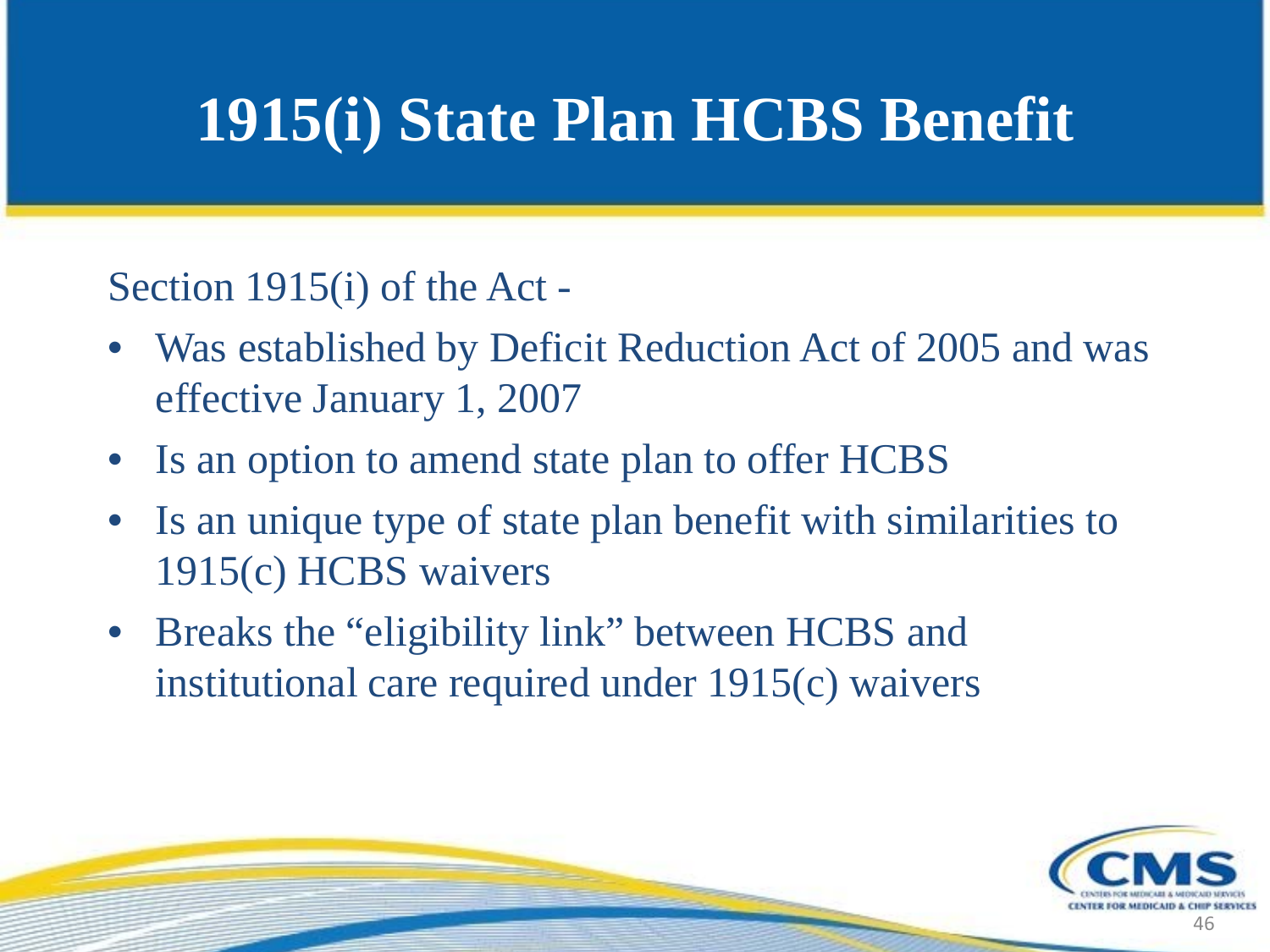The Affordable Care Act of 2010 amended 1915(i) by –

- Adding a new optional categorical eligibility group for individuals to provide full Medicaid benefits to certain individuals who will be receiving HCBS
- Authorizing states to waive comparability

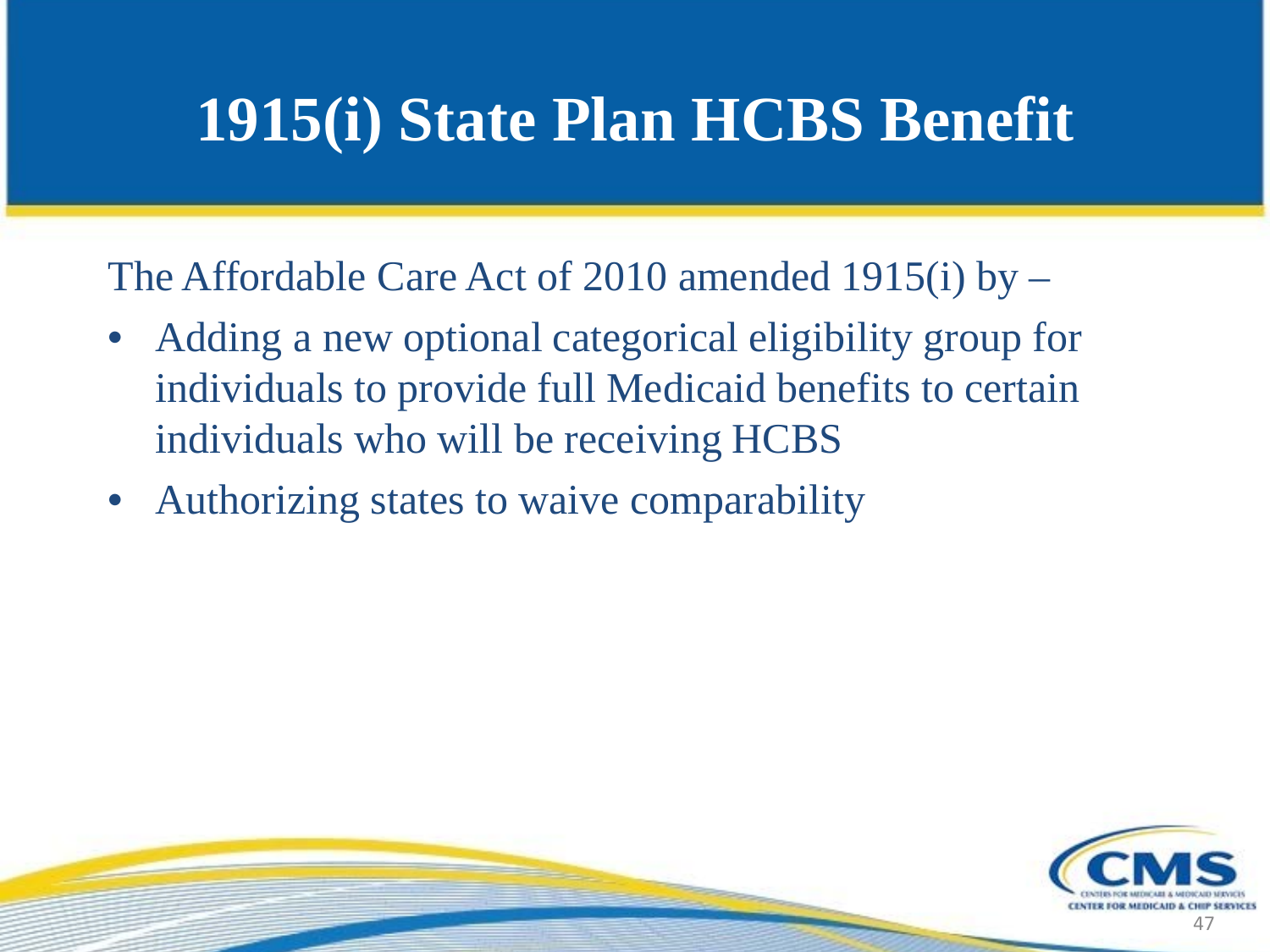The final rule implements the laws and requires state plan home and community based services to meet -

- Home and community-based settings requirements
- Needs-based eligibility requirement
- Minimum state plan HCBS requirement (one service at a frequency established by the state)
- Applicable targeting criteria
- Nonapplication, i.e., option to not apply certain requirements (medically needy, comparability) when determining eligibility

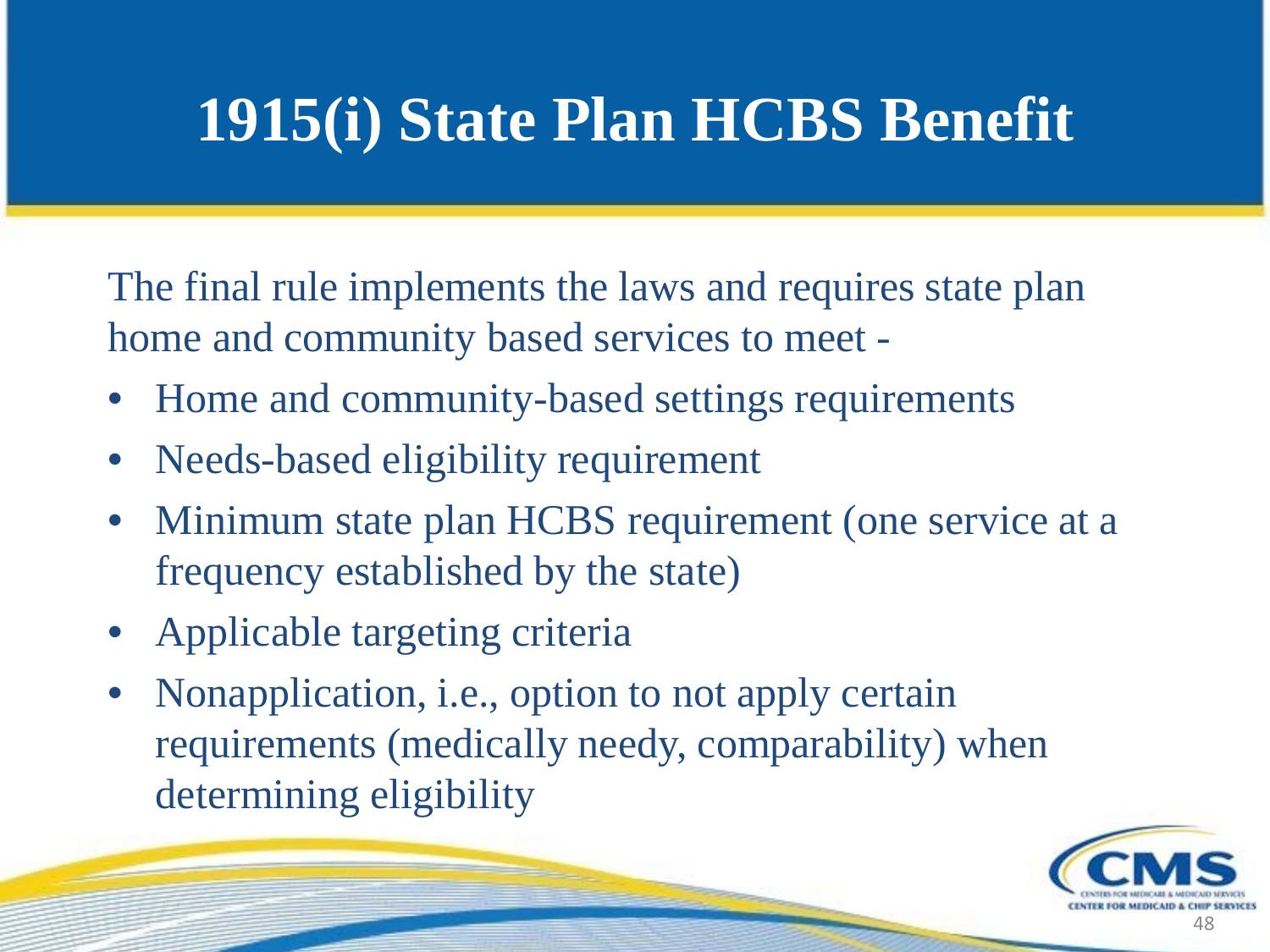The final rule implements the laws and requires the state to establish –

- Needs-based criteria and evaluation
- Independent assessment for each individual determined to be eligible for the benefit
- Person-centered service plan
- Provider qualifications
- Definition of individual's representative
- Self-directed services
- State responsibilities and quality improvement

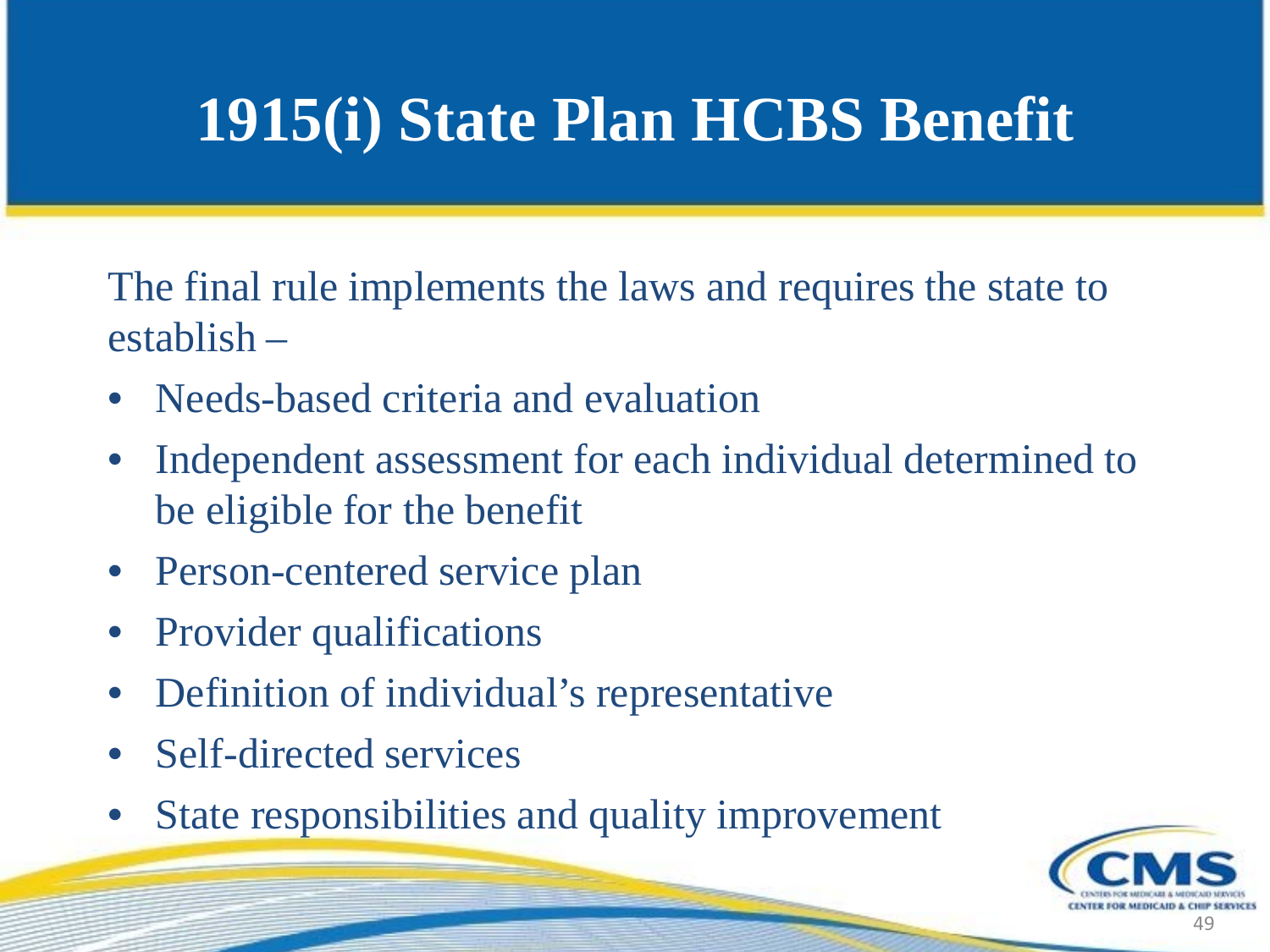#### **1915(i) State Plan HCBS Benefit – Needs-Based Criteria and Evaluation Requirement**

- State establishes needs-based criteria for determining eligibility under state plan for HCBS benefit
- Needs-based criteria are factors used to determine an individual's requirements for support and may include risk factors
- State must have more stringent institutional and waiver needs based criteria
- State may modify needs-based criteria in certain situations
- Individual independent evaluation to determine eligibility with periodic redeterminations

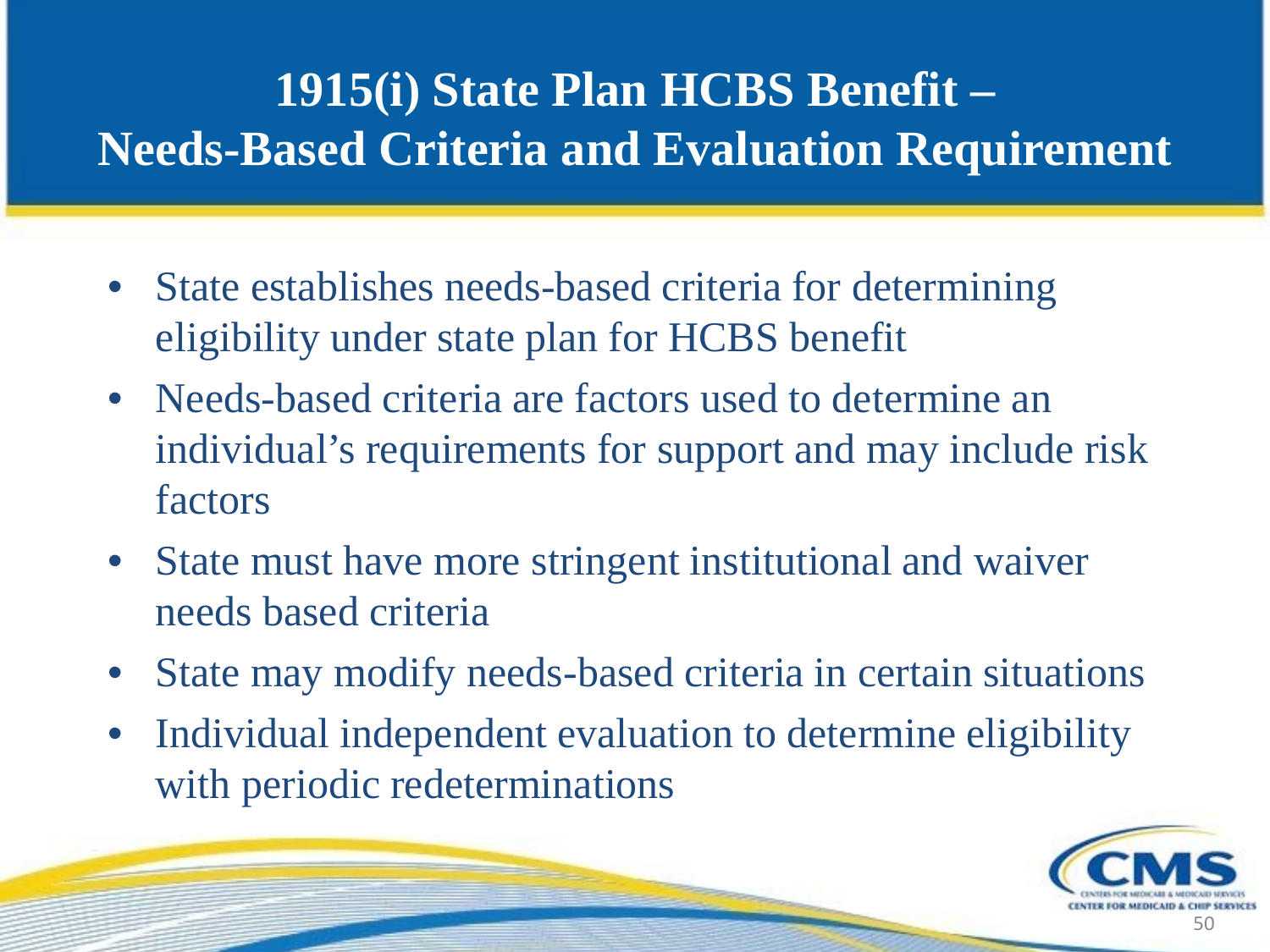#### **1915(i) State Plan HCBS Benefit – Needs-Based Criteria and Evaluation Requirement**

- Needs-based criteria are NOT-
	- Descriptive characteristics of the person, or diagnosis
	- Population characteristics
	- Institutional levels of care

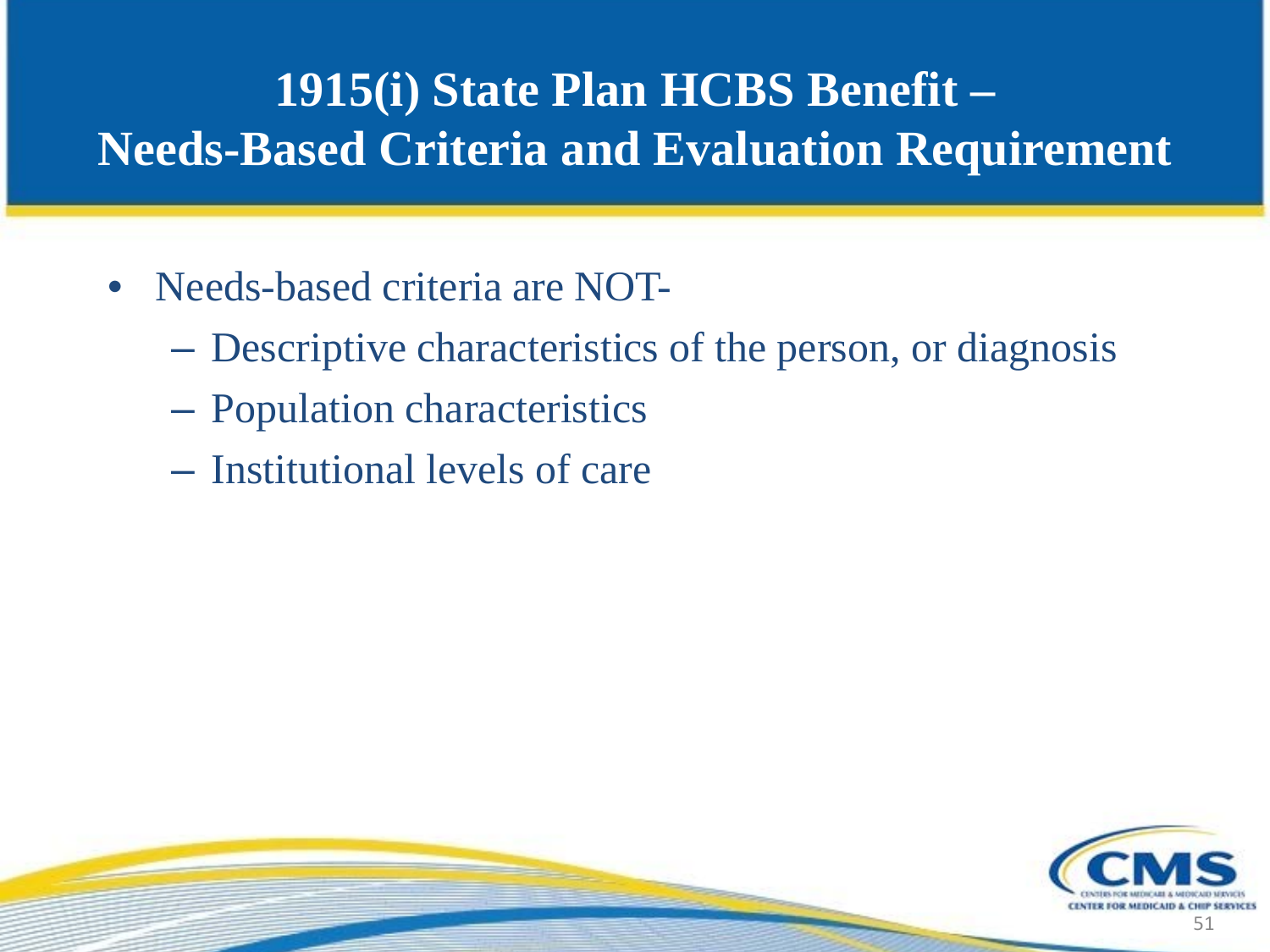### **1915(i) State Plan HCBS Benefit - Independent Assessment of Needs**

- For each individual determined eligible
- Conducted at least every 12 months and, as needed, when an individual's support needs or circumstances change significantly
- Service plan is updated accordingly

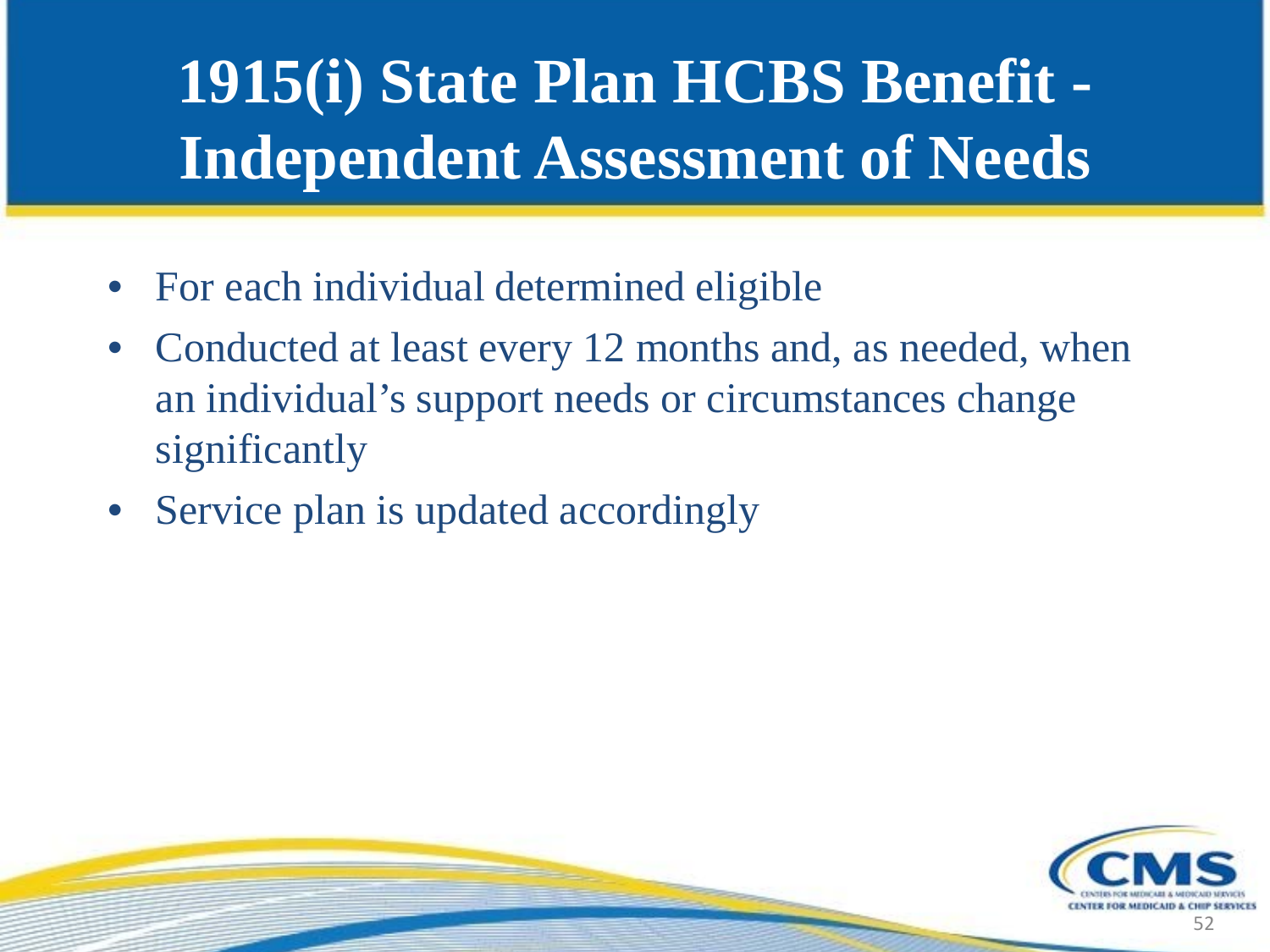## **1915(i) State Plan HCBS Benefit – Provider Qualifications Requirements**

#### The state defines -

- Standards for agency and individual providers
- Standards for agents conducting evaluations, assessment, and service plan development
- Conflict of interest standards to assure independence (Note: Conflict of interest standards apply to public and private individuals and entities)

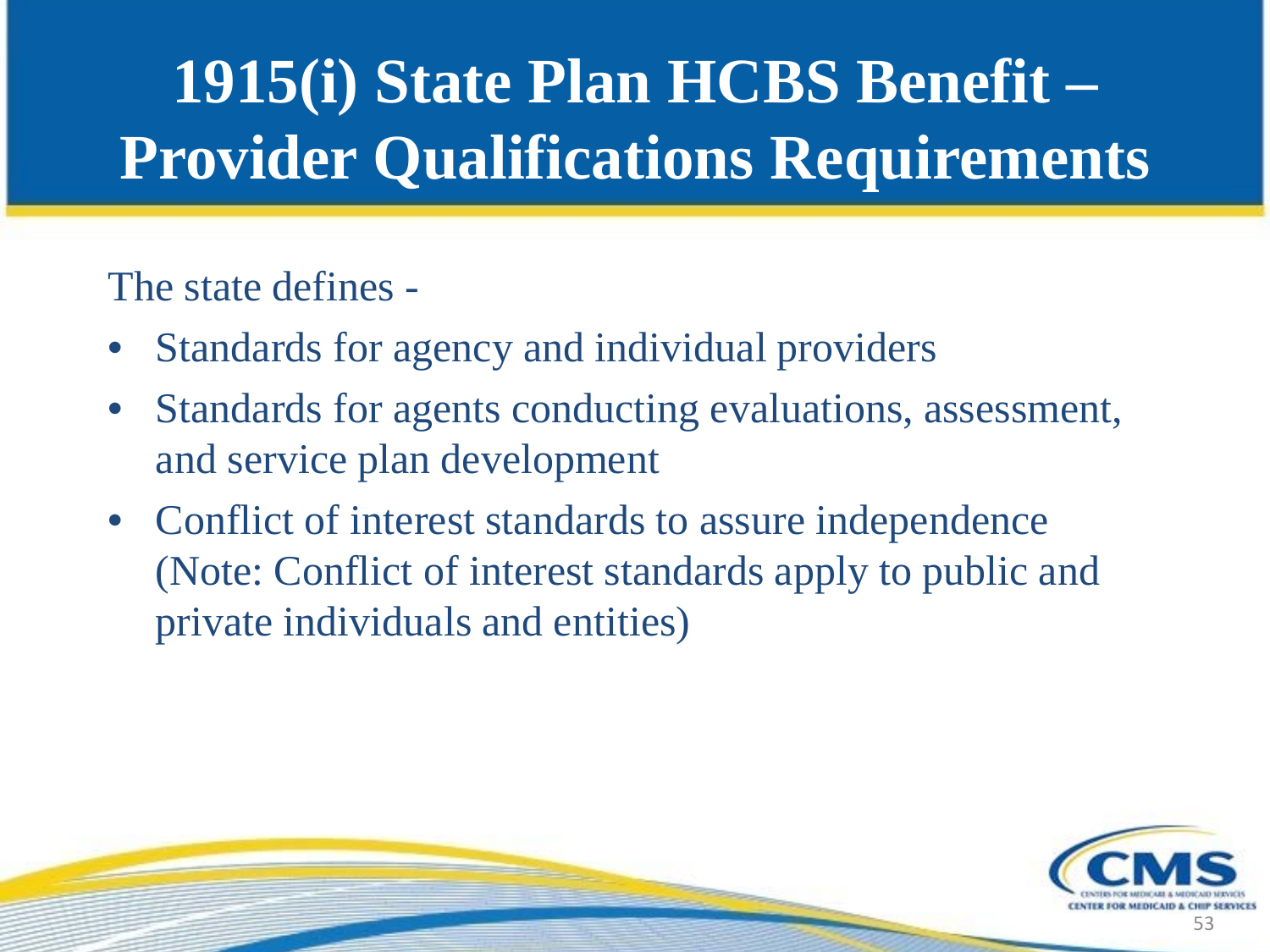#### **1915(i) State Plan HCBS Benefit - Definition of Individual's Representative and Responsibilities**

- Legal guardian or other person authorized under state law to make decisions regarding the individual's well-being
- Any other person authorized to represent the individual including parent, family member or advocate
- State has policies describing authorization process, extent of decision-making and safeguards
- State must meet person-centered planning process including assuring that the process provides necessary information and support to the individual to ensure that the individual directs the process to the maximum extent possible

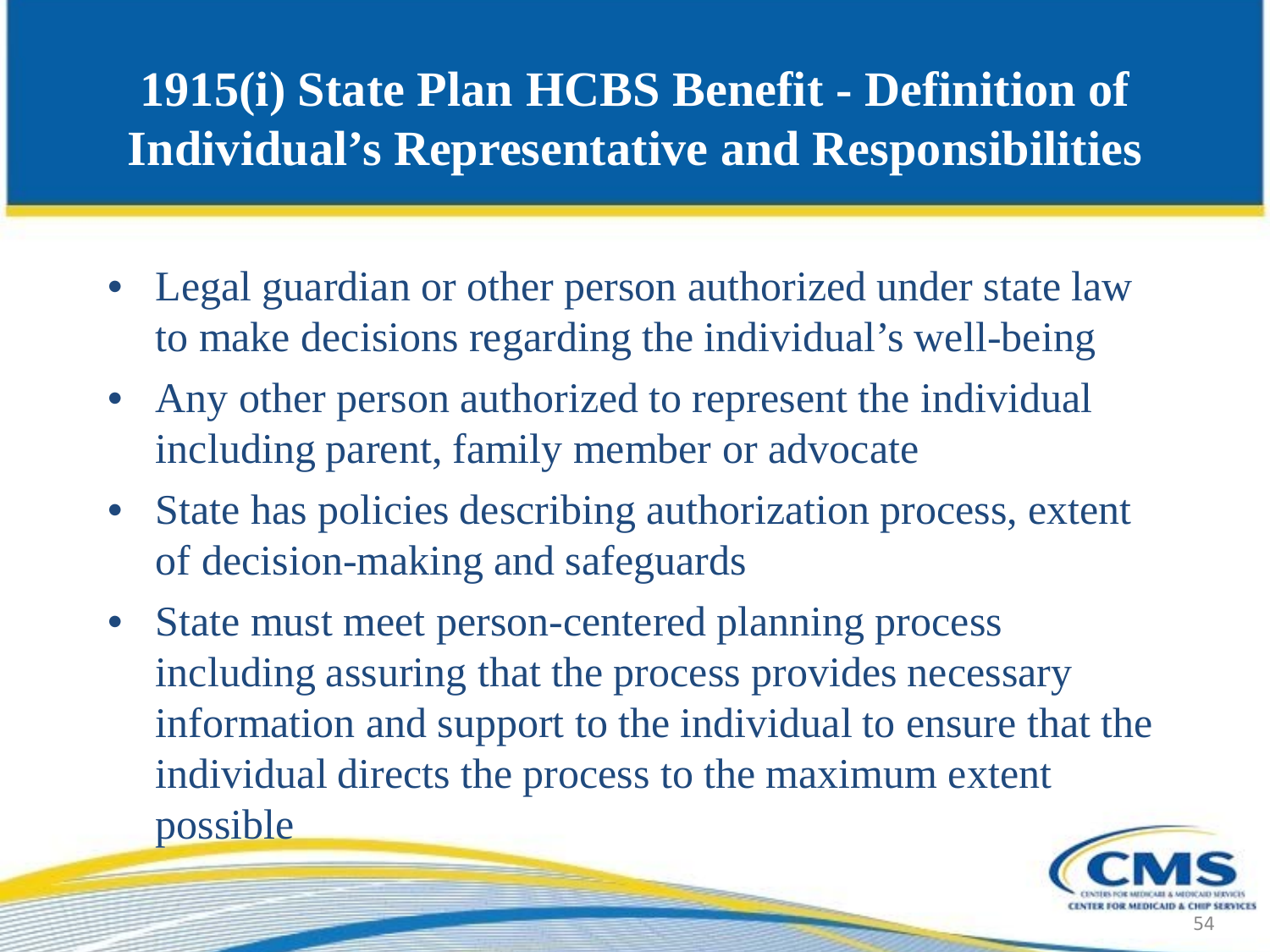### **1915(i) State Plan HCBS Benefit – Self-Directed Services**

- Services that are planned and purchased under the direction and control of the individual (or representative)
- Services include the amount, duration, scope, provider, and location
- Person-centered service plan must meet additional requirements when individual chooses to direct some/all **HCBS**
- Person-centered service plan specifies employer authority, limits to authority, and parties responsible for functions outside individual authority

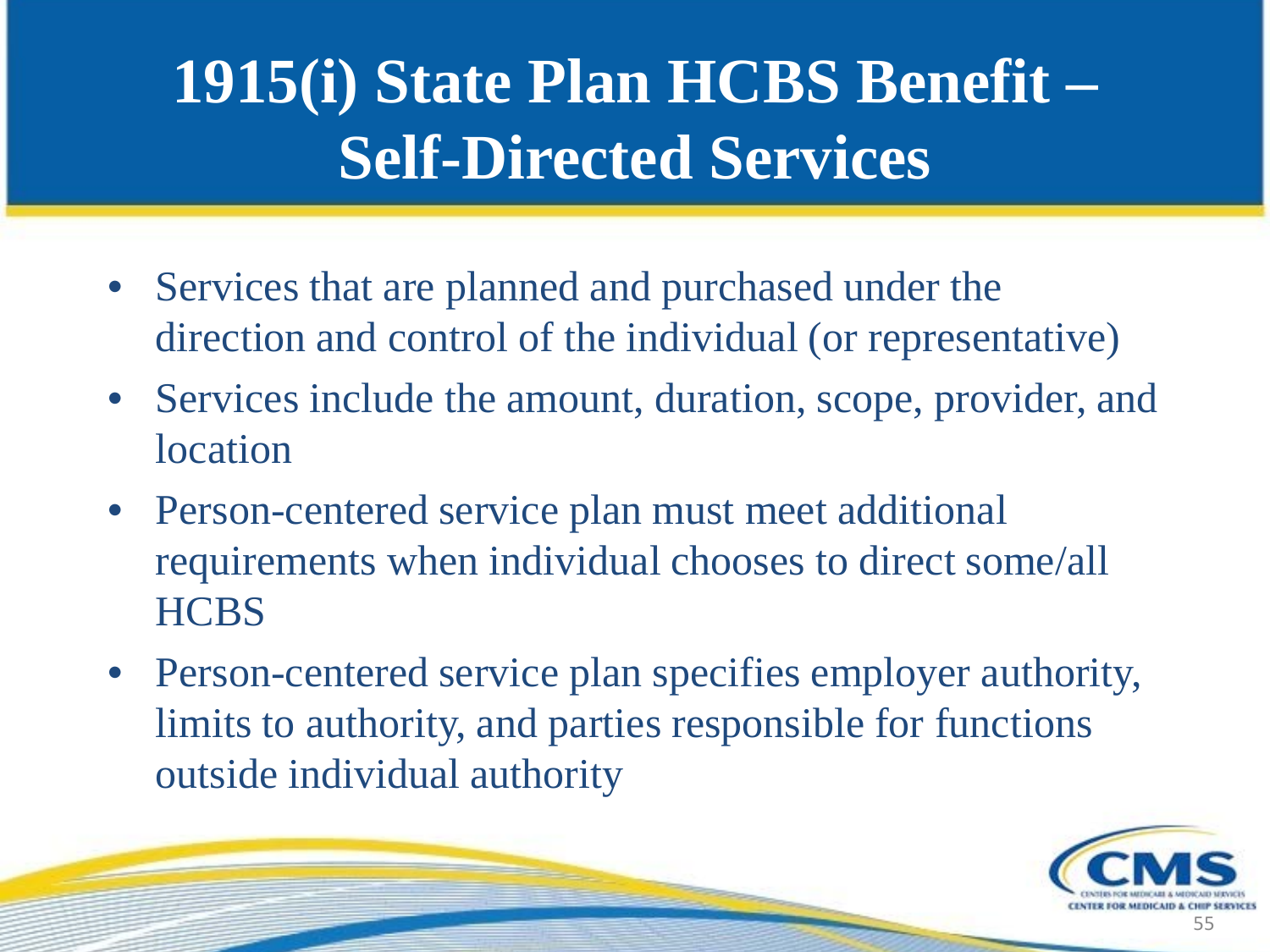### **1915(i) State Plan HCBS Benefit State Plan HCBS Administration**

State responsibilities and quality improvement-

į

- Provide CMS with projected numbers of individuals to be enrolled and actual numbers from previous year
- Grant access to all HCBS needed to eligible individuals per person-centered service plan
- Implement HCBS quality improvement strategy that includes continuous quality improvement process, measures of program performance, and experience of care

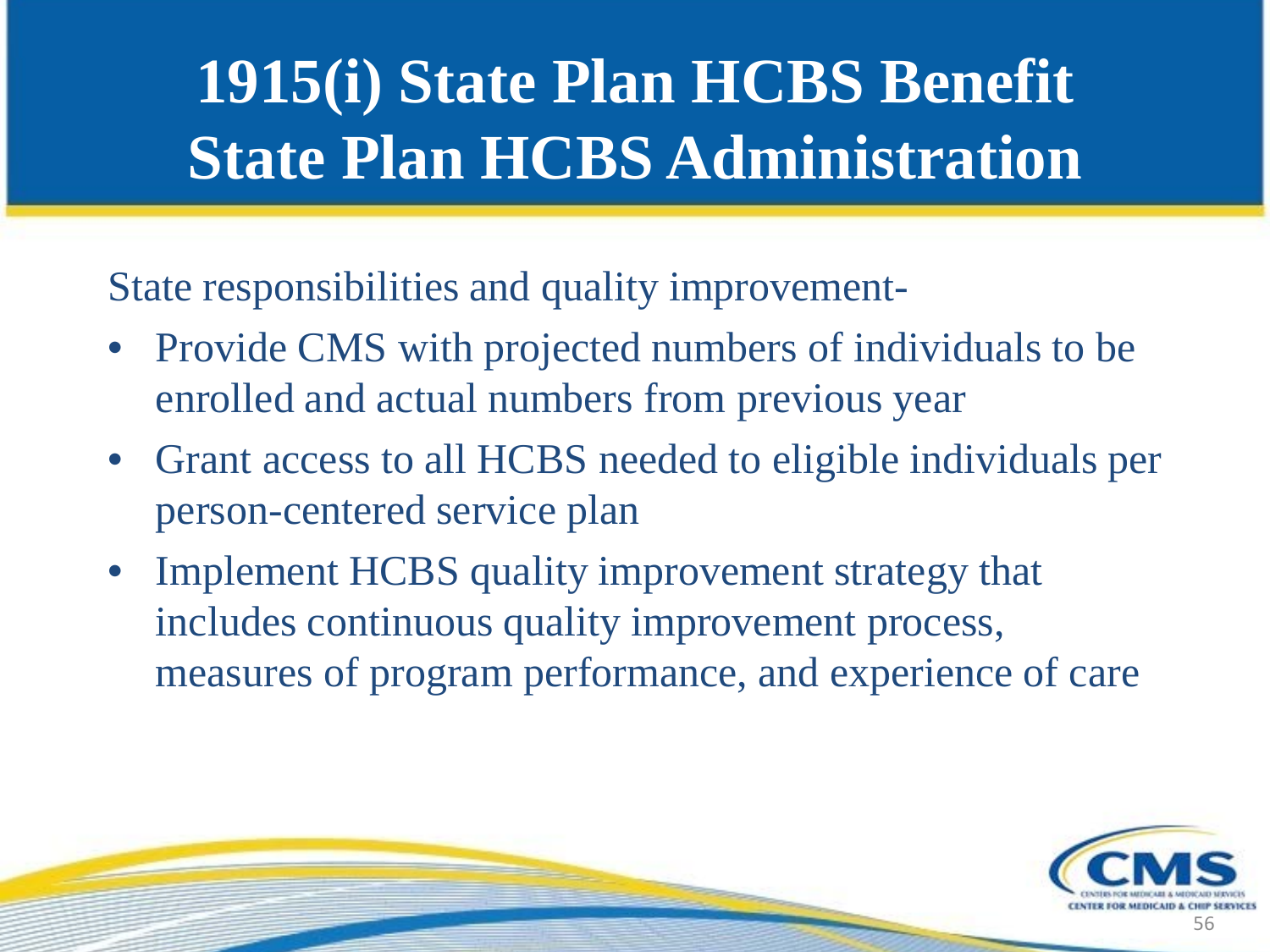### **Final Rule CMS 2249-F and CMS 2296-F**

• The final rule provides for a 5-year approval or renewal period for demonstration and waiver programs through which a state serves individuals who are dually eligible for Medicare and Medicaid benefits (Section 2601 of the ACA)

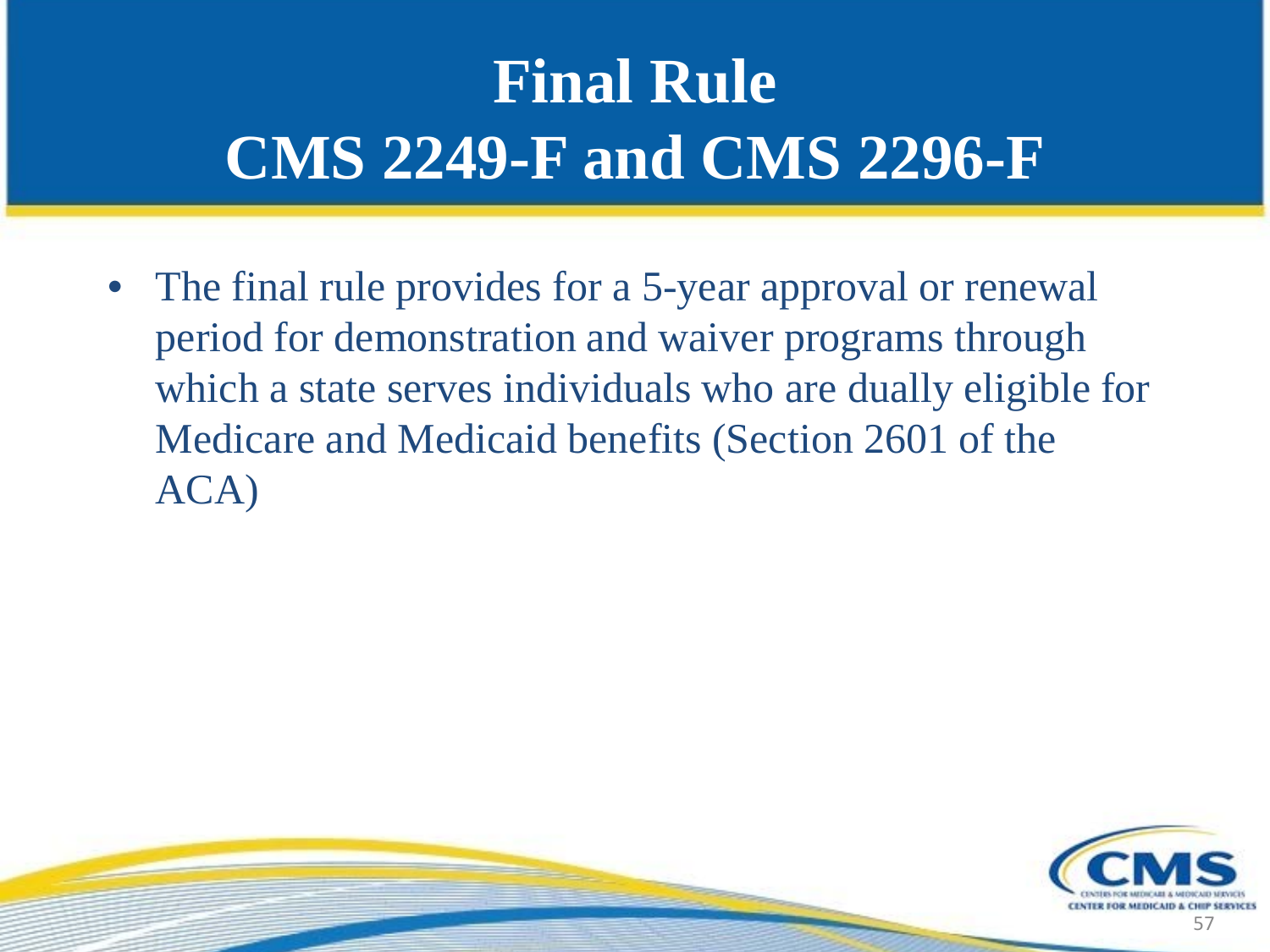### **Final Rule CMS 2249-F and CMS 2296-F**

- The final rule provides an additional exception to the general requirement that payment for services under a state plan must be made directly to the individual practitioner when the state is the primary source of employment for a class of individual practitioners
- This additional exception will allow payments to be made to other parties in accordance with collective bargaining agreements that benefit the providers by ensuring workforce stability, health and welfare, and trainings, and provide added flexibility to states